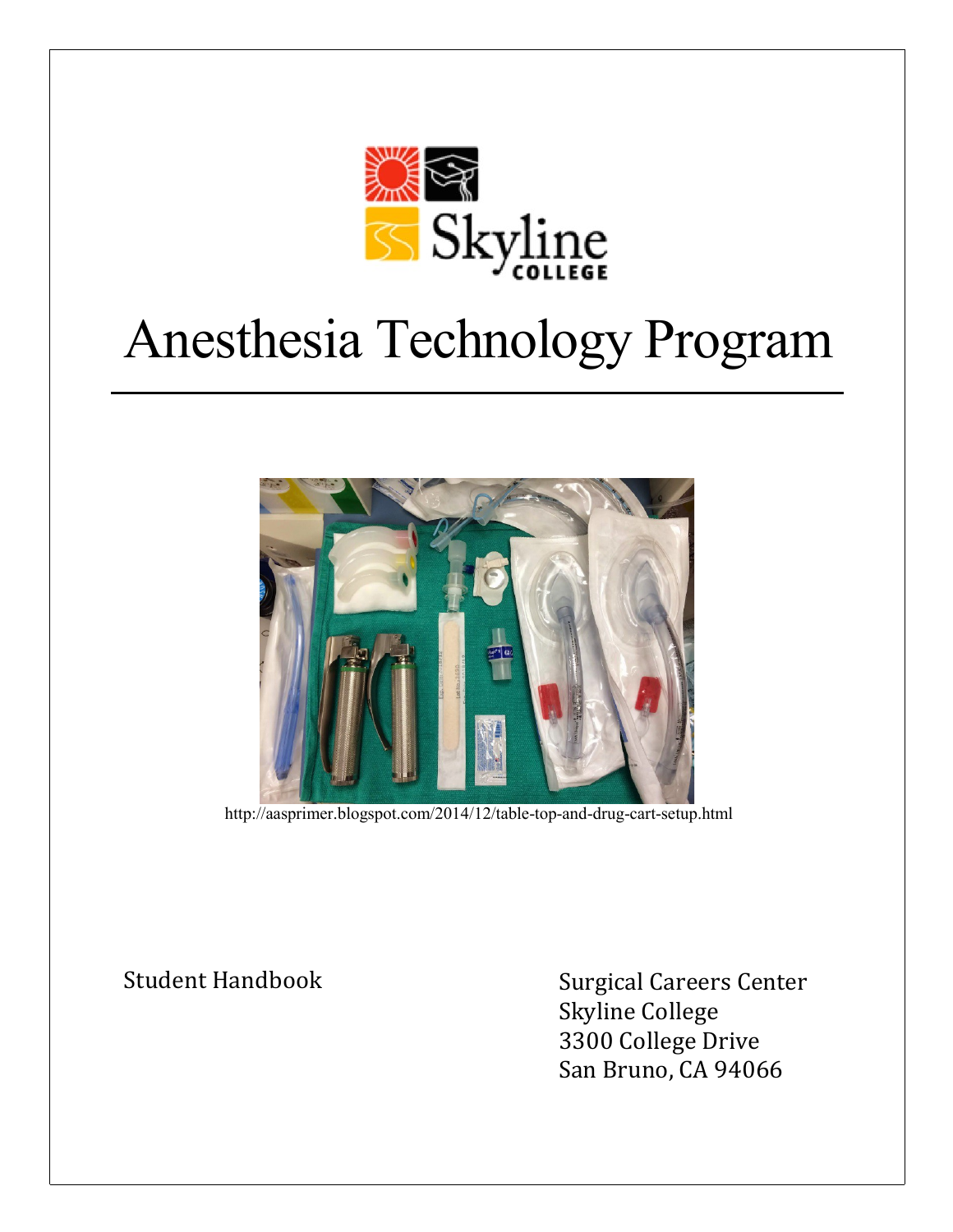

Skyline College Anesthesia Technology

Program

I have received the student handbook in paper and/or digital format, read the policies and procedures, and accept that I am responsible for all the information set forth in the Skyline College Anesthesia Technology Student Handbook.

Student Name:

Signature: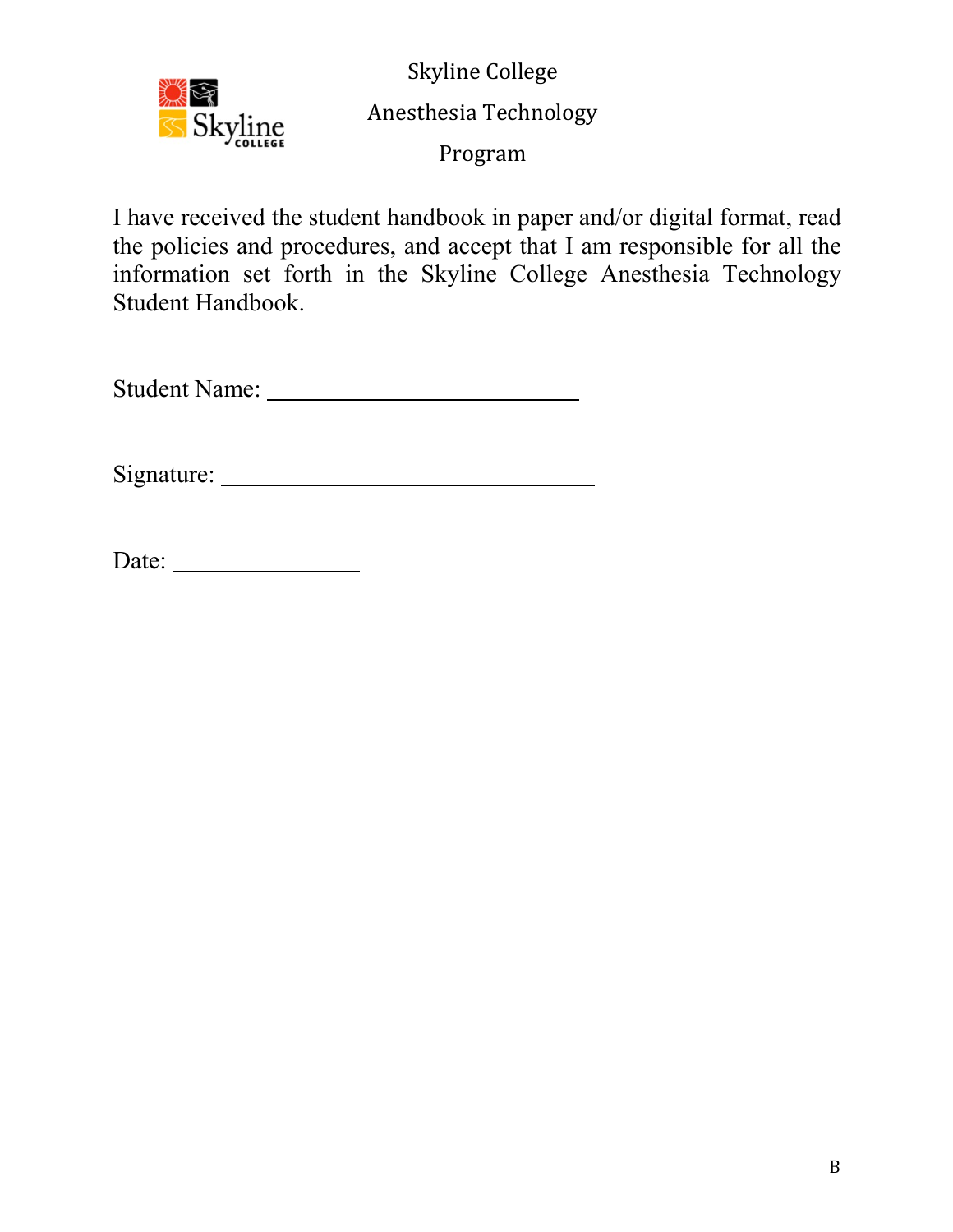

Skyline College Anesthesia Technology Program

The student handbook shall serve as a guide through the coursework and for the duration of the Anesthesia Technology Program. I encourage you to review each section and become familiar with the content to gain a better understanding of your role and expectations as an Anesthesia Technologist student.

Diane Alejandro-Harper Program Director, Anesthesia Technology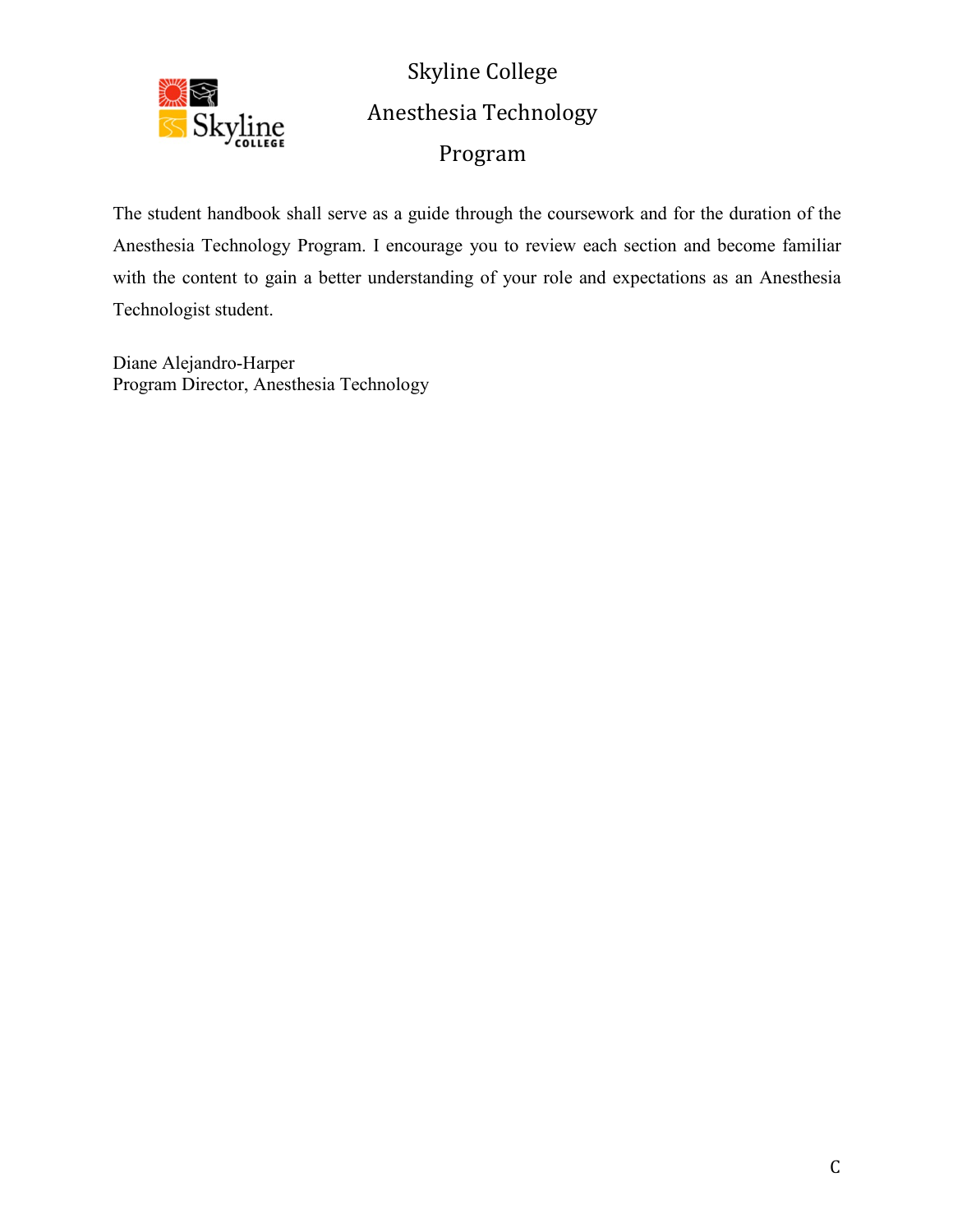# Table of Contents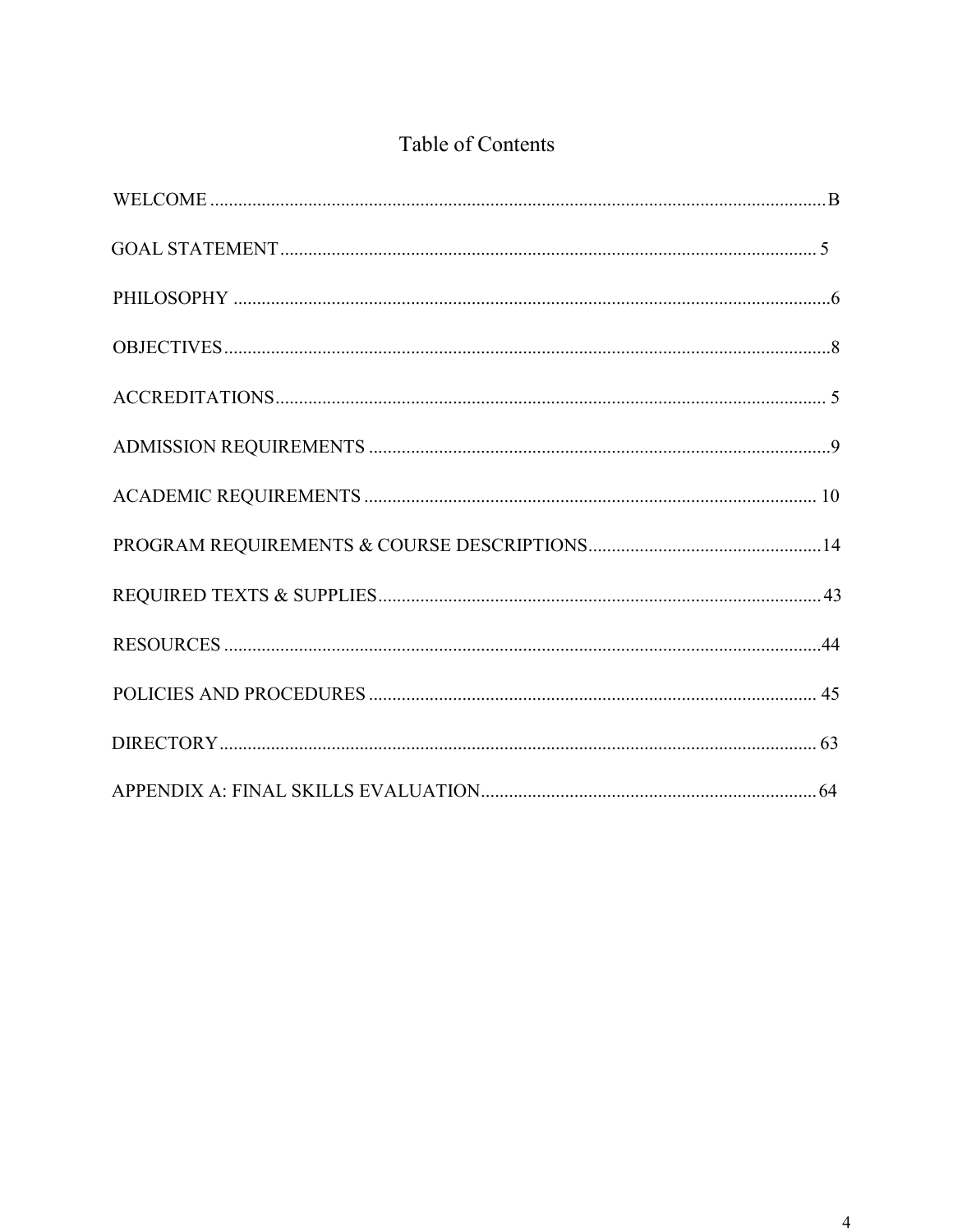# **Goal Statement**

The Anesthesia Technology Program goals are:

1. Prepare the student in the psychomotor skills and techniques necessary to perform the role of the Anesthesia Technologist.

2. Offer guidance and model behavior to the student to enhance the affective domain oflearning.

3. Provide information about Anesthesia Technologist and to stimulate critical thinking.

# **Accreditation**

Skyline College is accredited by the Commission for Accreditation of Community and Junior Colleges, 3402 Mendocino Street, Santa Rosa, CA 95403.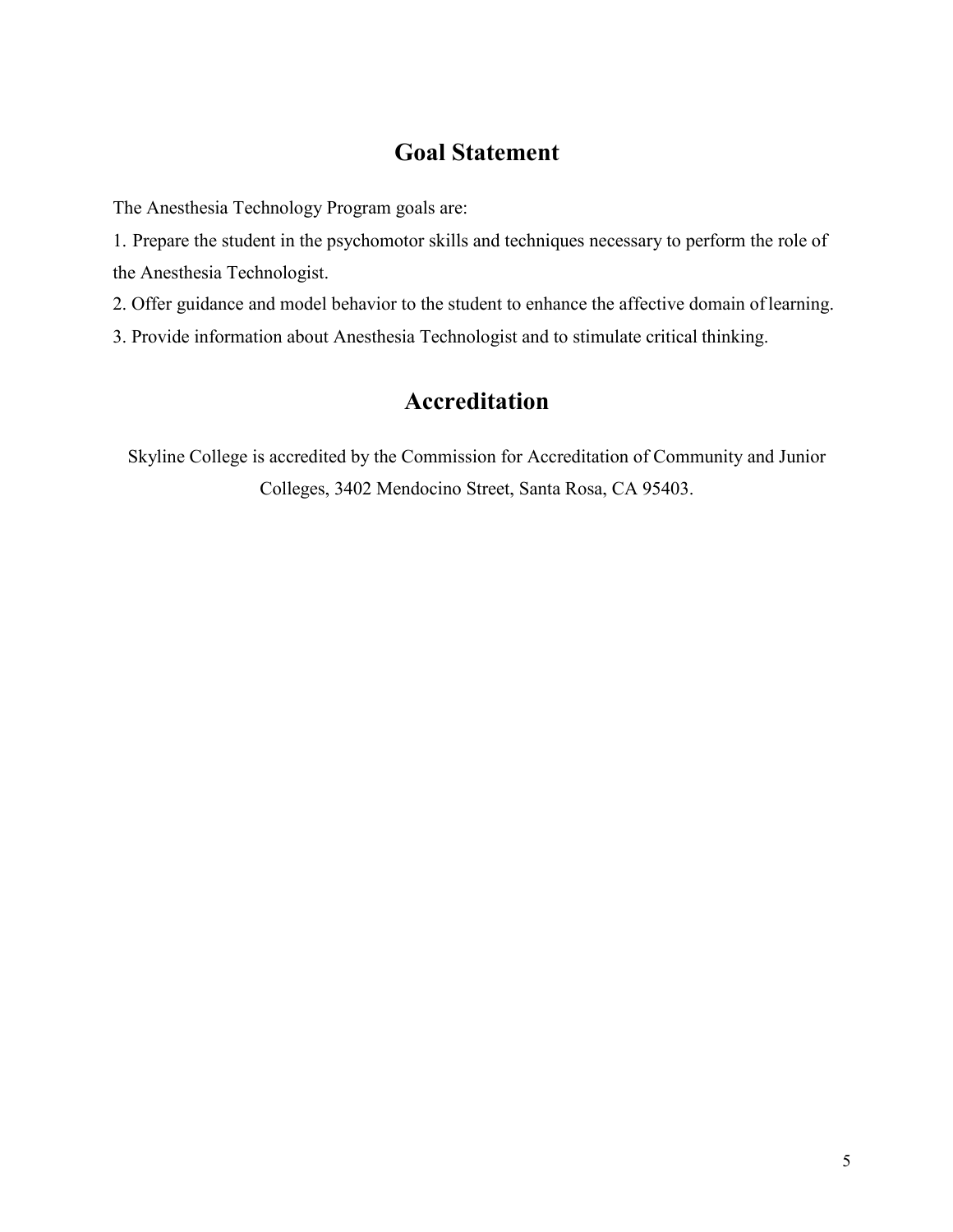# **Philosophy**

<span id="page-5-0"></span>To facilitate learning, the following concepts are in practice inside and outside the classroom:

- $\triangleright$  The operating room is a team-oriented environment. Each student learns differently and can serve as a resource for his/her fellow student. Therefore, we encourage the formation of study groups.
- $\triangleright$  Active participation in the class is important. The responsibility for the learning experience belongs to the student as well as to the instructors.
- $\triangleright$  We treat others with respect.
- Our office doors are always open. If it is not, please wait outside or leave a message on Voice Mail. We will get back to you.
- $\triangleright$  Please let us know how we can help you meet the course objectives and your professional goals. If necessary, we can refer you to the appropriate office at the College.
- $\triangleright$  At the end of the course, the student will have the opportunity to evaluate the instructors.

# **Teaching Methods**

- $\triangleright$  Daily review, questions and answer
- $\triangleright$  Self-instruction modules, written assignment, presentations
- $\triangleright$  Lectures, demonstration, audio-visuals, and class exercises
- $\triangleright$  Clinical skills labs, clinical performance and evaluations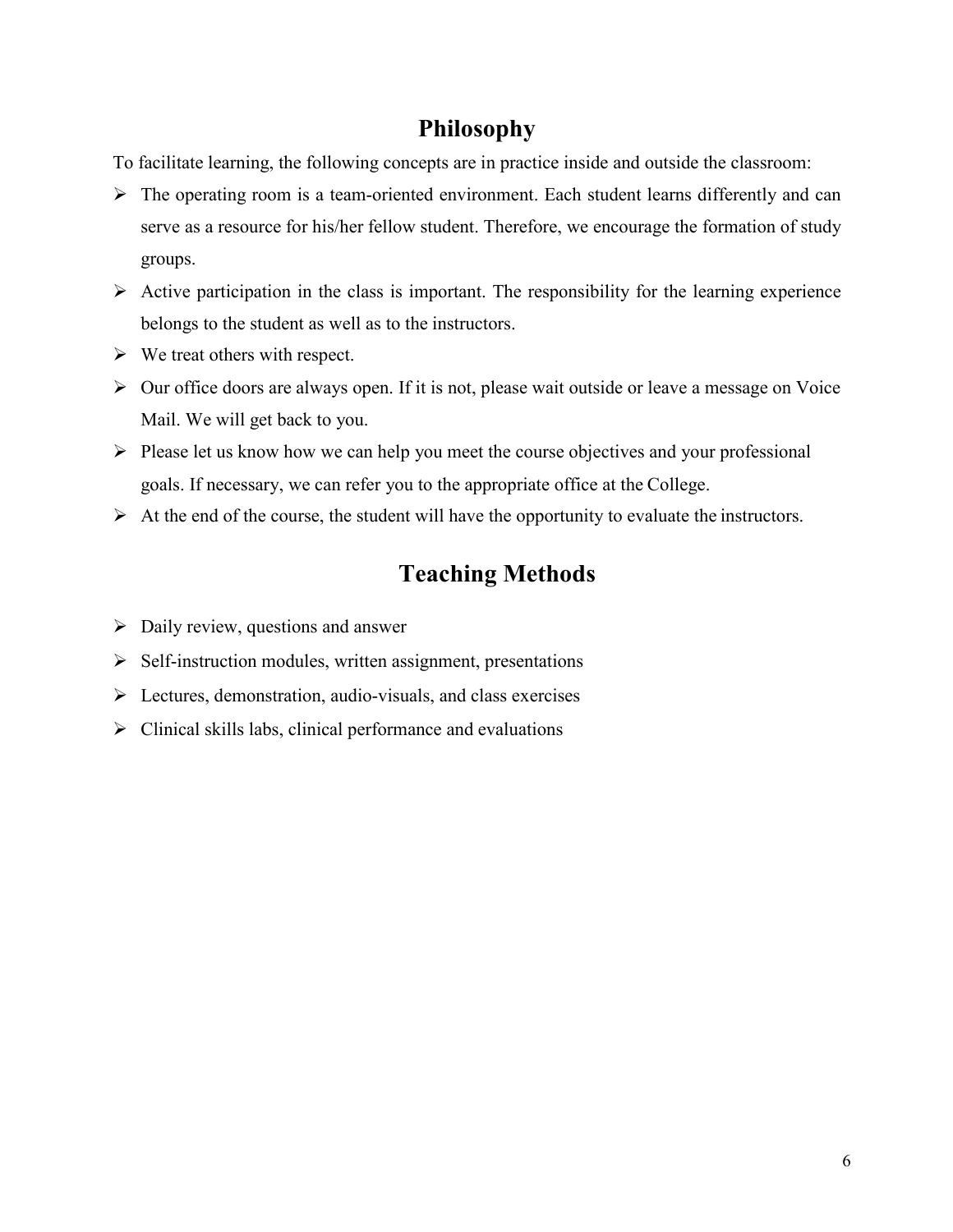# **Learning Methods**

- $\triangleright$  Participation is key!
- $\triangleright$  Attendance is critical to the success and completion of the program.
- $\triangleright$  Be prepared prior to the start of class.
- $\triangleright$  Check school email daily to ensure important information is captured
- $\triangleright$  Timely submission of assignments and paper is important and to ensure success throughout the duration of your program.
- $\triangleright$  Read the assigned readings. I encourage you to ask questions during class.
- $\triangleright$  Practice attentive listening- allowing others to speak prior to responding.
- $\triangleright$  Respect others- instructors, staff, and classmates.
- $\triangleright$  Write down words or abbreviations you don't know or circle them while reading. Look them up and add to your glossary.
- $\triangleright$  Practice using key terms learned in class when discussing the material with your peers.
- $\triangleright$  Reach out to your peers for support.
- $\triangleright$  The review of notes after our class discussion will reinforce the material.
- $\triangleright$  Please reach out to our instructor if you need support in your classes or during your clinical rotation.
- $\triangleright$  We are here for you- value the time at class with your peers and instructors.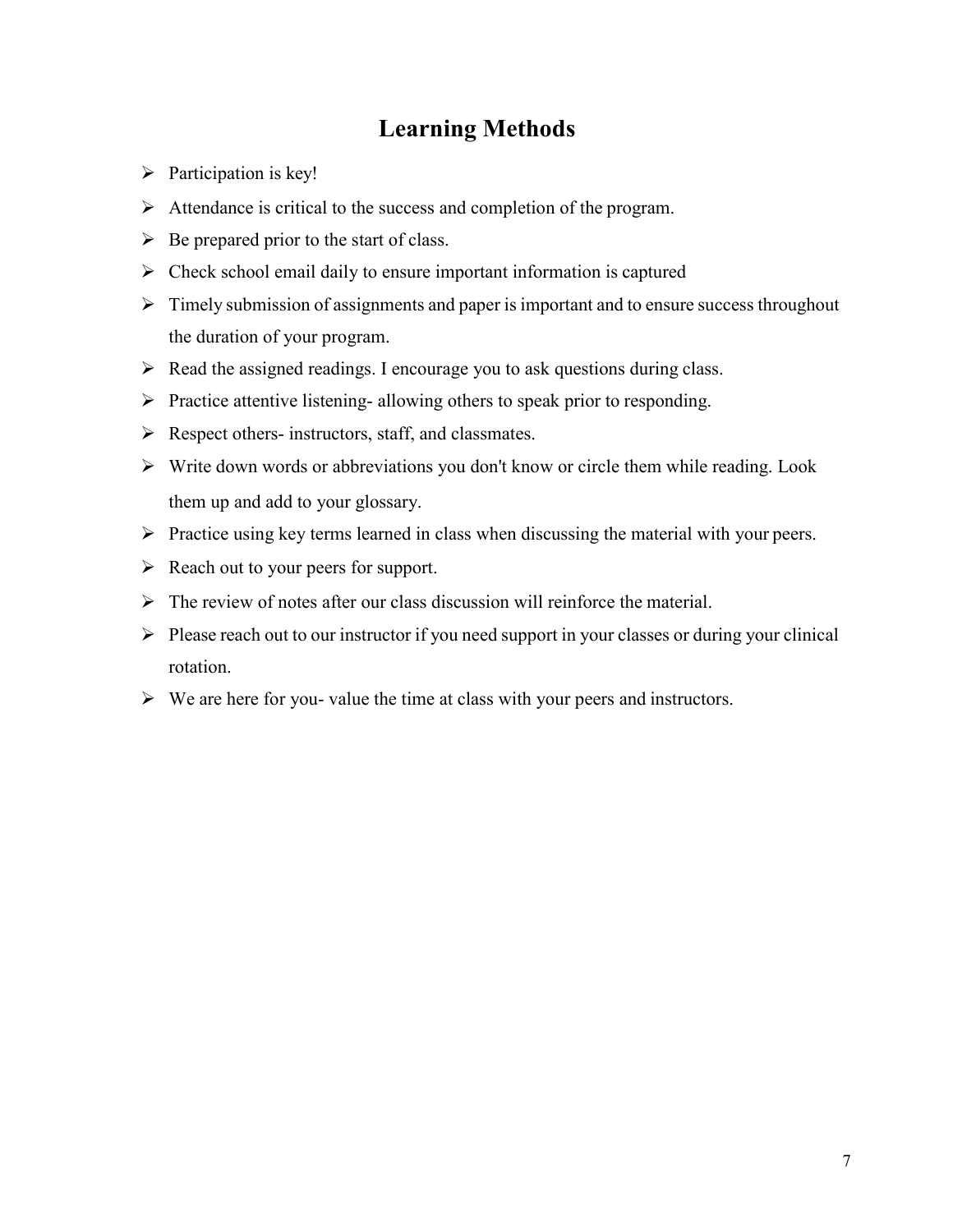# **Objectives**

<span id="page-7-0"></span>At completion of the Anesthesia Technology Program, the graduate shall, at the level of an Advanced-Beginner, be able to:

- 1. Correlate the knowledge of medical terminology, anatomy, physiology, to the roles and responsibilities of an Anesthesia Technologist.
- 2. Recognize the actions, principles and applications of course content learned in the perioperative setting.
- 3. Identify equipment, supplies, and materials used in the perioperative setting.
- 4. Practice aseptic technique in the clinical setting.
- 5. Demonstrate safe practices among the patients and the perioperative team according to the standards of professional healthcare organizations.
- 6. Demonstrate competency in the role of an Anesthesia Technologist.
- 7. Use legal, moral and ethical principles when caring for the patient in the perioperative setting.
- 8. Acknowledge, value, and respect the characteristics of diverse communities and individuals.
- 9. Demonstrate professionalism throughout the duration of the program.

# **Student Learning Outcomes**

Upon completion of the program, the student shall be able to:

- 1. Demonstrate knowledge of Anesthesia Technology principles equivalent to an entry-level Anesthesia Technologist.
- 2. Demonstrate competency in the clinical skills equivalent to an entry-level Anesthesia Technologist.
- 3. Demonstrate behavior appropriate for an entry-level Anesthesia Technologist.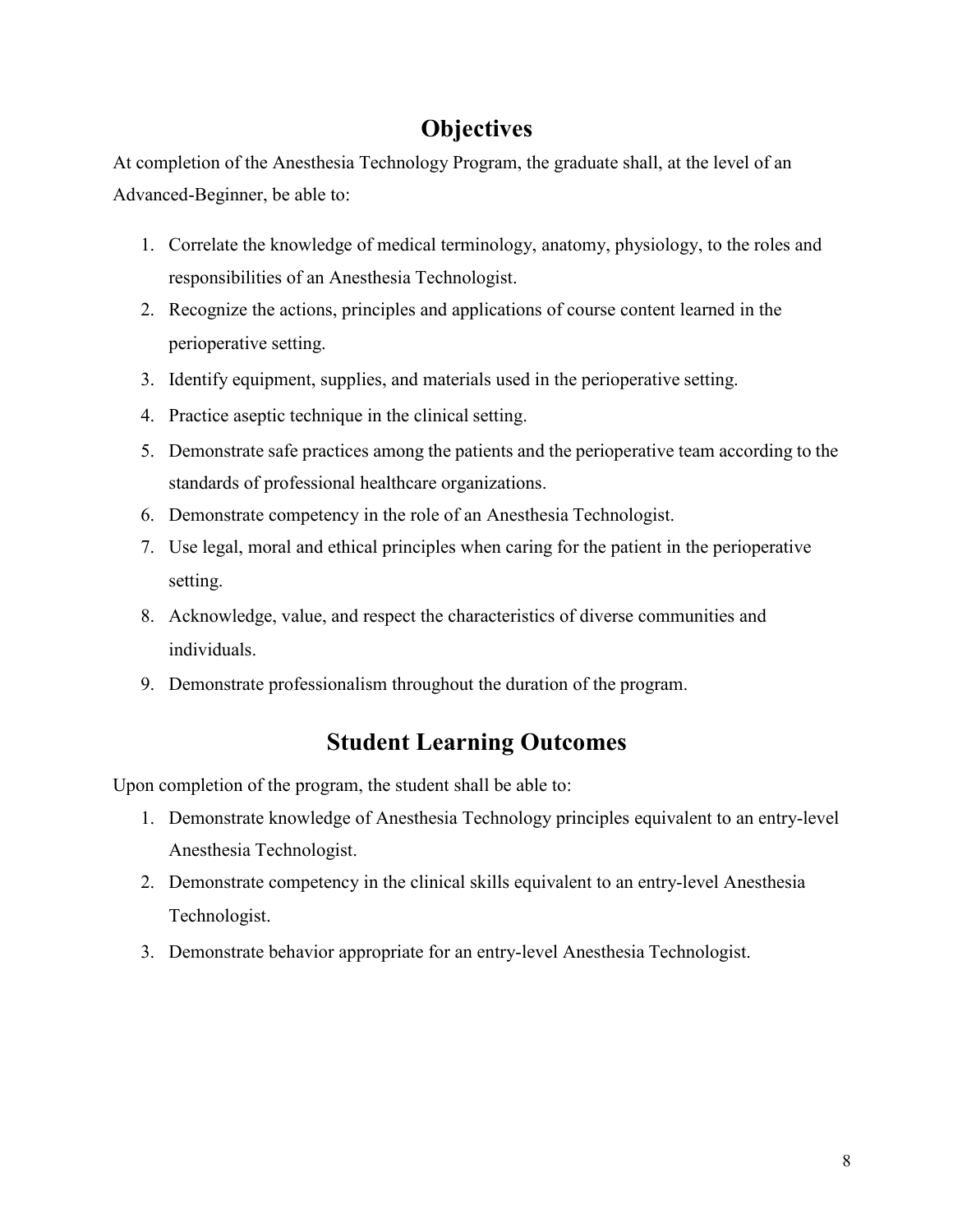# **Admission Requirements**

#### <span id="page-8-0"></span>**PREREQUISITES**

- $\triangleright$  High School diploma or equivalent
- English: Eligibility for Skyline College ENGL 100 or equivalent
- $\triangleright$  Beginning College Algebra equivalent to MATH 110 or MATH 112 or higher
- > Chemistry with a lab equivalent to CHEM 192 or CHEM 410
- $\triangleright$  Human Anatomy with a lab equivalent to BIOL 250
- $\triangleright$  Medical Terminology equivalent to HSCI 484 or MEDA 484
- $\triangleright$  CPR for Healthcare Providers equivalent to EMC 425

#### **PHYSICAL ABILITIES**

- $\triangleright$  Able to stand or sit for 8 hours per day
- $\triangleright$  Able to lift and carry 50 lbs. for 20 feet
- $\triangleright$  Hands and arms free of skin disease
- $\triangleright$  Able to manipulate suture as fine as a human hair either with/without glasses or contacts
- $\triangleright$  Effective verbal communication in English without visual clues

## **TRANSPORTATION**

Reliable transportation to and from the college, clinical site, and field trip assignment is **mandatory**. Examples of reliable transportation include automobile, motorcycle or scooter. Hospital sites can range from a few blocks to 80 miles away from your home depending on the availability. Requests for specific clinical placement will be taken into consideration; however, there is **no guarantee** this will be possible.

#### **COMPUTER SKILLS**

- $\triangleright$  Able to access WebSMART, CANVAS, and other websites/applications
- $\triangleright$  Use of a computer, laptop, tablet, and/or smartphone with a reliable internet connection
- Use of MS Word, MS Excel, and MS PowerPoint
- **NOTE**: Due to revisions to the Core Curriculum by the Association of Surgical Technologists, the student must be able to demonstrate computer skills in order to pass the National Certification Exam.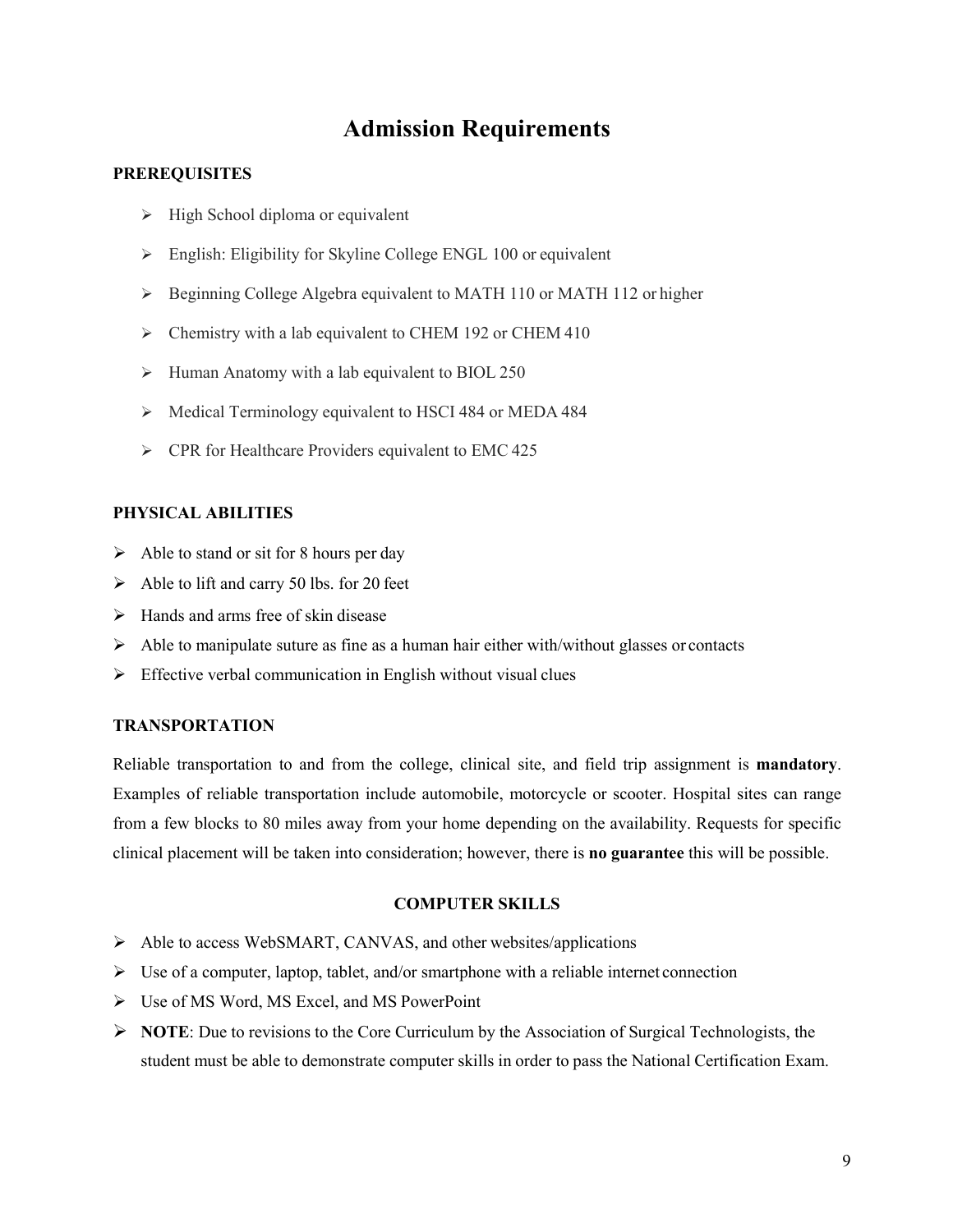# COURSE OUTLINE

1. **COURSE ID:** ANST 405 **TITLE:** Basic Principles of Anesthesia Technology

**Units:** 3.0 units **Hours/Semester:** 48.0-54.0 Lecture hours; and 96.0-108.0 Homework hours

**Method of Grading:** Letter Grade Only

**Prerequisite:** Admission to the Anesthesia Technology Program.

# **2. COURSE DESIGNATION:**

**Degree Credit**

**Transfer credit:** none

# **3. COURSE DESCRIPTIONS:**

#### **Catalog Description:**

Introduction to the theory and concepts of functioning in a surgical environment including a fundamental understanding of a variety of anesthesia equipment and basic case set-up utilizing anesthesia supplies and equipment.

## **4. STUDENT LEARNING OUTCOME(S) (SLO'S):**

Upon successful completion of this course, a student will meet the following outcomes:

- A. Apply theoretical knowledge of anesthesia equipment needed for a variety of surgical cases.
- B. Summarize the proper basic anesthesia set-up for a variety of surgical cases.
- C. Communicate concepts and theoretical knowledge of functioning as an Anesthesia Technologist in the surgical environment.

# **5. SPECIFIC INSTRUCTIONAL OBJECTIVES:**

Upon successful completion of this course, a student will be able to:

- A. Describe the techniques used for basic anesthesia set-up, and daily anesthesia machine check.
- B. Select appropriate anesthesia equipment for various types of surgical cases.
- C. Differentiate between the various medications used in the anesthesia drug cart.
- D. Compare and contrast the various sterilization and cleaning procedures used to clean anesthesia equipment.
- E. Discuss the types of non-invasive and invasive monitoring modalities used in patient care.
- F. Describe the necessary equipment used in the function of the anesthesia gas machine.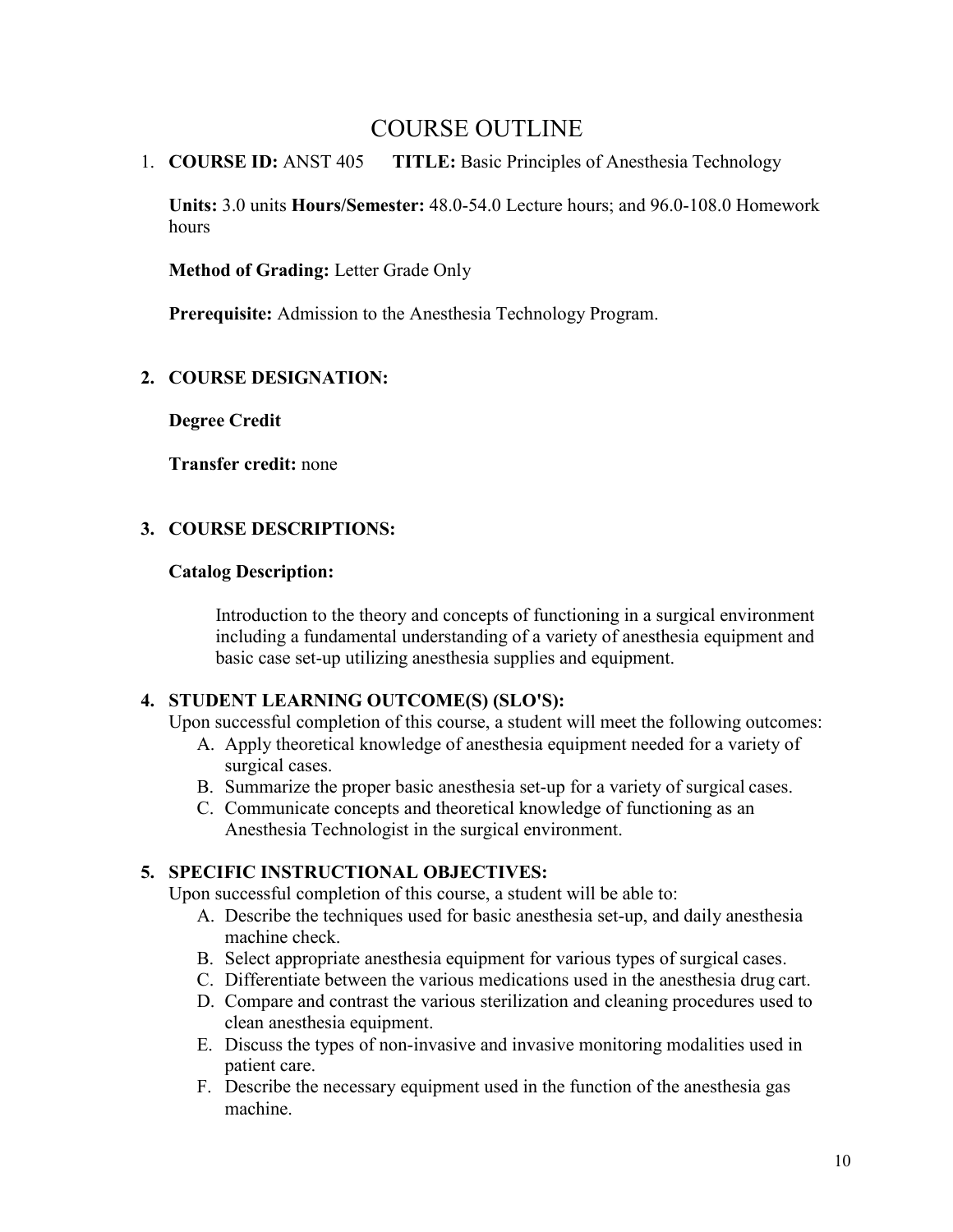#### **6. COURSE CONTENT:**

## **Lecture Content:**

#### I. Environment of Care

A. Asepsis

- i. Handling of sterile products
- B. Universal Precautions
	- ii. Body fluids
	- iii. Protective barriers
	- iv. Waste management

# C. Sterile Techniques

- v. Methods of sterilization
- vi. Package integrity

## D. Surgical Environment

| V11.  | sterile area     |
|-------|------------------|
| V111. | non-sterile area |

## E. Anesthesia Workroom

- ix. organization
- x. par optimization
- xi. expiration dates
- II. Anesthesia Gas Machine
	- b. set up
	- c. leak testing
	- d. scavenging systems
	- e. anesthetic agents
- III. Anesthesia Drug Cart
	- f. local anesthetics
	- g. inhalational anesthetics
	- h. intravenous medications
	- i. muscle relaxants
	- j. antagonists
	- k. NSAIDS
	- l. antihypertensives
	- m. bronchodilators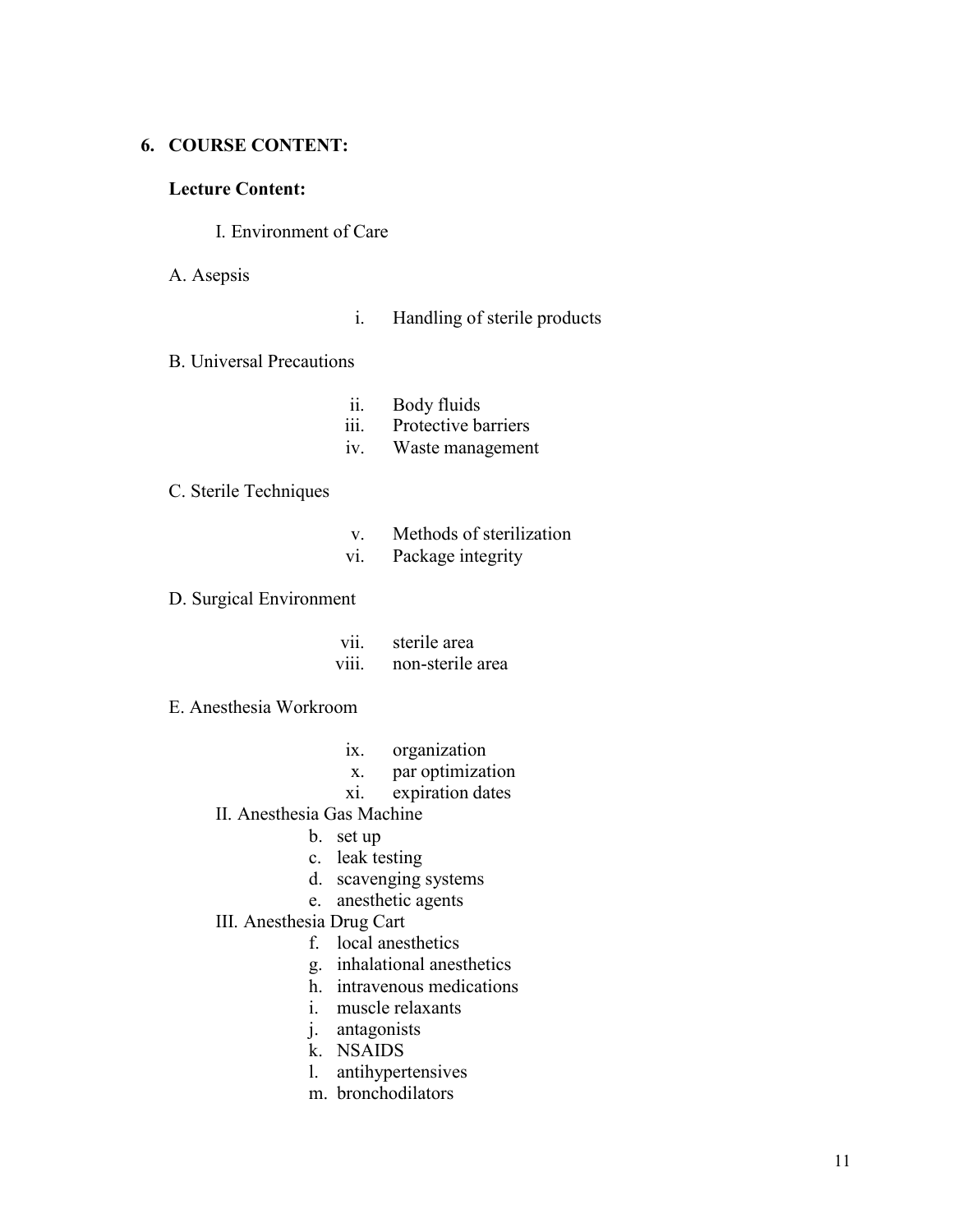#### n. diuretics

#### o. corticosteroids

## IV. Hemodynamic Monitors

A. Non-invasive

#### B. Invasive

- V. Medical Terminology
	- B. cardiovascular
	- C. pulmonary
	- D. central nervous system
	- E. musculoskeletal
	- F. endocrine
	- G. pathophysiology
- VI. Introduction of Operating Room Schedule
	- H. Surgical procedures
	- I. Codes
- i. respiratory
- ii. cardiac
- iii. infant
- iv. pediatric
- v. security

## **7. REPRESENTATIVE METHODS OF INSTRUCTION:**

Typical methods of instruction may include:

- A. Lecture
- B. Activity
- C. Discussion
- D. Guest Speakers

# **8. REPRESENTATIVE ASSIGNMENTS**

Representative assignments in this course may include, but are not limited to the following:

## **Writing Assignments:**

Writing assignments are given to develop clear thinking and carefully reason through students thought processes for setting up and handling anesthesia equipment.

1. Four written assignments (2-3 pages) pertaining to the basic principles of an Anesthesia Technologist.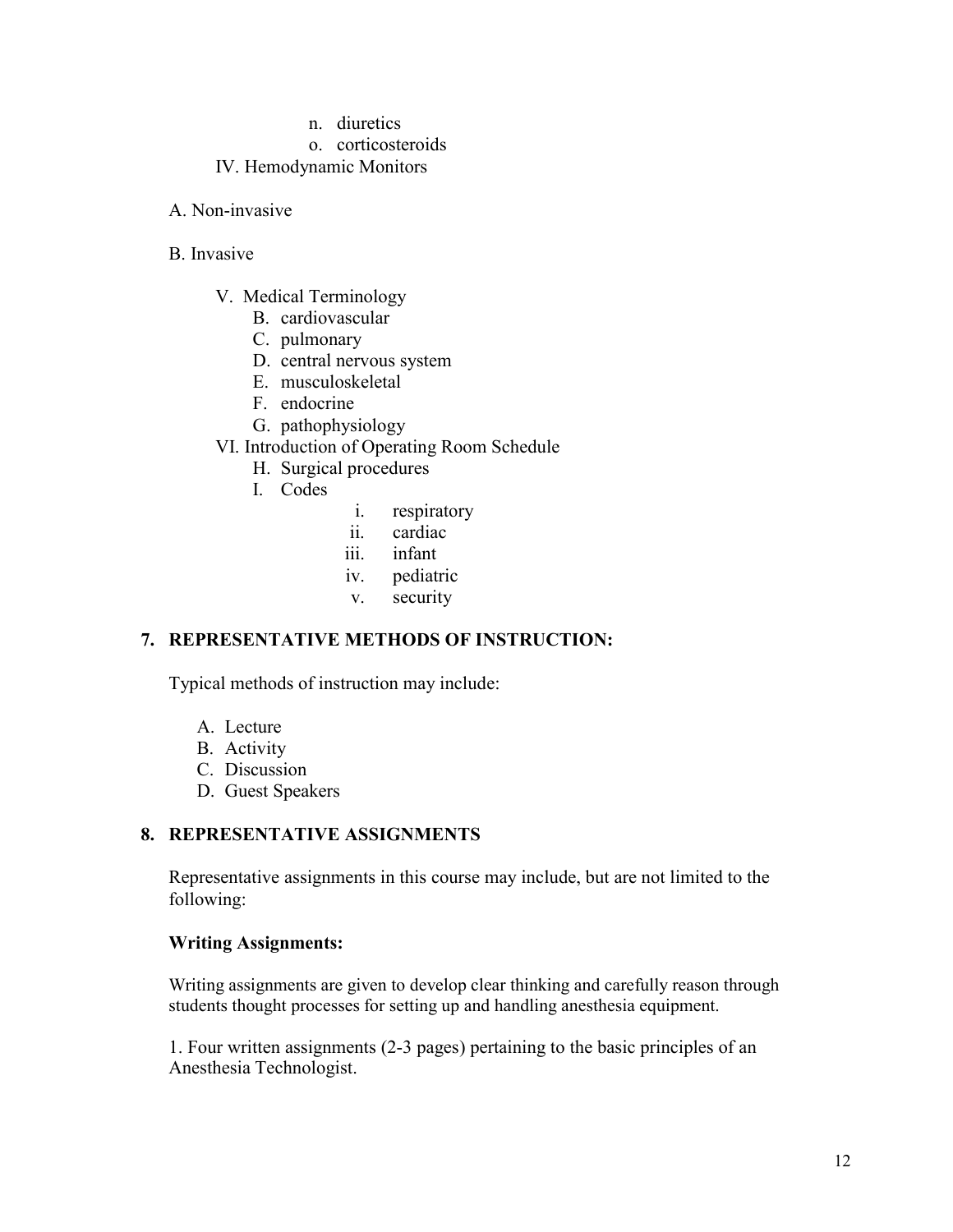2. One written assignment (3-5 pages) and 10-15 minute oral presentation focused on appropriate anesthesia technology concepts as they apply in the surgical environment.

# **Reading Assignments:**

. Students will read 15-20 pages per week from assigned text.

# **9. REPRESENTATIVE METHODS OF EVALUATION**

Representative methods of evaluation may include:

- A. Class Participation
- B. Class Performance
- C. Class Work
- D. Exams/Tests
- E. Homework
- F. Papers
- G. Quizzes
- H. Written examination

# **10. REPRESENTATIVE TEXT(S):**

Possible textbooks include:

- A. Nagelhout, John. *Nurse Anesthesia*, 5th ed. Elsevier, 2014
- B. Morgan & Mikhail. *Clinical Anesthesiology*, 5th ed. McGraw Hill, 2013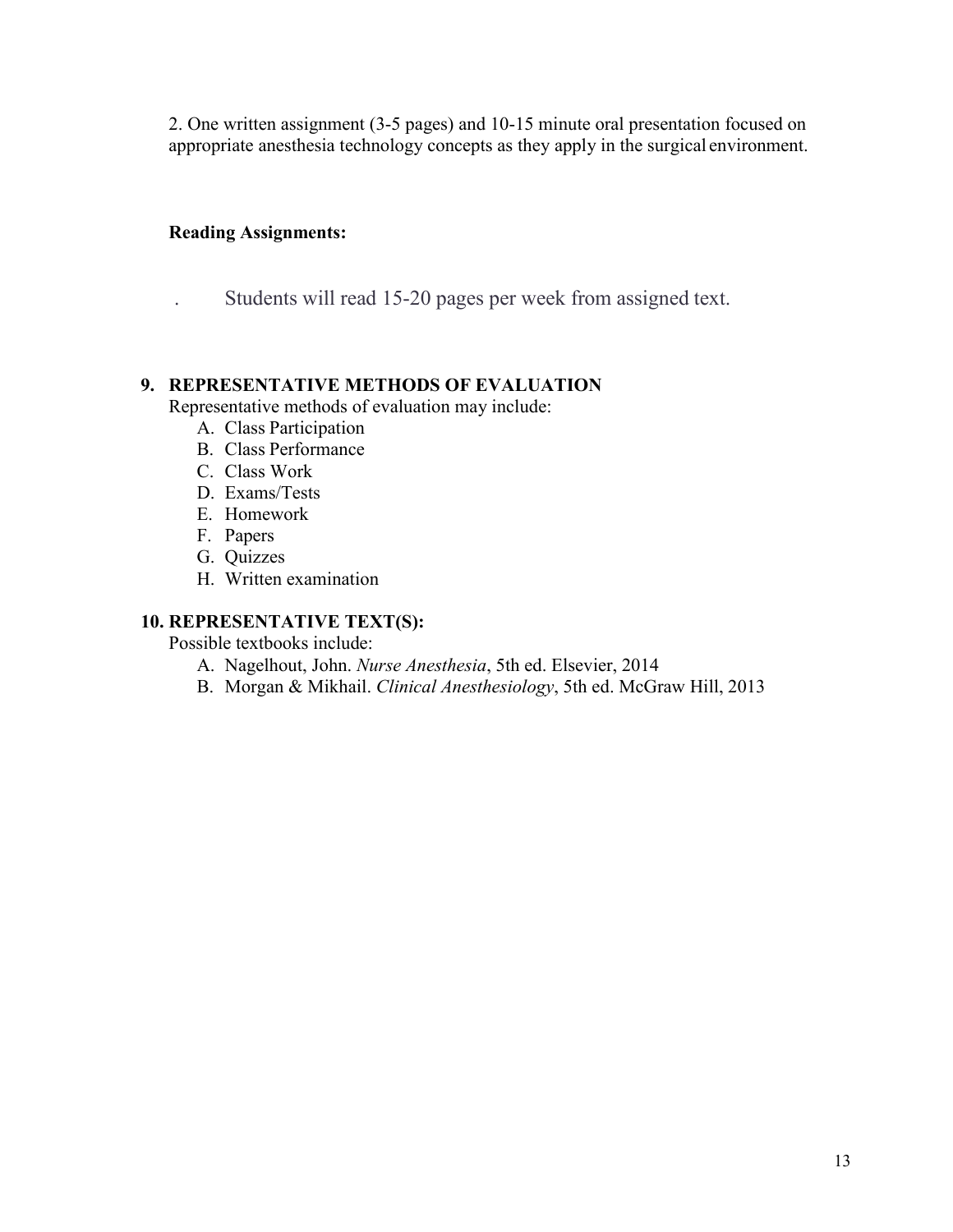1. **COURSE ID:** ANST 410 **TITLE:** Basic Anesthesia Equipment

**Units:** 3.0 units **Hours/Semester:** 32.0-36.0 Lecture hours; 48.0-54.0 Lab hours; and 64.0-72.0 Homework hours

**Method of Grading:** Letter Grade Only

**Prerequisite:** Admission to the Anesthesia Technology Program.

## **2. COURSE DESIGNATION:**

**Degree Credit**

**Transfer credit:** none

# **3. COURSE DESCRIPTIONS:**

#### **Catalog Description:**

Introduction to the theories and concepts in the adequate function of anesthesia equipment to include: maintaining equipment, repairing defects and troubleshooting complications.

## **4. STUDENT LEARNING OUTCOME(S) (SLO'S):**

Upon successful completion of this course, a student will meet the following outcomes:

- A. Apply theoretical knowledge of functions of the anesthesia equipment appropriate for surgical procedures.
- B. Apply concepts and theoretical knowledge in the preparation of various anesthesia equipment for use by anesthesia providers for complex surgical procedures.

# **5. SPECIFIC INSTRUCTIONAL OBJECTIVES:**

Upon successful completion of this course, a student will be able to:

- A. Understand normal and abnormal hemodynamic values of the patient.
- B. Identify and apply appropriate aseptic technique in the surgical care environment.
- C. Apply anatomical and physiological understanding to appropriate use of patient monitoring equipment used in the surgical environment.
- D. Identify and set up appropriate medications needed for various surgical procedures.
- E. Identify appropriate anesthesia equipment needed in preparation for a variety of applications.
- F. Properly identify warming and cooling devices and appropriately set up and monitor them during patient application.
- G. Describe regulatory compliance and recommended processes for adherence to policies regarding anesthesia equipment.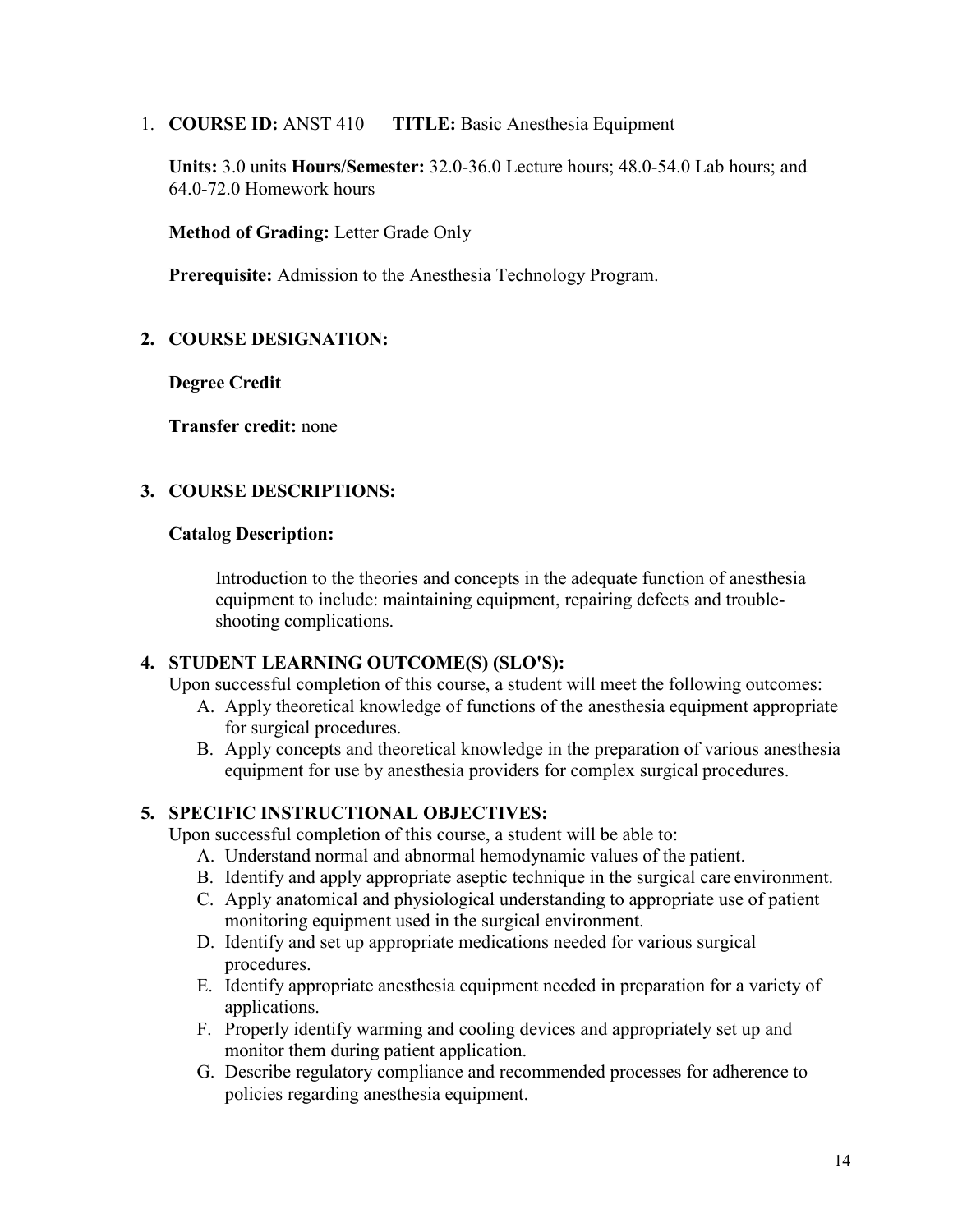## **6. COURSE CONTENT:**

#### **Lecture Content:**

I. Infection Control

# 1. Proper handwashing

- 2. Aseptic Technique
- 3. Blood borne pathogen
- 4. Personal protective equipment
	- a. gloves
	- b. protective eyewear
	- c. gown
		- i. surgical
		- ii. isolation
	- d. mask
		- i. surgical
		- ii. N-95
- 5. Regulatory agencies
	- a. CDC
	- b. OSHA
	- c. JCAHO
	- II. Body Mechanics
- 6. Ergonomics
	- 7. Safe patient handling
	- 8. Safe equipment handling
		- III. Vital Sign Monitoring and Structure Identification
- 9. Pulse oximetry
	- 10. Core body temperature
	- 11. Heart rate
	- 12. Respiratory rate
	- 13. Blood Pressure

#### a. invasive

- b. non-invasive
- IV. Anesthesia Machine Management

# 14. Adult

- 15. Pediatrics
	- V. Cardiac Arrest Management
- 16. Defibrillator
	- 17. CPR
	- 18. Bag-valve mask
		- VI. Medication Management
- 19. Patient identifiers
	- 20. Medication labeling
	- 21. Sharps safety
	- 22. IV Technique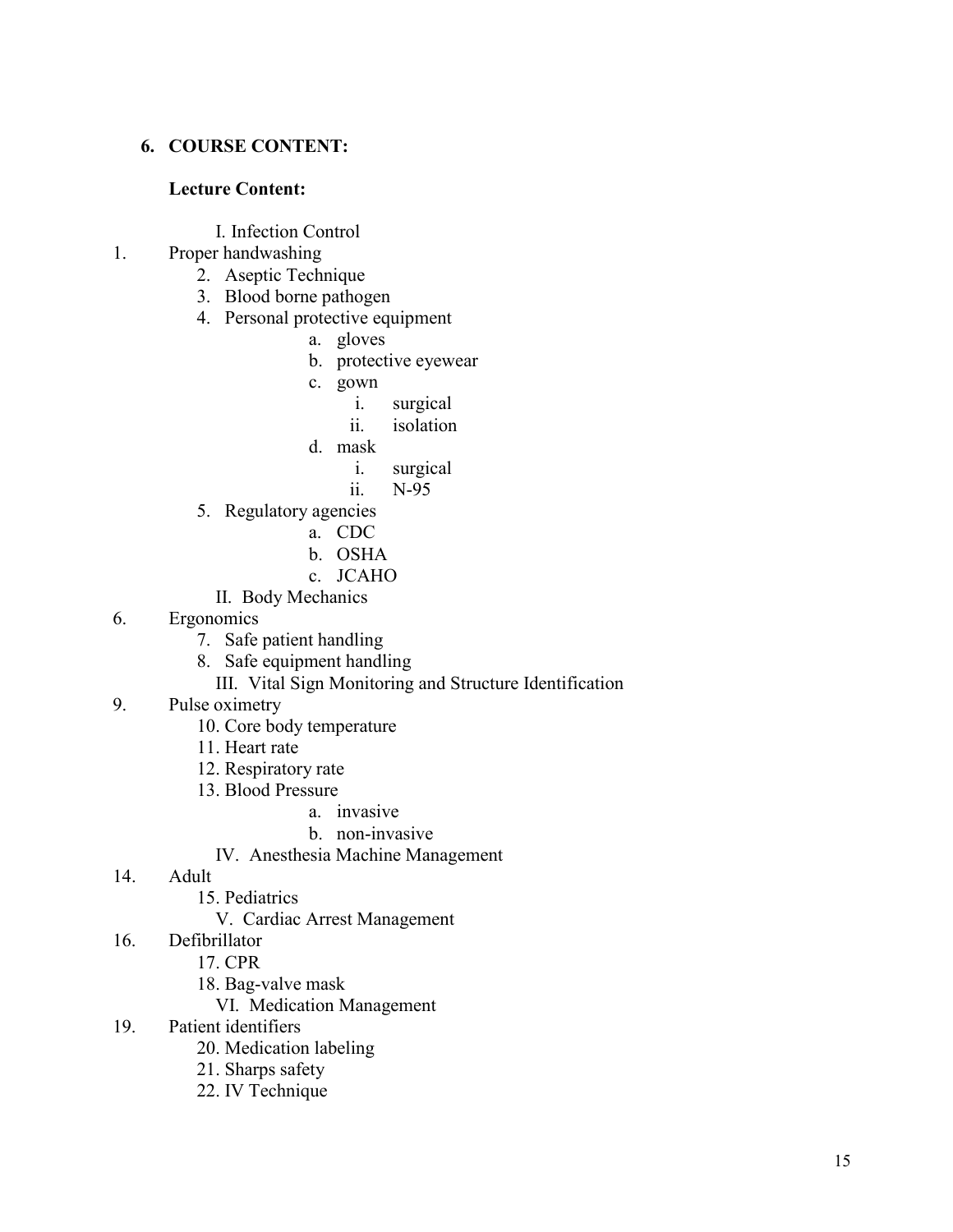## VII. Information Documentation

- 23. Vital sign monitoring
	- 24. Electronic patient medical record
	- 25. Scope documentation
		- VIII. Airway Equipment (General and Advanced)
	- 1. Usage
	- 2. Maintenance
	- 3. Troubleshooting Techniques

IX. Hemodynamic Monitoring

1. Usage

- a. CNS
- b. Cardiovascular
- c. Pulmonary
- 2. Maintenance
- 3. Troubleshooting

X. Medication Delivery Systems

- 1. Usage
- 2. Maintenance
- 3. Troubleshooting

XI. Patient Warming and Cooling Devices

- 1. Usage
- 2. Maintenance
- 3. Troubleshooting

# **Lab Content:**

- I. Apply Infection Control Techniques
	- B. Proper handwashing
	- C. Aseptic Technique
	- D. Blood borne pathogen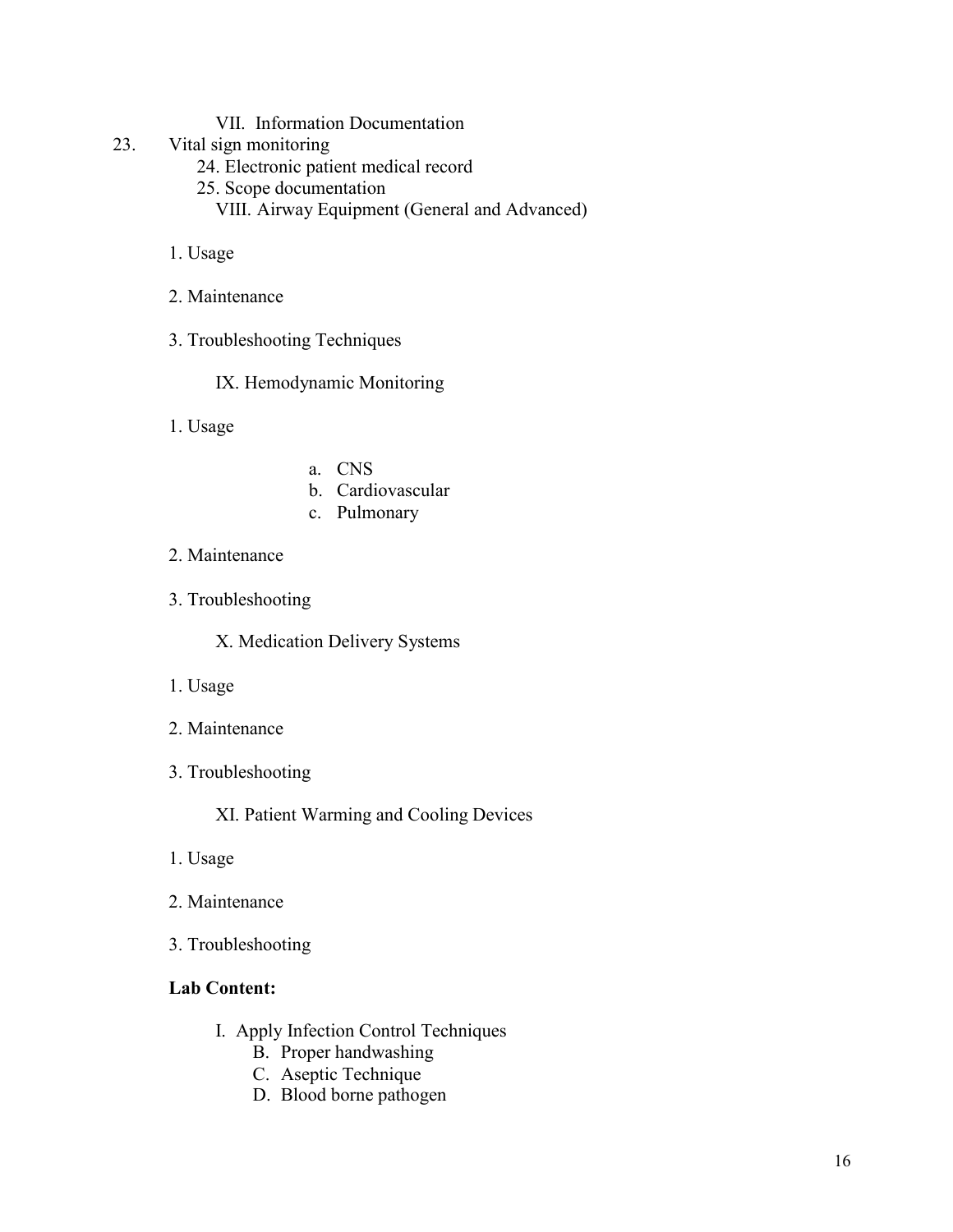- E. Personal protective equipment
- II. Integration of Body Mechanics
	- F. Ergonomics
	- G. Safe patient handling
	- H. Safe equipment handling
- III. Application of Monitoring Devices
	- I. Pulse oximetry
	- J. Core body temperature
	- K. Heart rate
	- L. Respiratory rate
	- M. Blood Pressure
- IV. Setup and Management of Various Anesthesia Technologist Responsibilities
	- N. Patient Variables
		- a. Adult
		- b. Pediatrics
		- c. Age
		- d. Height/Weight
	- O. Defibrillator
	- P. CPR
	- Q. Bag-valve mask
	- R. Medications
		- a. Identification
		- b. Application
		- c. Labeling
		- d. IV equipment setup
- V. Information Documentation
	- S. Vital signs
	- T. Electronic patient medical record
	- U. Equipment functionality

## **7. REPRESENTATIVE METHODS OF INSTRUCTION:**

Typical methods of instruction may include:

- A. Lecture
- B. Lab
- C. Activity
- D. Discussion
- E. Guest Speakers

# **8. REPRESENTATIVE ASSIGNMENTS**

Representative assignments in this course may include, but are not limited to the following: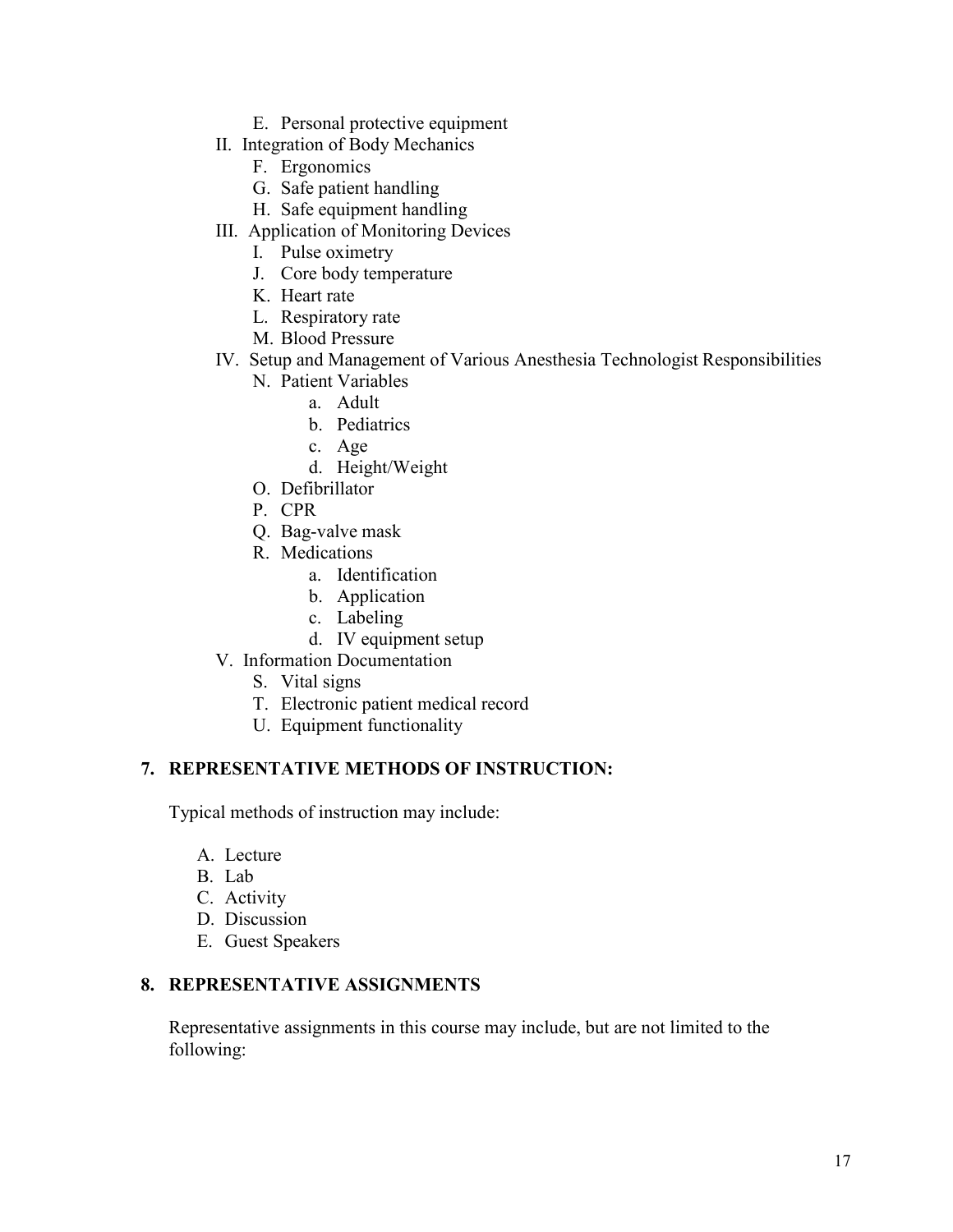# **Writing Assignments:**

Writing assignments are given to develop clear thinking and carefully reasoning through students own thought processes for selection of equipment and pertinence to surgical procedures.

Four written assignments (2-3 pages) pertaining to the function of anesthesia equipment in surgical procedures.

One written assignment (3-5 pages) and a 10-15 minute oral presentation focused on the selection and preparation of anesthesia equipment used in complex surgical procedures.

# **Reading Assignments:**

. Students will read 15-20 pages per week from assigned text.

# **9. REPRESENTATIVE METHODS OF EVALUATION**

Representative methods of evaluation may include:

- A. Class Participation
- B. Class Performance
- C. Class Work
- D. Exams/Tests
- E. Homework
- F. Lab Activities
- G. Papers
- H. Quizzes
- I. Written examination

## **10. REPRESENTATIVE TEXT(S):**

Possible textbooks include:

A. Morgan, G.. *Clinical Anesthesiology*, 5th ed. McGraw Hill, 2013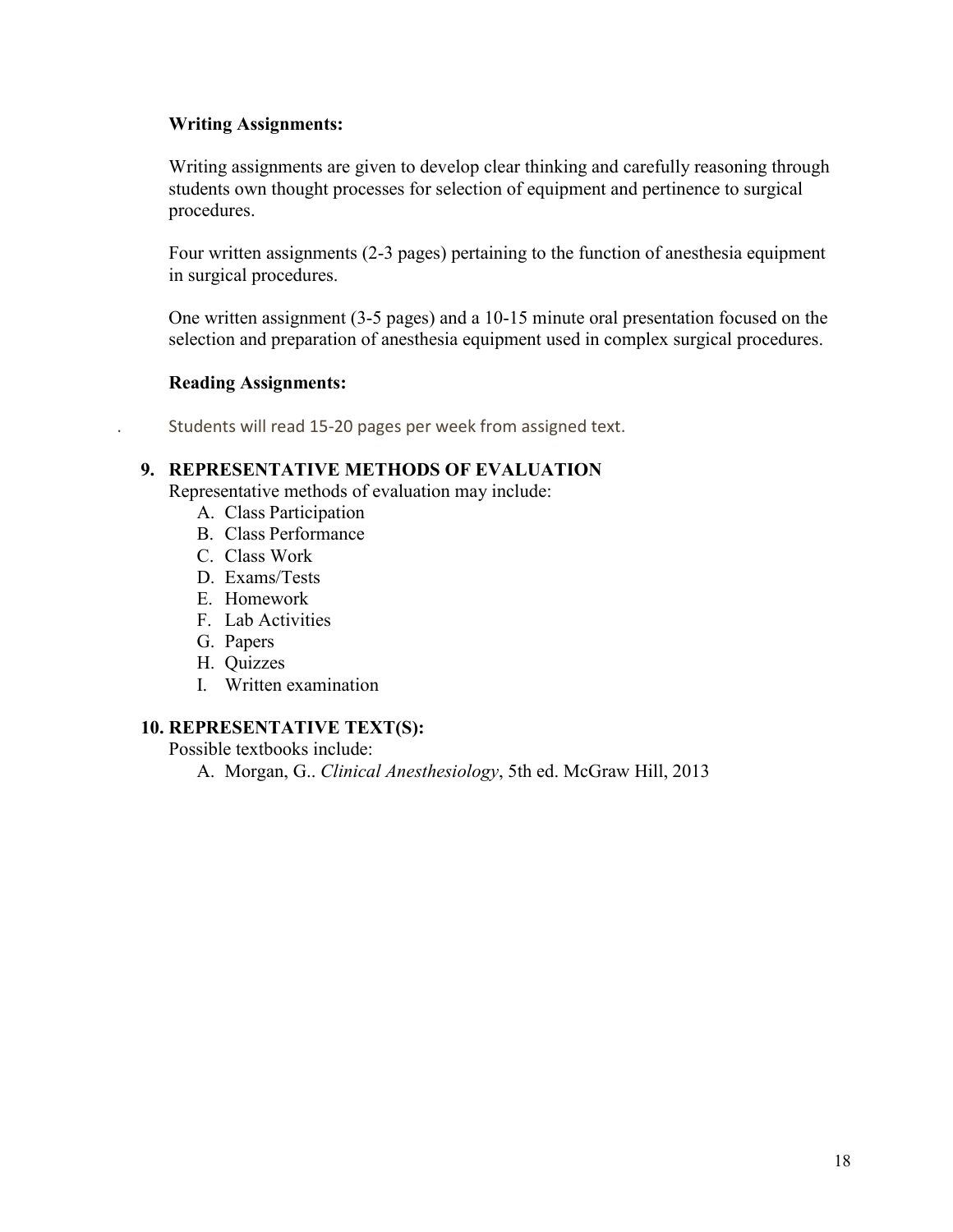1. **COURSE ID:** ANST 415 **TITLE:** Anesthesia Pharmacology

**Units:** 3.0 units **Hours/Semester:** 48.0-54.0 Lecture hours; and 96.0-108.0 Homework hours

**Method of Grading:** Letter Grade Only

**Prerequisite:** ANST 405 or equivalent.

# **2. COURSE DESIGNATION:**

**Degree Credit**

**Transfer credit:** none

# **3. COURSE DESCRIPTIONS:**

# **Catalog Description:**

Introduction to the theory and concepts in the proper use and safe practice of delivery and storage of anesthesia medications which includes: stocking of the drug cart and assisting the anesthesia care provider in the preparation of the medications.

# **4. STUDENT LEARNING OUTCOME(S) (SLO'S):**

Upon successful completion of this course, a student will meet the following outcomes:

- A. Apply theoretical knowledge in the differentiation of various categories of anesthetic and adjunct medications.
- B. Apply theoretical knowledge and concepts of the proper use and administration of anesthetic and adjunct medications.
- C. Apply theoretical knowledge and concepts in the appropriate storage of anesthesia medications.

# **5. SPECIFIC INSTRUCTIONAL OBJECTIVES:**

Upon successful completion of this course, a student will be able to:

- A. Describe safe and effective methods to order, categorize, and store medications in the anesthesia environment.
- B. Use effective communication skills when interacting with anesthesia providers in assisting with the administration of medications.
- C. Perform proper psychomotor skills in assisting anesthesia providers in the handling and use of anesthesia and adjunct medications.
- D. Differentiate between the various types of intravenous medications.
- E. Compare and contrast the side effects of the inhalational agents.
- F. Differentiate between the various types of intravenous fluids and blood products.
- G. Describe the proper labeling of anesthetic medications.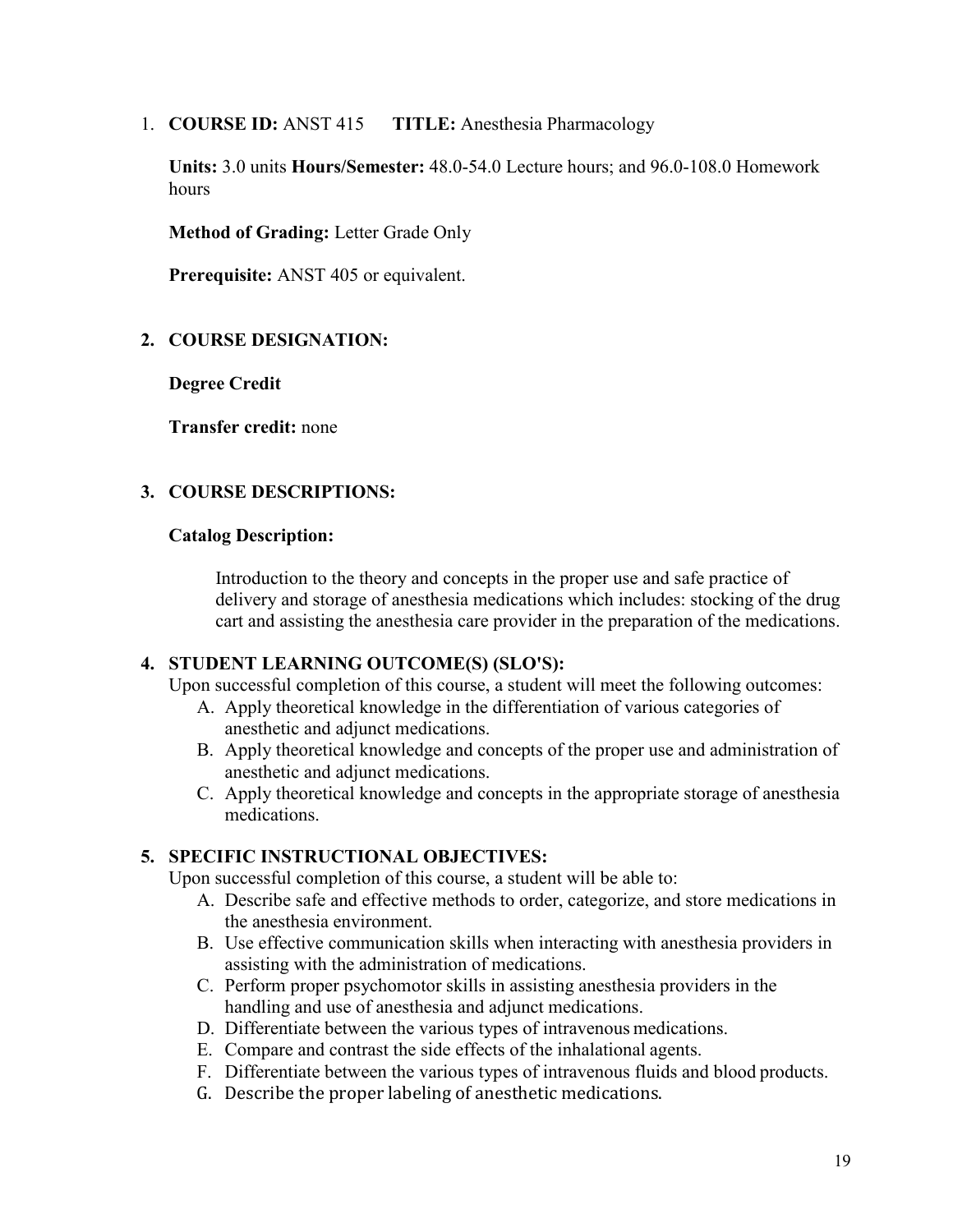# **6. COURSE CONTENT:**

## **Lecture Content:**

- I. Pharmacodynamics and Pharmacokinetics
	- A. Drug receptor interactions
	- B. Chemical interactions
	- C. Dose response relationships
	- D. Drug absorption, bioavailability, distribution to tissues, metabolism, excretion
- II. Types of Anesthetics Agents
- A. Barbiturates
- B. Muscle Relaxants
- C. Inhalational
- D. Narcotics
- E. Anxiolytics
- F. Local Anesthetics
- G. Cardiac Drugs (ACLS) / Vasopressors
- H. Reversal Agents
- I. Antiemetics
	- III. Parenteral Agent
- A. IV Fluids
- 1. Crystalloids
- 2. Colloids
- 3. Blood Products
	- IV. Antibiotics
		- E. Penicillin's
		- F. Cephalosporins
		- G. Macrolides
		- H. Fluoroquinolones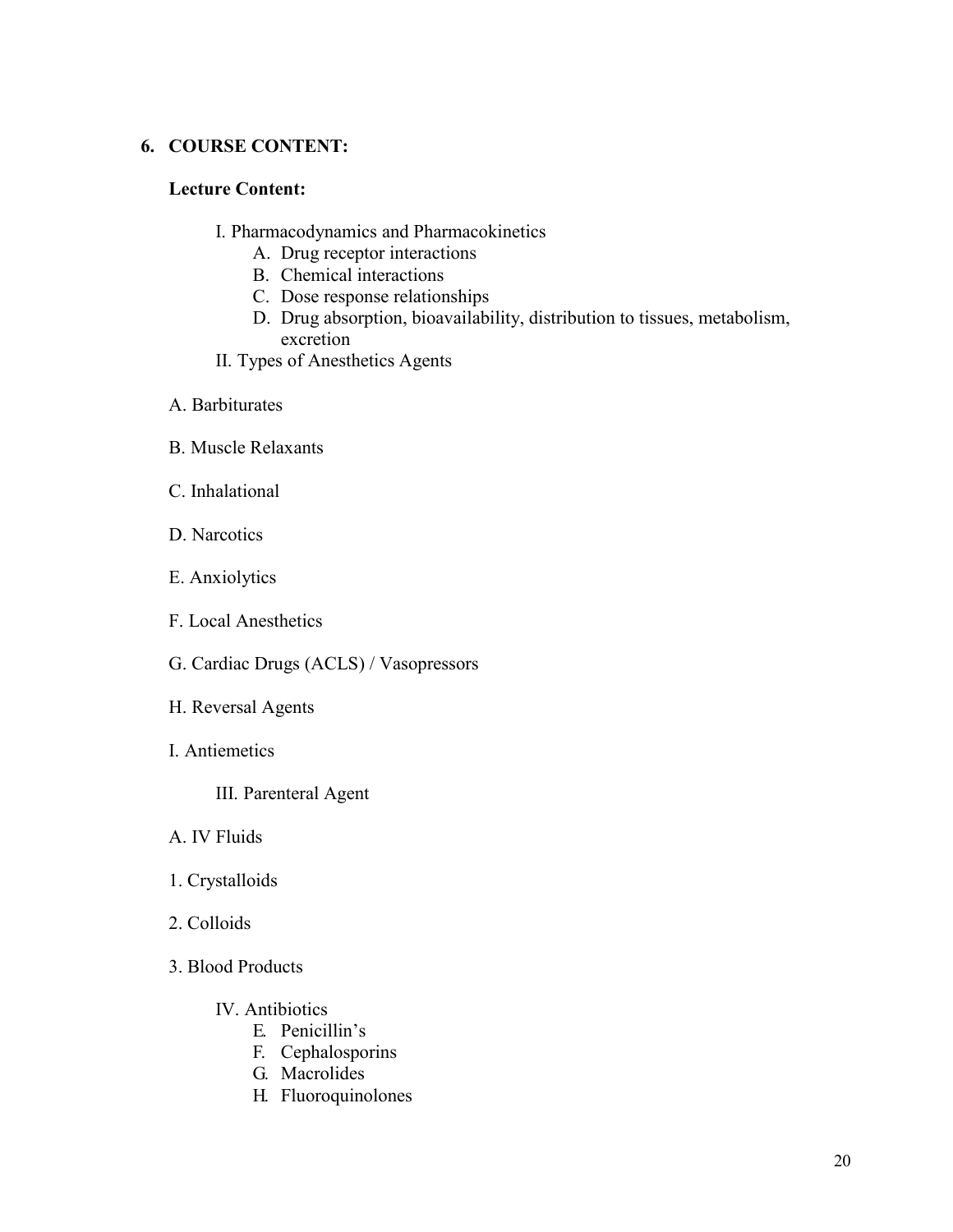- V. Drug Stability/Storage/Labeling
	- I. Temperature
	- J. Refrigeration
	- K. Expiration date
	- L. Drug Concentration
	- M. Security
- VI. Regulatory Compliance
	- N. CDC
	- O. JCAHO
	- P. OSHA
- VII. Medication Calculations and Conversions
	- Q. Units of measurement
	- R. Dosage formulation

# **7. REPRESENTATIVE METHODS OF INSTRUCTION:**

Typical methods of instruction may include:

- A. Lecture
- B. Activity
- C. Discussion
- D. Guest Speakers

# **8. REPRESENTATIVE ASSIGNMENTS**

Representative assignments in this course may include, but are not limited to the following:

## **Writing Assignments:**

Writing assignments are given to develop clear thinking and carefully reasoning through students own thought processes for choice of medications.

Four written assignments (2-3 pages) pertaining to identification, handling, and storage of medications.

> a. One written assignment (3-5 pages) and a 10-15 minute oral presentation on the various categories of anesthetic medications.

**Reading Assignments:** Students will read 15-20 pages per week from assigned text.

## **9. REPRESENTATIVE METHODS OF EVALUATION**

Representative methods of evaluation may include:

- . Class Participation
- A. Class Performance
- B. Class Work
- C. Exams/Tests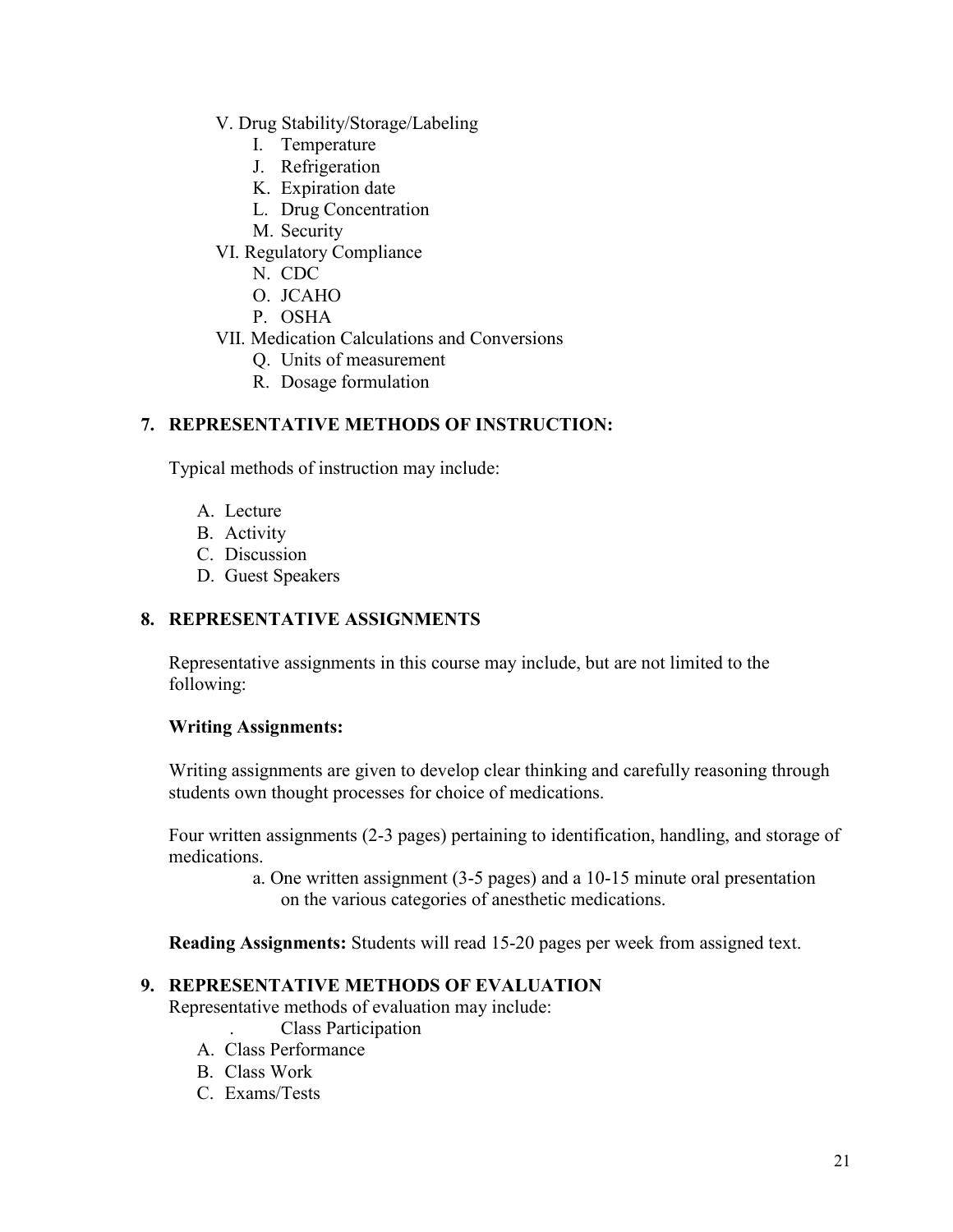- D. Homework
- E. Papers
- F. Quizzes
- G. Written examination

# **10. REPRESENTATIVE TEXT(S):**

Possible textbooks include:

Nagelhout, J., K. Plaus. *Nurse Anesthesia*, 5th ed. Elsevier, 2014

Flood, P., J.P. Rathmell, S. Shafer. *Stoelting's Pharmacology and Practice*, 5th ed. Wolters Kluwer, 2015

Woodworth, G., S. Sayers-Rana, J. Kirsch. *The Anesthesia Technician and Technologists' Manual*, 1st ed. Lippincott Williams and Wilkins, 2012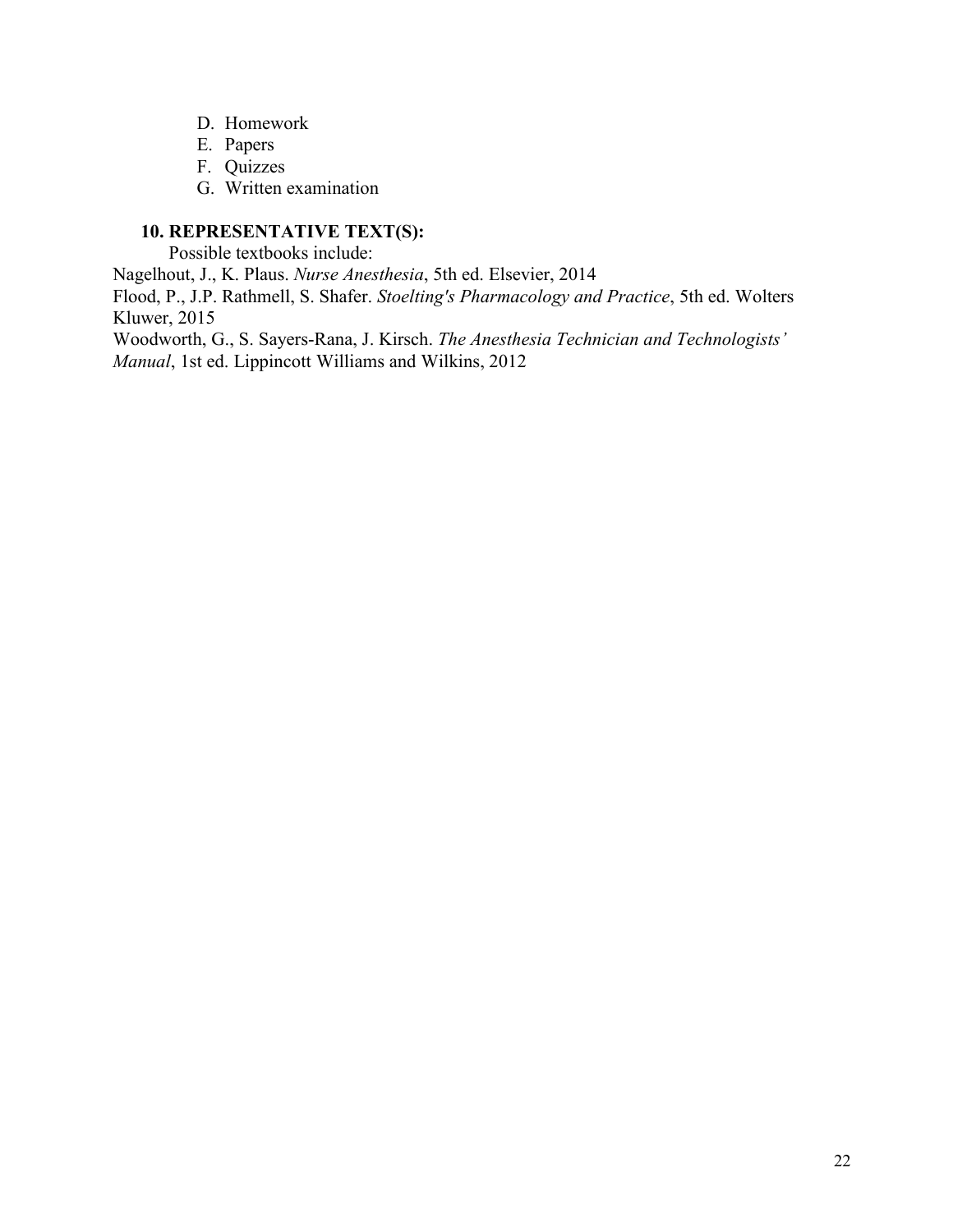**COURSE ID:** ANST 420 **TITLE:** Application of Principles in Anesthesia Technology

**Units:** 3.0 units **Hours/Semester:** 48.0-54.0 Lecture hours; and 96.0-108.0 Homework hours

**Method of Grading:** Letter Grade Only

**Prerequisite:** ANST 405 or equivalent.

## **1. COURSE DESIGNATION:**

**Degree Credit**

**Transfer credit:** none

## **2. COURSE DESCRIPTIONS:**

#### **Catalog Description:**

Introduction to the theory and concepts of the use and function of anesthesia supplies and equipment used for various surgical procedures to include cases in: general, regional, and conscious sedation.

# **3. STUDENT LEARNING OUTCOME(S) (SLO'S):**

Upon successful completion of this course, a student will meet the following outcomes:

- A. Apply theoretical knowledge to demonstrate competency in the use and care of anesthesia equipment.
- B. Communicate concepts and theoretical knowledge as it applies to maintenance of the anesthesia work area in the surgical environment.

## **4. SPECIFIC INSTRUCTIONAL OBJECTIVES:**

Upon successful completion of this course, a student will be able to:

- A. Prepare anesthesia equipment for proper disposal, cleaning, and sterilization requirement.
- B. Demonstrate psychomotor skills in the preparation of equipment for a variety of surgical cases and procedures in anesthesia.
- C. Use adequate communication skills when interacting with anesthesia care providers.
- D. Differentiate between the various types of airway equipment used in the difficult airway cart.
- E. Differentiate between the various types of anesthesia.
- F. Compare and contrast the various patient anatomical positions for surgical cases.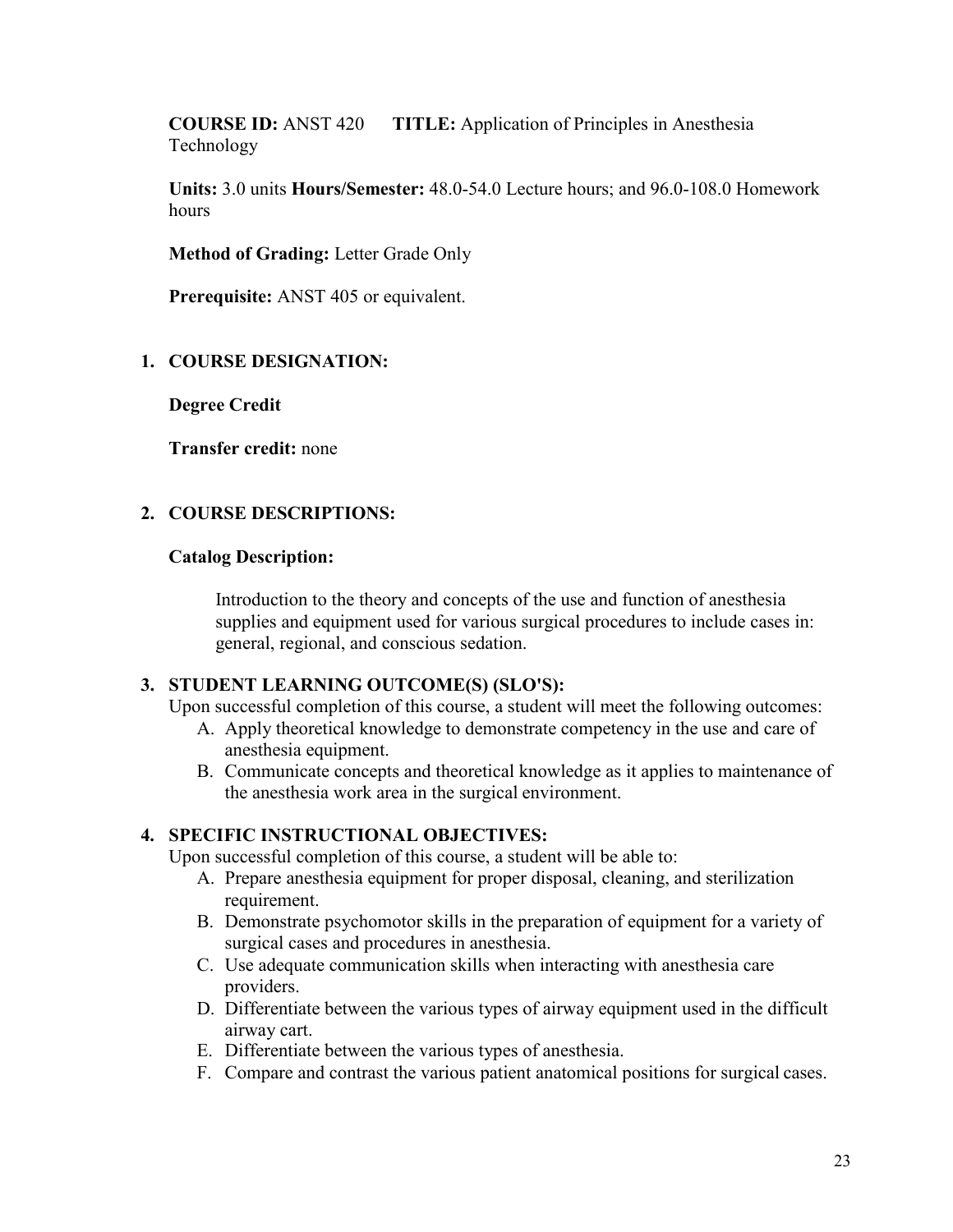- G. Differentiate between the proper cleaning and sterilization of anesthesia equipment.
- H. Discuss the ASA guidelines for the anesthesia gas machine checkout.

#### **5. COURSE CONTENT:**

#### **Lecture Content:**

I. Airway Equipment

#### A. General

- i. Anesthesia machine
- ii. Laryngoscope
- iii. Suction
- iv. Oral airway
- v. Nasopharyngeal airway
- vi. Laryngeal mask airway
- vii. Non-rebreather mask

### B. Difficult Airway

- viii. Bronchoscope
- ix. Video-assisted laryngoscopy
- x. Tracheostomy tube
- xi. Bougie
- xii. Bag-valve mask
- xiii. Intubating stylet
- xiv. Tube changer
- xv. Fiberoptic-guided intubation
- xvi. Light wand
- xvii. Jet ventilation

#### II. Types of Anesthesia

#### A. Regional

xviii. Peripheral nerve block xix. Epidural xx. Spinal xxi. Risks and benefits

## B. General

| XX11.  | Inhalational |
|--------|--------------|
| XX111. | Intravenous  |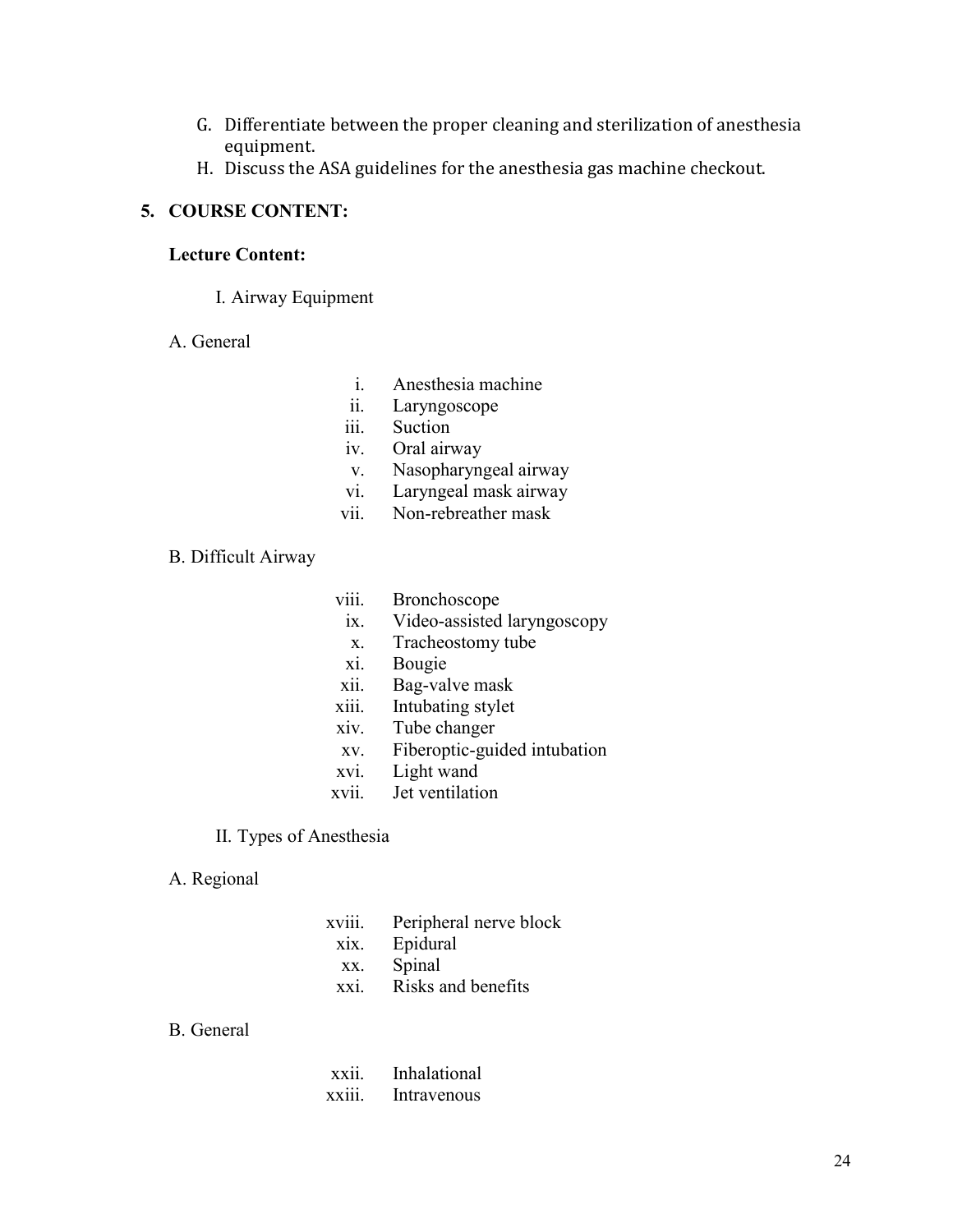xxiv. Risks and benefits

C. Conscious Sedation

- xxv. Level of sedation
- xxvi. Analgesia
- xxvii. Risks and benefits
- III. Patient Positioning
	- i. Supine
	- ii. Lateral
	- iii. Prone
	- iv. Lithotomy
	- v. Body regions
	- vi. Ergonomic safety
	- vii. Patient safety measures
	- viii. Positioning equipment
	- ix. Pressure ulcers
	- x. Incident reporting
	- xi. IV. Room Set-up and Tear Down
	- xii. Infection prevention
	- xiii. Sharps safety
		- i. Anesthesia machine
		- ii. Troubleshooting
	- iii. Medication supply cabinet
	- iv. Biohazard waste
	- v. HIPAA
	- vi. Communication
	- vii. Electronic medical record
- V. Cleaning and Sterilization of Instrument and Equipment
	- a. Personal protective equipment
	- b. Standard precautions
	- c. Contact precautions
	- d. Airborne precautions
	- e. Droplet precautions
	- f. Dwell time
	- g. Critical items
	- h. Semi-critical items
	- i. Non-critical items
	- j. Chemical disinfectants
	- k. Inactivating agents
	- l. Steam sterilization
	- m. Flash sterilization
	- n. Gas sterilization
	- o. Packaging
	- p. Storage
	- q. Quality measures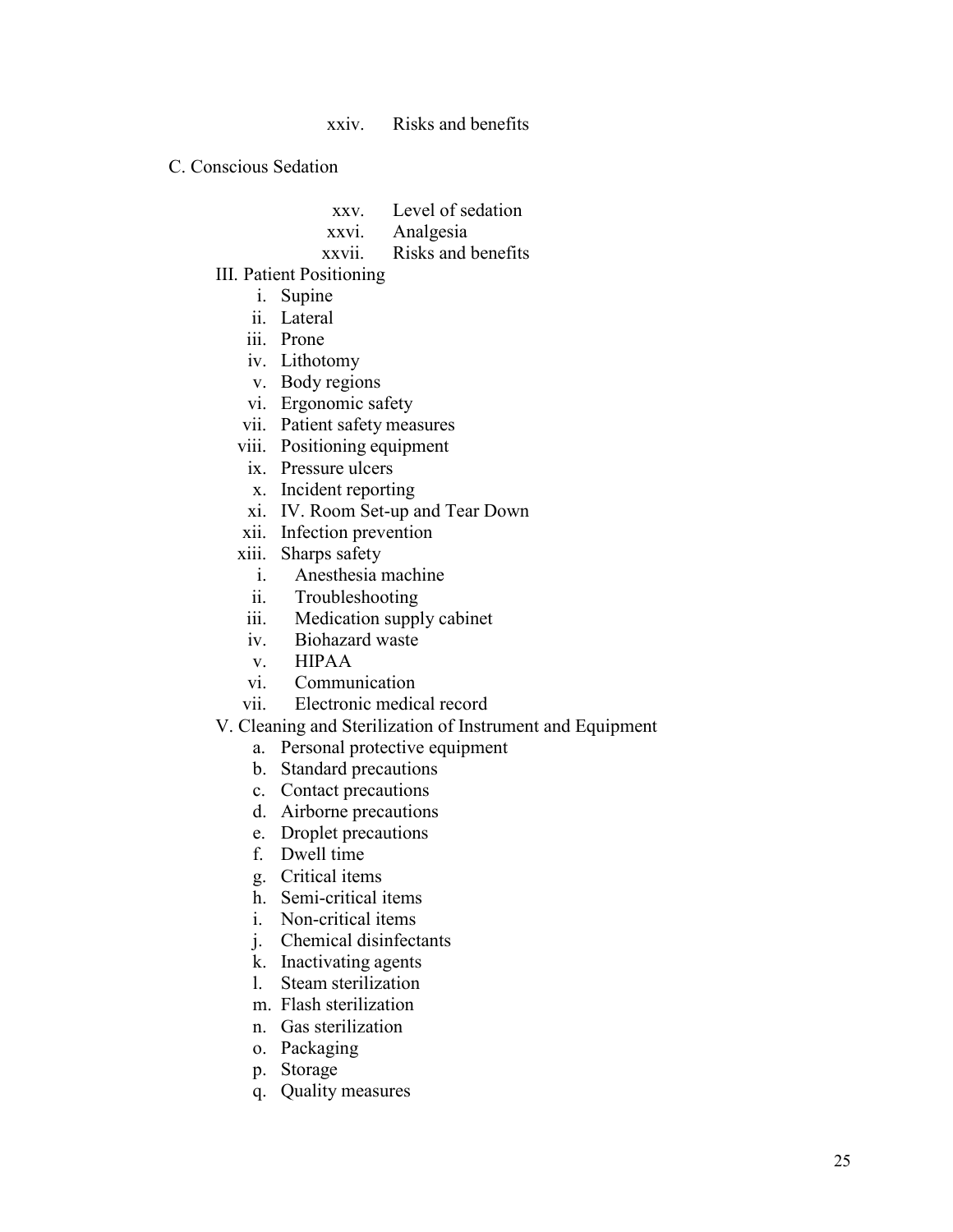- VI. Laboratory Tests and Values
	- a. Na
	- b. Cl
	- c. BUN
	- d. GLU
	- e. PT
	- f. INR
	- g. K
	- h. HCO3
	- i. CR
	- j. CA
	- k. PTT
	- l. HCT
	- m. Hgb
	- n. PLTS
	- o. ABG
	- p. pH
	- q. O2
	- r. CO2

VII. Anesthesia Gas Machine Checkout

- a. Auxiliary oxygen
- b. Gas cylinders
- c. Manual ventilation device
- d. Suction
- e. Power supply
- f. Physiological monitors
- g. Alarms
- h. Pressure
- i. Flowmeter
- j. Gas Outlets
- k. Calibration
- l. Carbon dioxide absorbent
- m. Breathing system pressure
- n. Leak test
- o. Time out
- VIII. Medication Delivery System
	- a. Anesthesia machine
	- b. Infusion pump
	- c. Syringe pump
	- d. Vaporizer
	- e. TIVA
- IX. Patient Warming and Cooling Devices
	- a. Normothermia
	- b. Hypothermia
	- c. Hyperthermia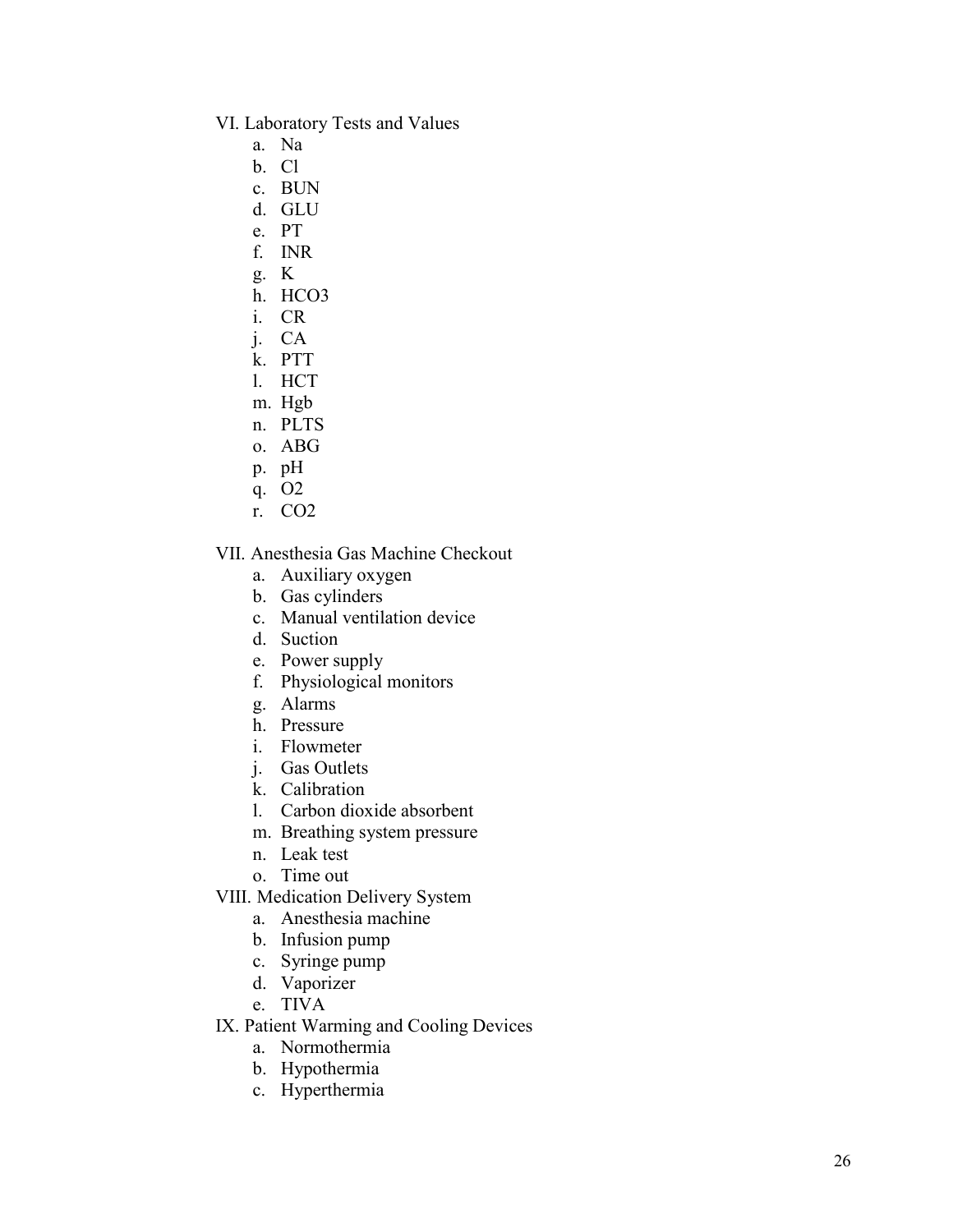- d. Forced-air
- e. Fluid-based
- f. Surgical site infection
- g. Surgical care improvement project
- X. Out of O.R. Anesthetizing Locations
	- a. Endoscopy
	- b. Cath lab
	- c. CT scan
	- d. MRI
	- e. Oncology
	- f. Emergency room
	- g. Obstetrics
	- h. Patient care unit
	- i. Considerations

# **6. REPRESENTATIVE METHODS OF INSTRUCTION:**

Typical methods of instruction may include:

- A. Lecture
- B. Activity
- C. Discussion
- D. Guest Speakers

# **7. REPRESENTATIVE ASSIGNMENTS**

Representative assignments in this course may include, but are not limited to the following:

# **Writing Assignments:**

- Four written assignments (2-3 pages) pertaining to the maintenance of the anesthesia work area.
- One written assignment (3-5 pages) and a 10-15 minute oral presentation on the use and application of anesthesia supplies and equipment used in the surgical environment.

# **Reading Assignments:**

A. Students will read 15-20 pages per week from assigned text.

# **8. REPRESENTATIVE METHODS OF EVALUATION**

Representative methods of evaluation may include:

- . Class Participation
- A. Class Performance
- B. Class Work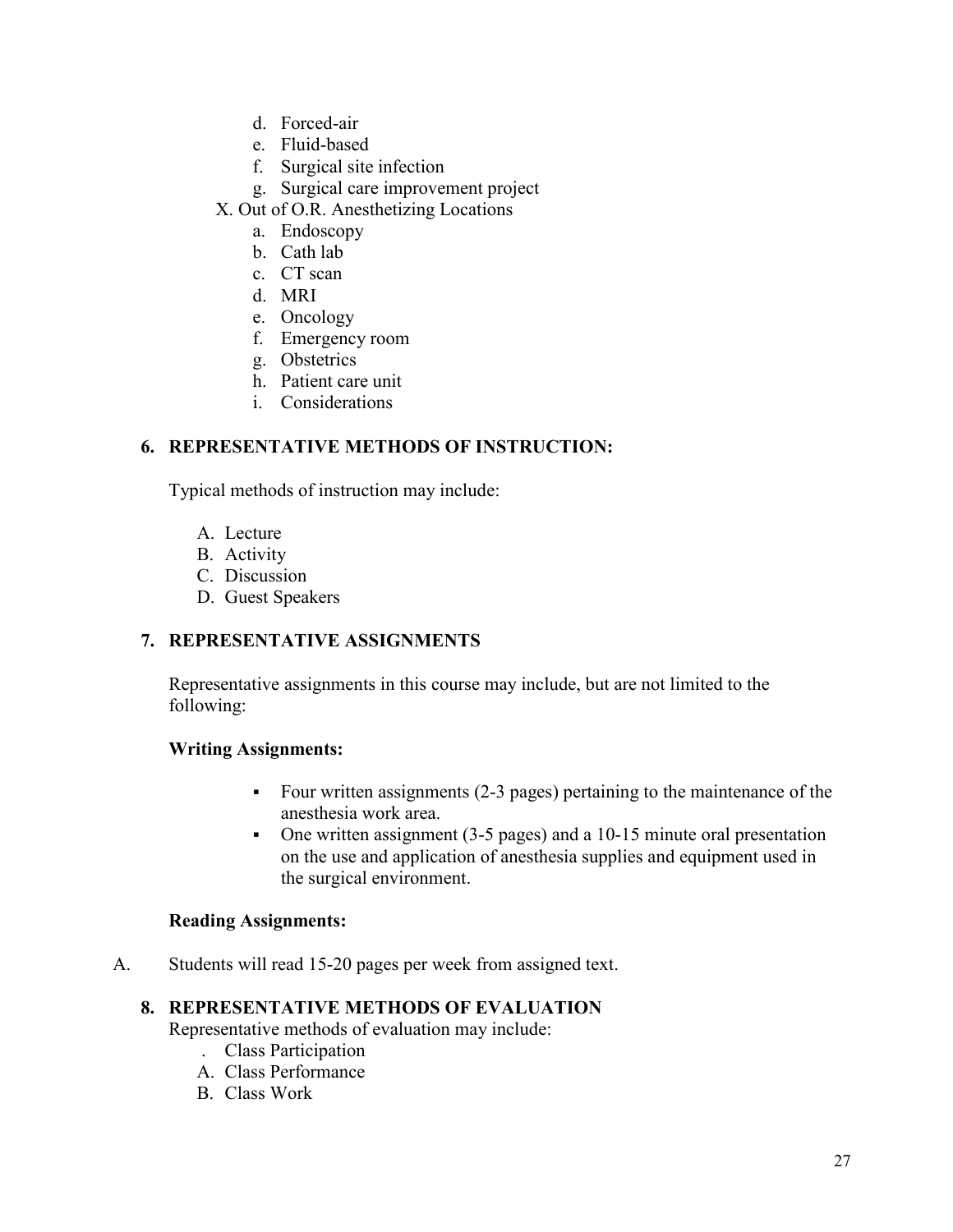- C. Exams/Tests
- D. Homework
- E. Papers
- F. Quizzes
- G. Written examination

# **9. REPRESENTATIVE TEXT(S):**

Possible textbooks include:

Jaffe, R, A. *Anesthesiologist's Manual of Surgical Procedures*, 5th ed. Wolters Kluwer, 2014 Pino, R, M. *Clinical Anesthesia Procedures of the Massachusetts General Hospital*, 9th ed. Wolters Kluwer, 2016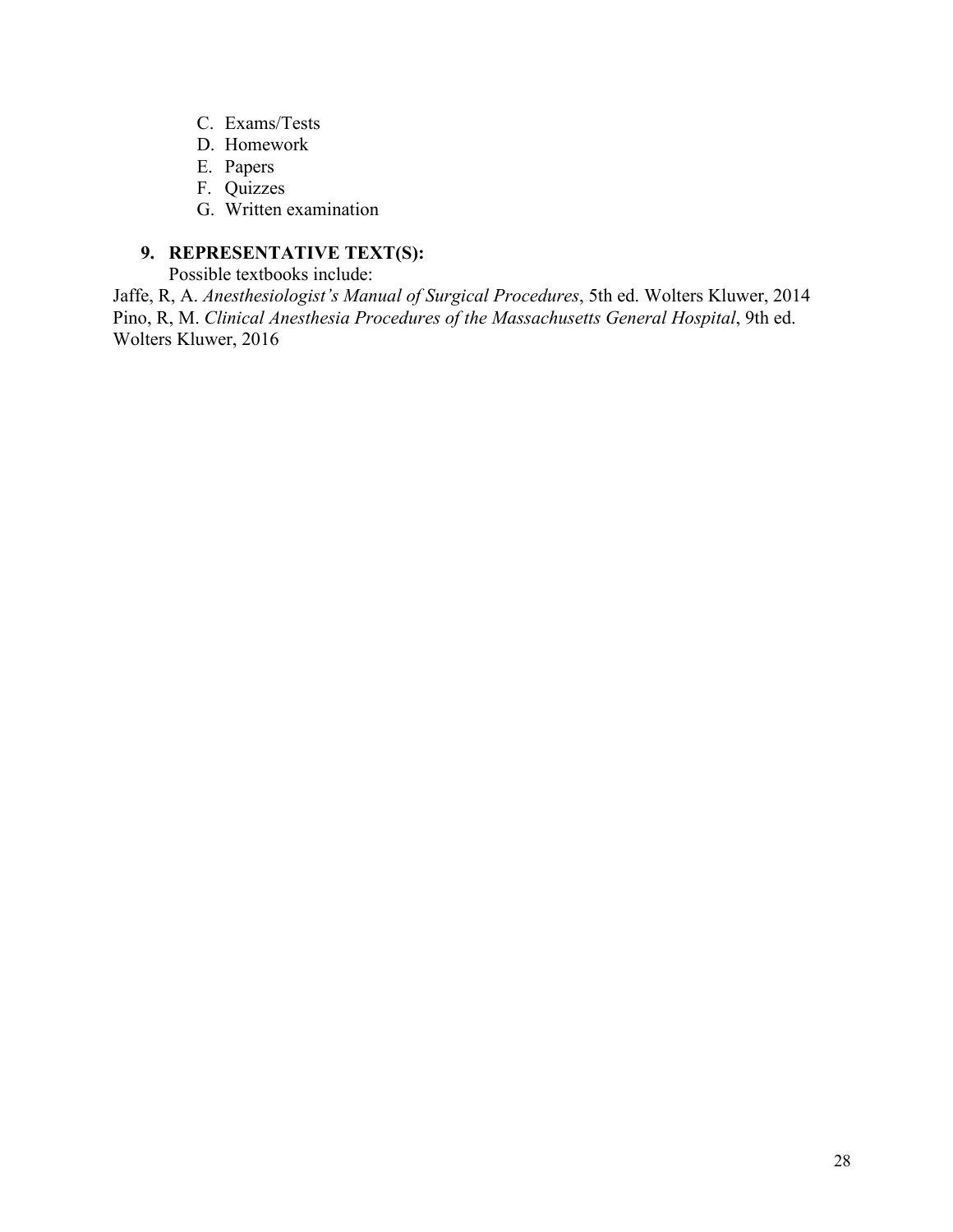**COURSE ID:** ANST 425 **TITLE:** Anesthesia Technology Clinical Experience I

**Units:** 5.0 units **Hours/Semester:** 320.0-320.0 Field Experience hours

**Method of Grading:** Pass/No Pass Only

**Prerequisite:** ANST 410 or equivalent.

# **COURSE DESIGNATION:**

**Degree Credit** 

**Transfer credit:** none

## **1. COURSE DESCRIPTIONS:**

## **Catalog Description:**

Introduction to the theory and clinical practice of anesthesia to include: general, regional and conscious sedation techniques. Students will become familiarized with the surgical environment and practice skills and abilities in all basic areas related to role of the Anesthesia Technologist.

## **2. STUDENT LEARNING OUTCOME(S) (SLO'S):**

Upon successful completion of this course, a student will meet the following outcomes:

- A. Demonstrate competency in the preparation and monitoring of basic equipment in anesthesia.
- B. Demonstrate competency to the role of the Anesthesia Technologist in the care of the surgical patient.

# **3. SPECIFIC INSTRUCTIONAL OBJECTIVES:**

Upon successful completion of this course, a student will be able to:

- A. Write a comprehensive anesthesia plan of care in conjunction with the anesthesia care provider for the surgical patient.
- B. Demonstrate decision making skills used in the anesthesia care of the surgical patient.
- C. Demonstrate proper psychomotor skills in preparation of anesthesia equipment used in surgery.
- D. Differentiate and appropriately apply the various equipment modalities used in the anesthesia care of the surgical patient.
- E. Differentiate and appropriately apply warming devices used in the care of the different patient populations.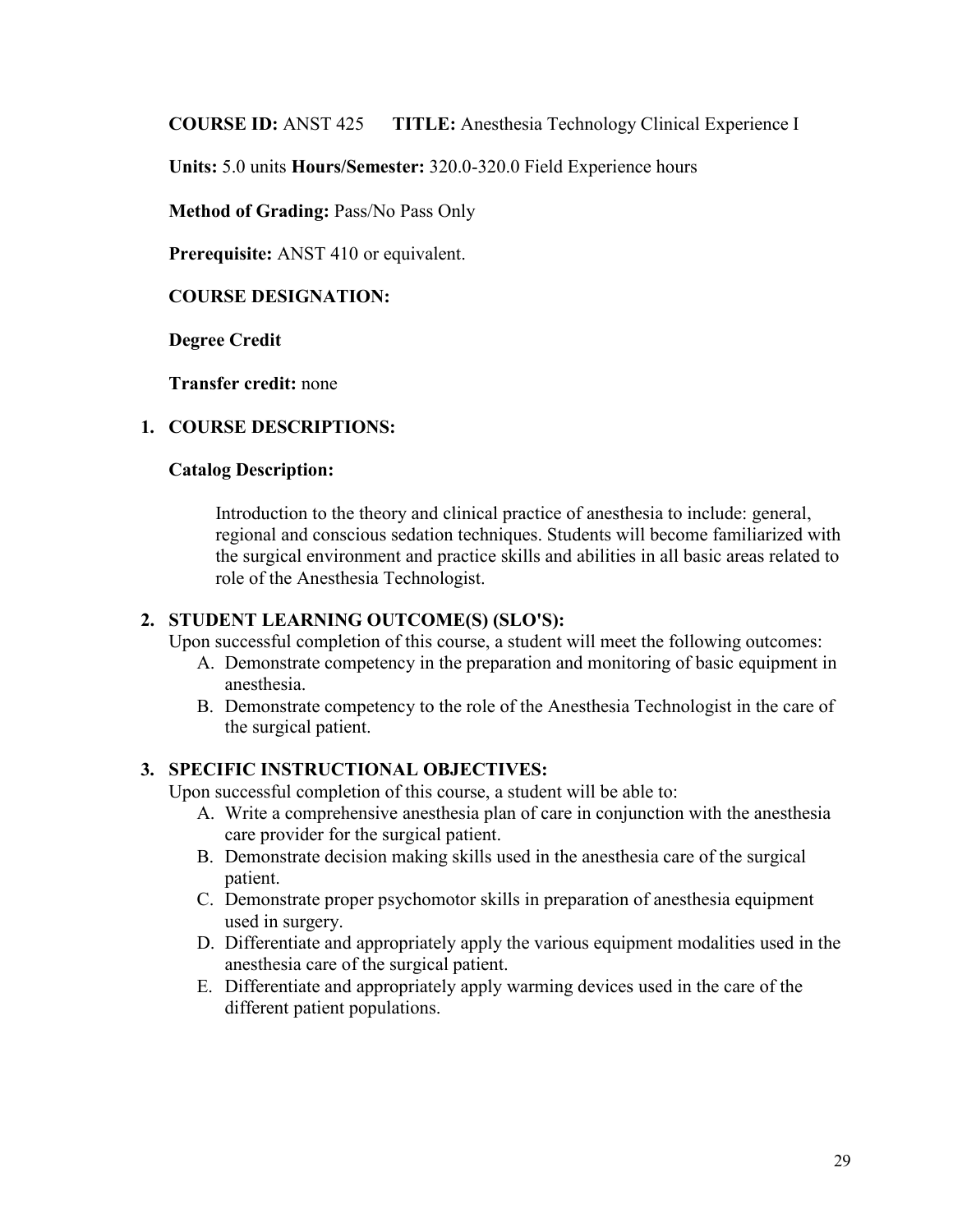# **4. COURSE CONTENT:**

## **Lab Content:**

During their clinical rotation, students will integrate theory and practice learned towards competency. The following skills will be covered under field experience: II. Airway equipment: usage, maintenance, troubleshooting techniques

- o face mask
- o laryngoscope
- o endotracheal tube
- o endobronchial tube
- o oral airway
- o nasal airway
- o laryngeal mask airway
- o jet ventilation
- o stylet

#### II. Hemodynamic monitoring: usage, maintenance, troubleshooting techniques

- 1. electrocardiogram
- o arterial pressure
- o non-invasive blood pressure
- o central venous pressure
- o temperature

III. Medication delivery systems: usage, maintenance, troubleshooting techniques

- 2. inhalational
- o intravenous
- o syringe pump

IV. Patient warming and cooling Devices: usage, maintenance, troubleshooting techniques

- o blood warmer
- o fluid warmer
- o forced air warming

#### V. Workload Responsibilities

- o anesthesia care plan
- o work assignment
- o organization and management
- o ordering of medication and supplies
- o facilitation of routine maintenance of equipment
- o problem solving issues within and across departments
- o discipline regulatory compliance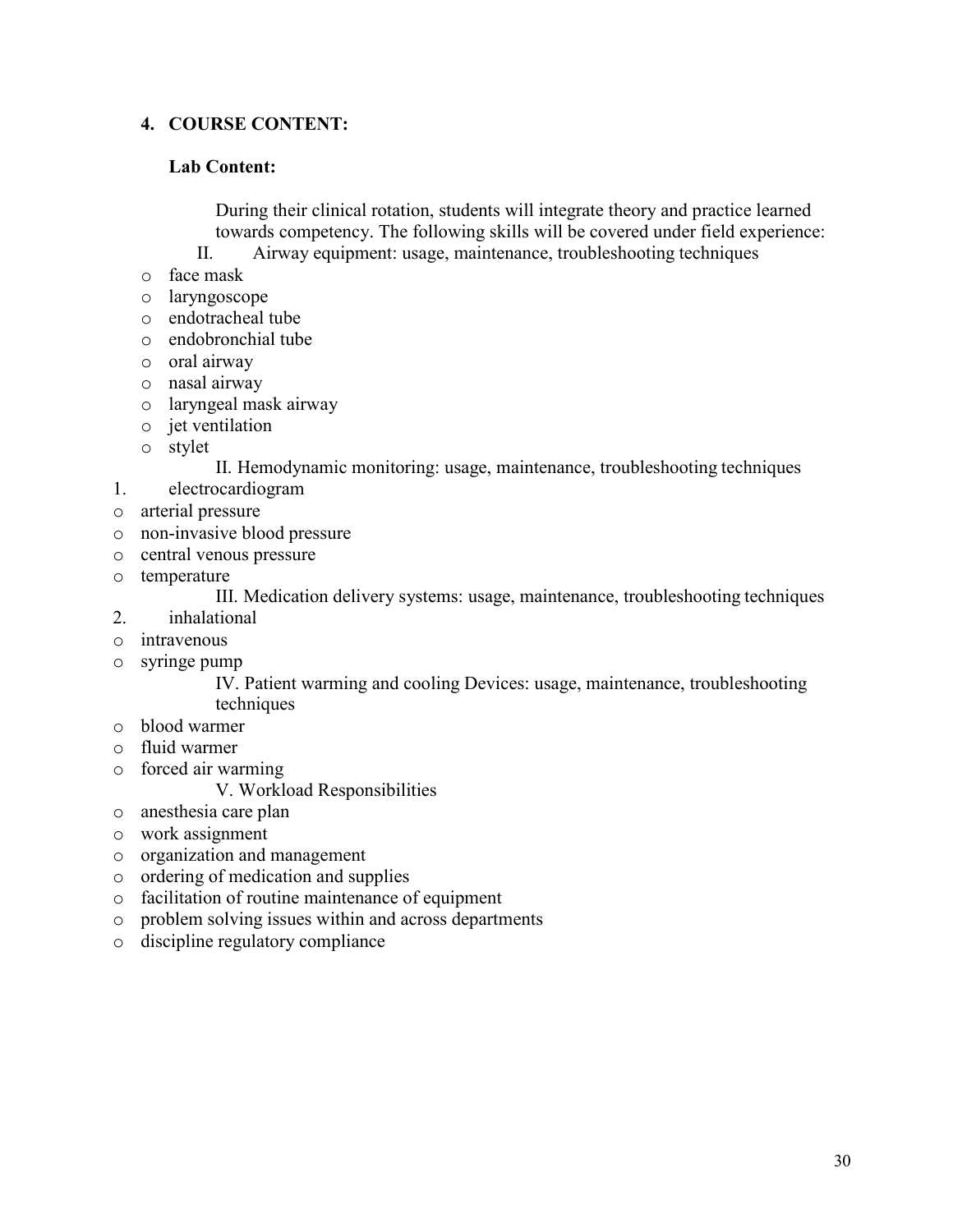# **5. REPRESENTATIVE METHODS OF INSTRUCTION:**

Typical methods of instruction may include:

- A. Activity
- B. Discussion
- C. Field Experience
- D. Observation and Demonstration
- E. Other (Specify): Practical Clinical Application

# **6. REPRESENTATIVE ASSIGNMENTS**

Representative assignments in this course may include, but are not limited to the following:

# **Writing Assignments:**

- o 2-3 pages written self-reflection summary of internship experiences, integrated goals, and overall performance.
- o 2-3 page paper on patient case experience
- o Weekly discussion board participation

# **7. REPRESENTATIVE METHODS OF EVALUATION**

Representative methods of evaluation may include:

- A. Class Participation
- B. Class Performance
- C. Final Performance
- D. Simulation
- E. Written examination
- F. Skills Competency Assessment

# **8. REPRESENTATIVE TEXT(S):**

Possible textbooks include:

A. Morgan, G.. *Clinical Anesthesiology*, 5th ed. McGraw Hill, 2013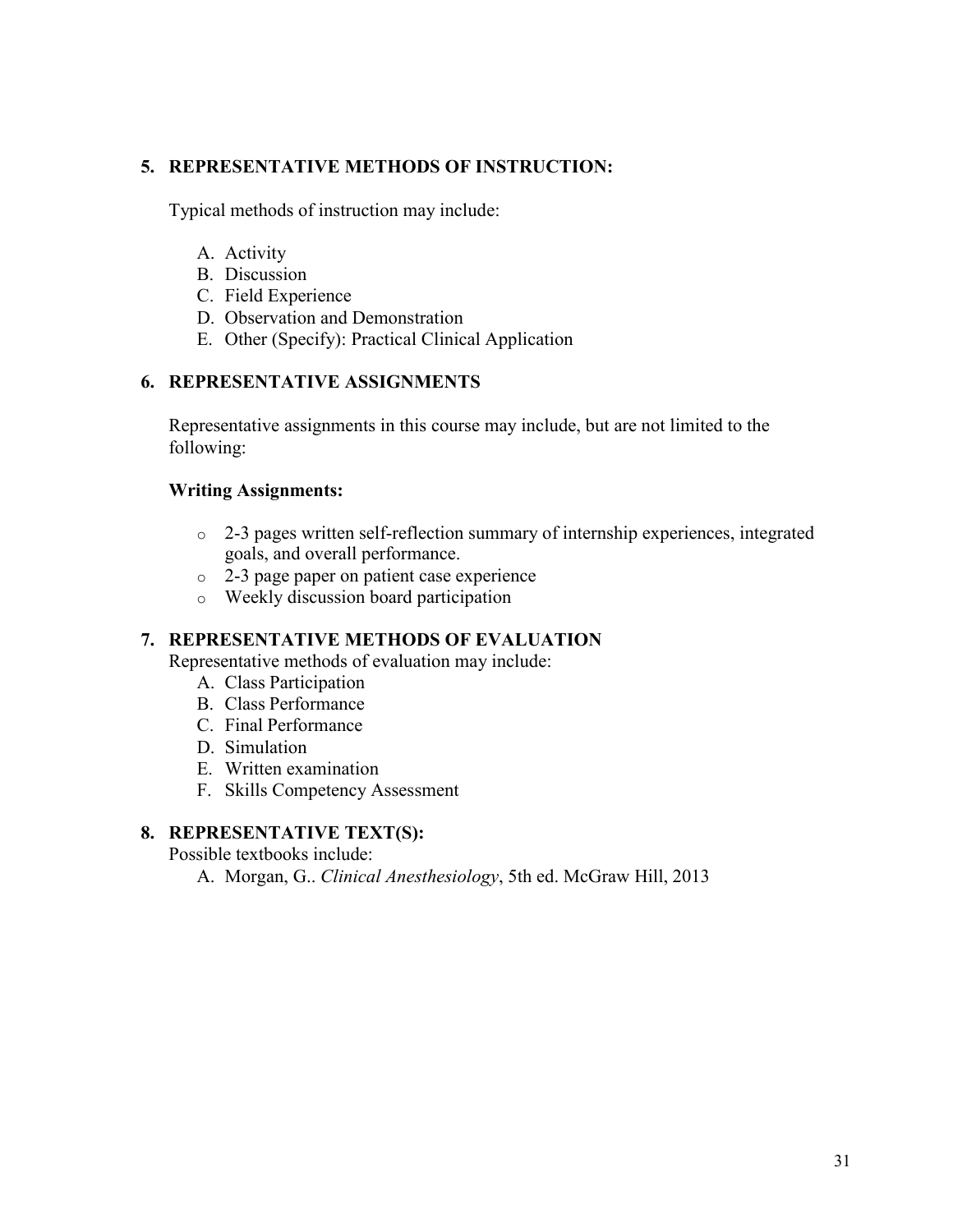**COURSE ID:** ANST 430 **TITLE:** Advanced Anesthesia Equipment

**Units:** 3.0 units **Hours/Semester:** 32.0-36.0 Lecture hours; 48.0-54.0 Lab hours; and 64.0-72.0 Homework hours

**Method of Grading:** Letter Grade Only

**Prerequisite:** ANST 420 or equivalent.

# **1. COURSE DESIGNATION:**

**Degree Credit**

**Transfer credit:** none

# **2. COURSE DESCRIPTIONS:**

## **Catalog Description:**

Introduction to the theory and concepts of advanced anesthesia equipment used in surgical procedures.

## **3. STUDENT LEARNING OUTCOME(S) (SLO'S):**

Upon successful completion of this course, a student will meet the following outcomes:

- A. Apply theoretical knowledge in the function and use of advanced equipment used in surgical procedures.
- B. Apply theoretical knowledge and concepts in the role of the Anesthesia Technologist in advanced surgical procedures.

# **4. SPECIFIC INSTRUCTIONAL OBJECTIVES:**

Upon successful completion of this course, a student will be able to:

- A. Develop a comprehensive anesthesia plan of care with the anesthesia provider for the complex surgical patient.
- B. Demonstrate effective communication skills when interacting with the anesthesia care provider in preparation for a complex surgical procedure.
- C. Differentiate between the various types of complex anesthesia equipment and instrumentation.
- D. Compare and contrast the various modalities used in peripheral nerve blocks.
- E. Demonstrate the characteristics of an effective leader in communicating with other anesthesia providers in the care of complex surgical procedures.
- F. Manage an anesthesia care environment to ensure proper function of various anesthesia equipment used in complex surgical procedures.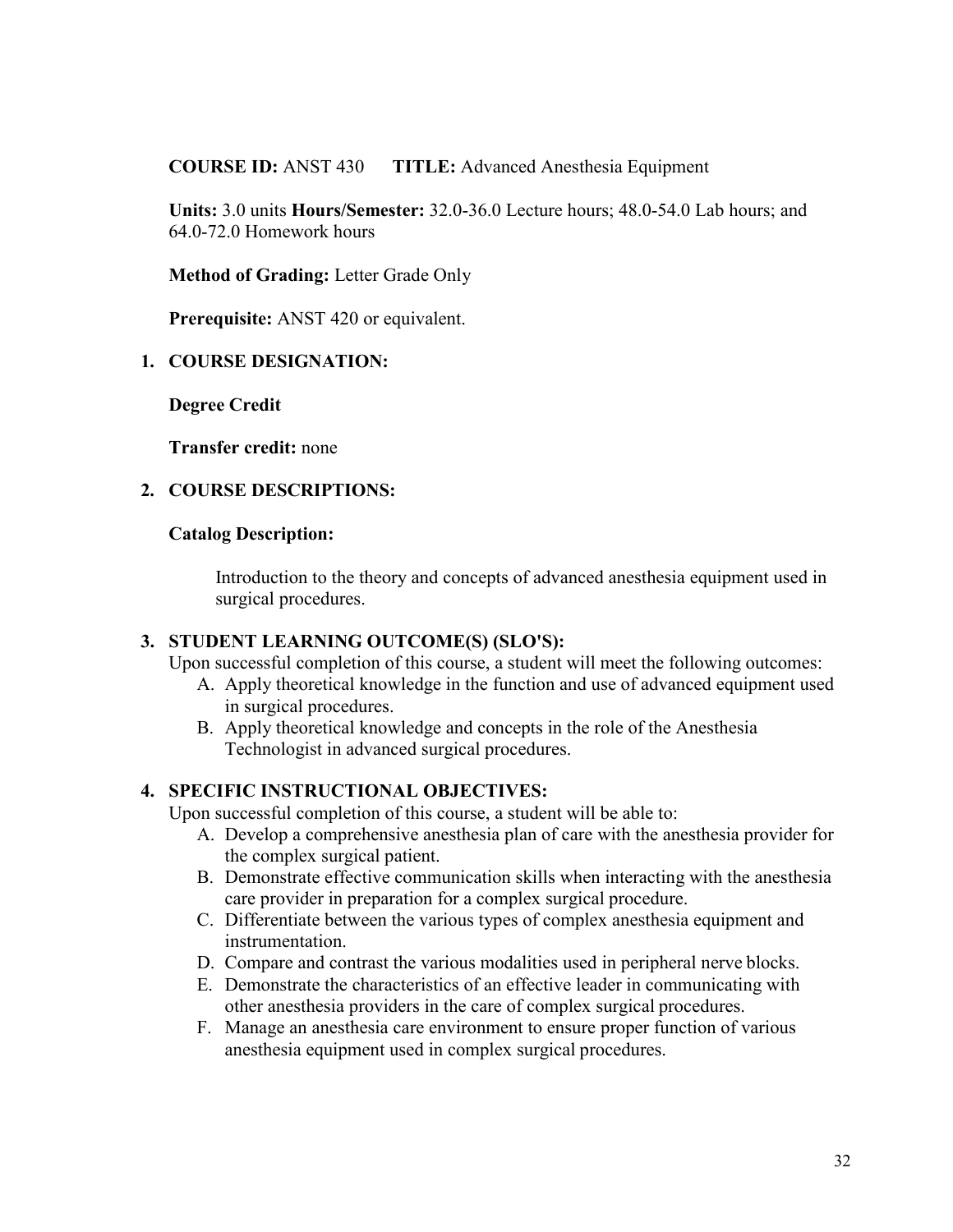# **5. COURSE CONTENT:**

## **Lecture Content:**

- I. Infection Control
	- A. Isolation precautions
	- B. Contact precautions
	- C. Airborne precautions
	- D. Droplet precautions
- II. Body Positioning
	- E. Prone
	- F. Supine
	- G. Lithotomy
	- H. Lateral
	- I. Sitting
	- J. Beach Chair
	- K. Trendelenburg
	- L. Reverse Trendelenburg
- III. Monitoring
- 1. Depth of sleep
- o Cerebral oximetry
- o Train of four
- o Urine output
- o Cardiac output
- o Pulmonary artery pressure/SVO2
- o Doppler
- o Blood salvage system
- o Transesophageal Echocardiography (TEE)
- o Intra-aortic balloon pump (IABP)
- o Point of care testing device
- o Peripheral nerve block monitor
- o Ultrasound system
- o Rapid infusion device
- o Crash cart
	- III. Anesthetic Delivery Systems
		- A. High/low pressure gas sources
		- B. Regulators
		- C. Flowmeters
		- D. Vaporizers
		- E. Failure safety device
		- F. Ventilator
		- G. Carbon dioxide absorbent
		- H. Anesthesia circuit
		- I. Electronic alarm device
	- VI. Workload Responsibilities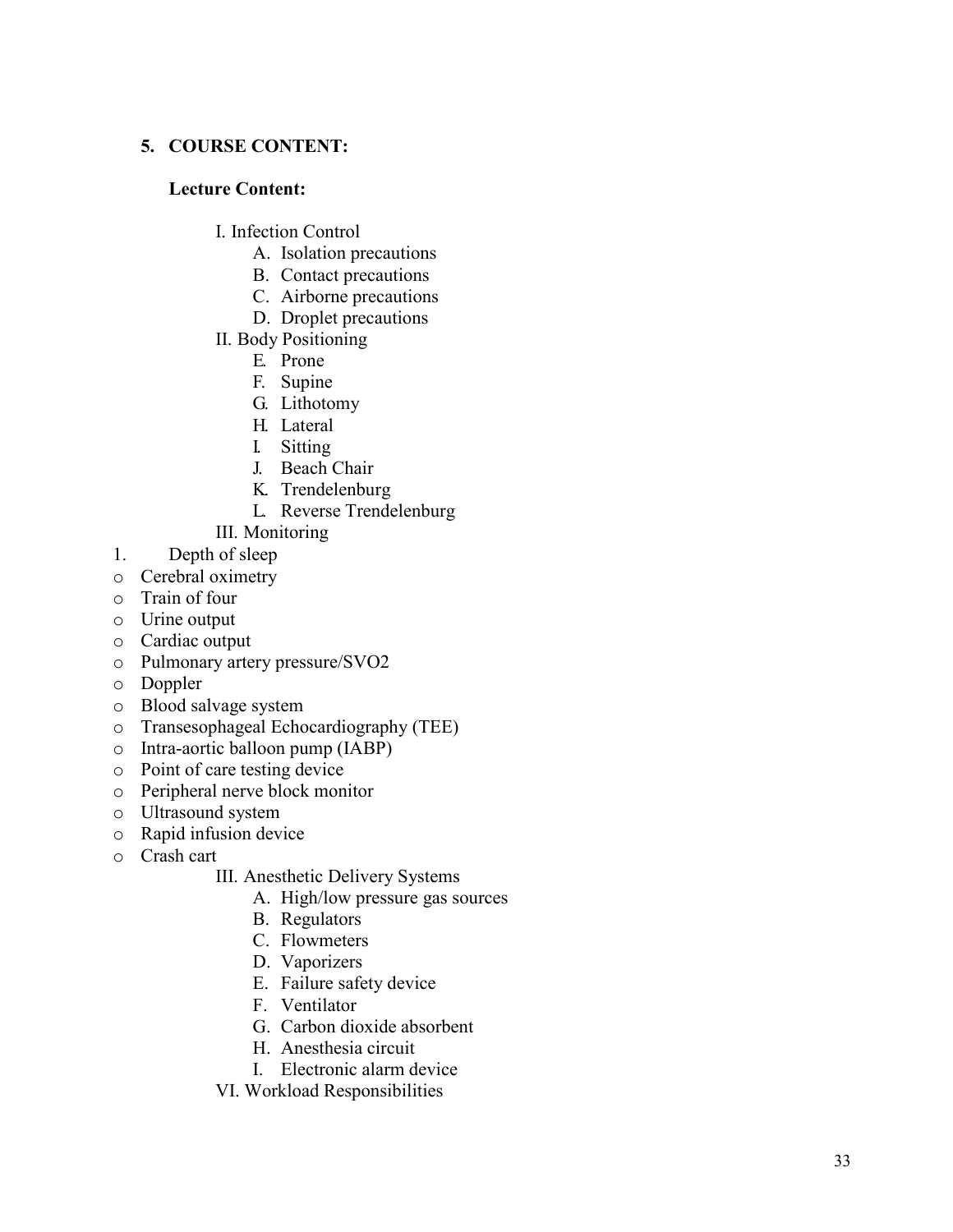- J. Incorporates anesthesia care plan with daily tasks
- K. Leads and manages work assignments
- L. Coordinates ordering of medication and supplies
- M. Facilitates routine maintenance of equipment
- N. Facilitates problem solving issues within and across departments
- O. Ensures department regulatory compliance
- P. Documents on electronic medical record

#### **Lab Content:**

- I. Infection Control
	- i. Proper hand washing
		- 1. audits
	- ii. Sterile and aseptic technique
		- a. transducer set-up
		- b. line placement
	- iii. Regulatory agencies
		- a. county
		- b. state
- II. Body Mechanics
	- a. Patient positioning
	- b. Repetitive motion
	- c. Exercise
- III. Application of Monitoring Device
	- a. Use
	- b. Maintenance
	- c. Troubleshooting
- IV. Anesthetic Delivery Systems
	- Q. Use
	- R. Troubleshooting
	- S. Maintenance
- V. Cardiac Arrest Management
	- T. CPR
		- i. BLS
		- ii. ACLS
- VI. Blood Products
	- U. Types
	- V. Scope of practice
	- W. Autotransfusion
	- X. Rapid infuser
- VII. Information Documentation
	- Y. Connectivity
	- Z. Charge capture
	- AA. Downtime
	- BB. Troubleshooting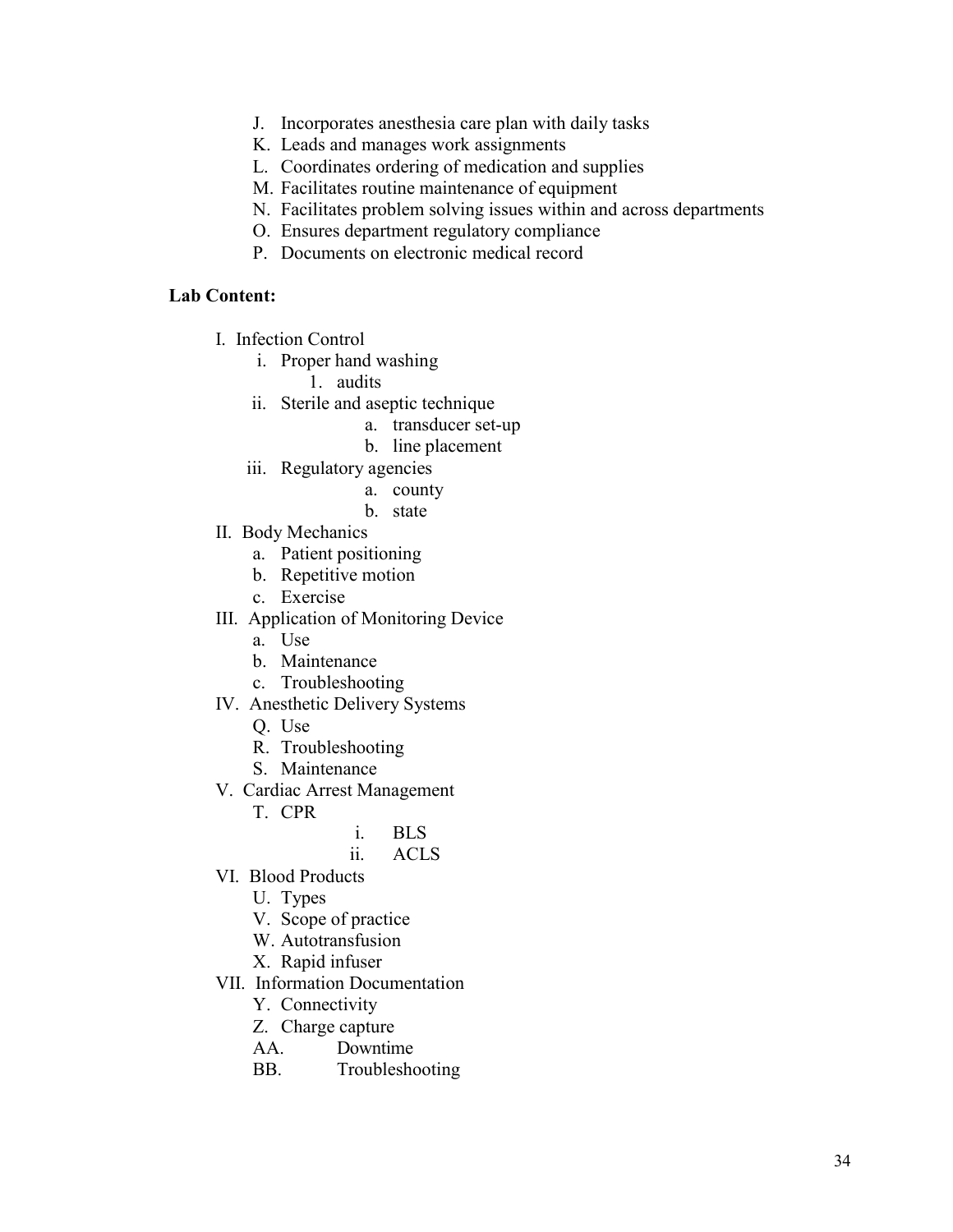# **6. REPRESENTATIVE METHODS OF INSTRUCTION:**

Typical methods of instruction may include:

- A. Lecture
- B. Lab
- C. Activity
- D. Discussion
- E. Guest Speakers

# **7. REPRESENTATIVE ASSIGNMENTS**

Representative assignments in this course may include, but are not limited to the following:

## **Writing Assignments:**

- o 2-3 written paper assignments relevant to advanced anesthesia equipment.
- o 2-3 written paper assignments on anesthesia care plan and its application for complex surgical procedures.

# **Reading Assignments:**

A. Students will read 15-20 pages per week on assigned text.

# **2. REPRESENTATIVE METHODS OF EVALUATION**

Representative methods of evaluation may include:

- A. Class Participation
- B. Class Performance
- C. Exams/Tests
- D. Final Performance
- E. Homework
- F. Lab Activities
- G. Papers
- H. Quizzes
- I. Simulation
- J. Written examination

# **3. REPRESENTATIVE TEXT(S):**

Possible textbooks include:

- A. Sandberg, W., R. Urman, J. Ehrenfeld. *The MGH Textbook of Anesthetic Equipment*, 1st ed. Elsevier, 2011
- B. Butterworth, J., D. Mackey, J. Wasnick. *Morgan and Mikhail's Clinical Anesthesiology*, 5th ed. McGraw Hill, 2013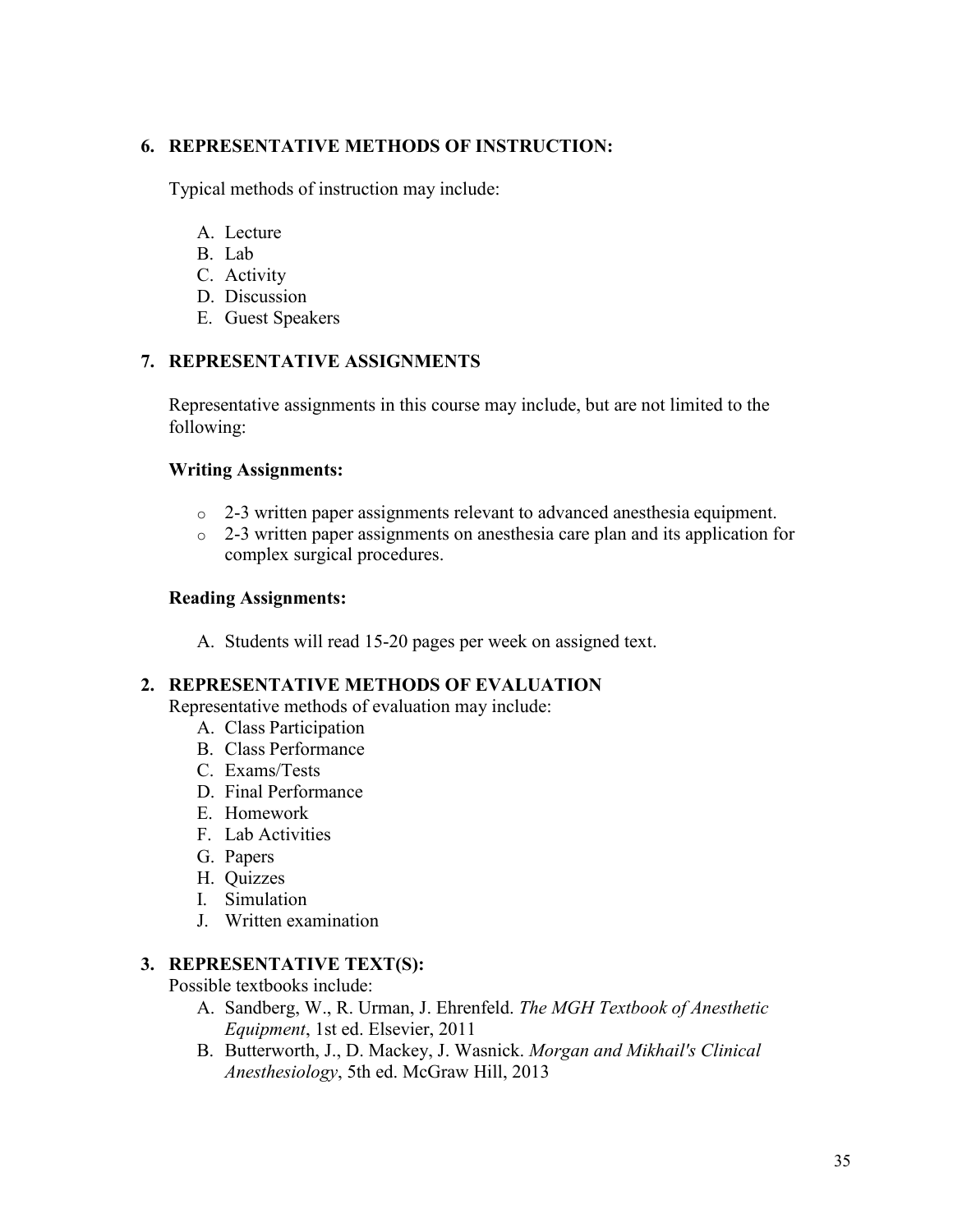**COURSE ID:** ANST 435 **TITLE:** Anesthesia Technology Clinical Experience II

**Units:** 5.0 units **Hours/Semester:** 320.0-320.0 Field Experience hours

**Method of Grading:** Pass/No Pass Only

**Prerequisite:** ANST 430 or equivalent.

# **1. COURSE DESIGNATION:**

**Degree Credit**

**Transfer credit:** none

## **2. COURSE DESCRIPTIONS:**

#### **Catalog Description:**

Continued application of advanced theory and concepts of clinical practice skills to mastery. Students operate independently as an Anesthesia Technologist in all aspects of patient care including: preoperative, intraoperative, and postoperative surgical phases.

#### **3. STUDENT LEARNING OUTCOME(S) (SLO'S):**

Upon successful completion of this course, a student will meet the following outcomes:

- A. Demonstrate mastery and independence in the preparation and monitoring of basic and advanced equipment in anesthesia.
- B. Demonstrate mastery and independence in the role of an Anesthesia Technologist at the advanced level for all types of surgical cases.

## **4. SPECIFIC INSTRUCTIONAL OBJECTIVES:**

Upon successful completion of this course, a student will be able to:

- A. Describe the preparation of basic and advanced anesthesia equipment for complex anesthesia cases and procedures.
- B. Differentiate between simple and complex types of anesthesia equipment and supplies.
- C. Analyze patient information to develop an adequate plan of care.
- D. Demonstrate appropriate psychomotor skills at the advanced level in the anesthesia preparation of all surgical cases.
- E. Demonstrate mastery in organization and management of workload responsibilities as an Anesthesia Technologist in the care of the surgical patient..
- F. Apply skills in varied surgical areas of cardiac, regional, and trauma anesthesia.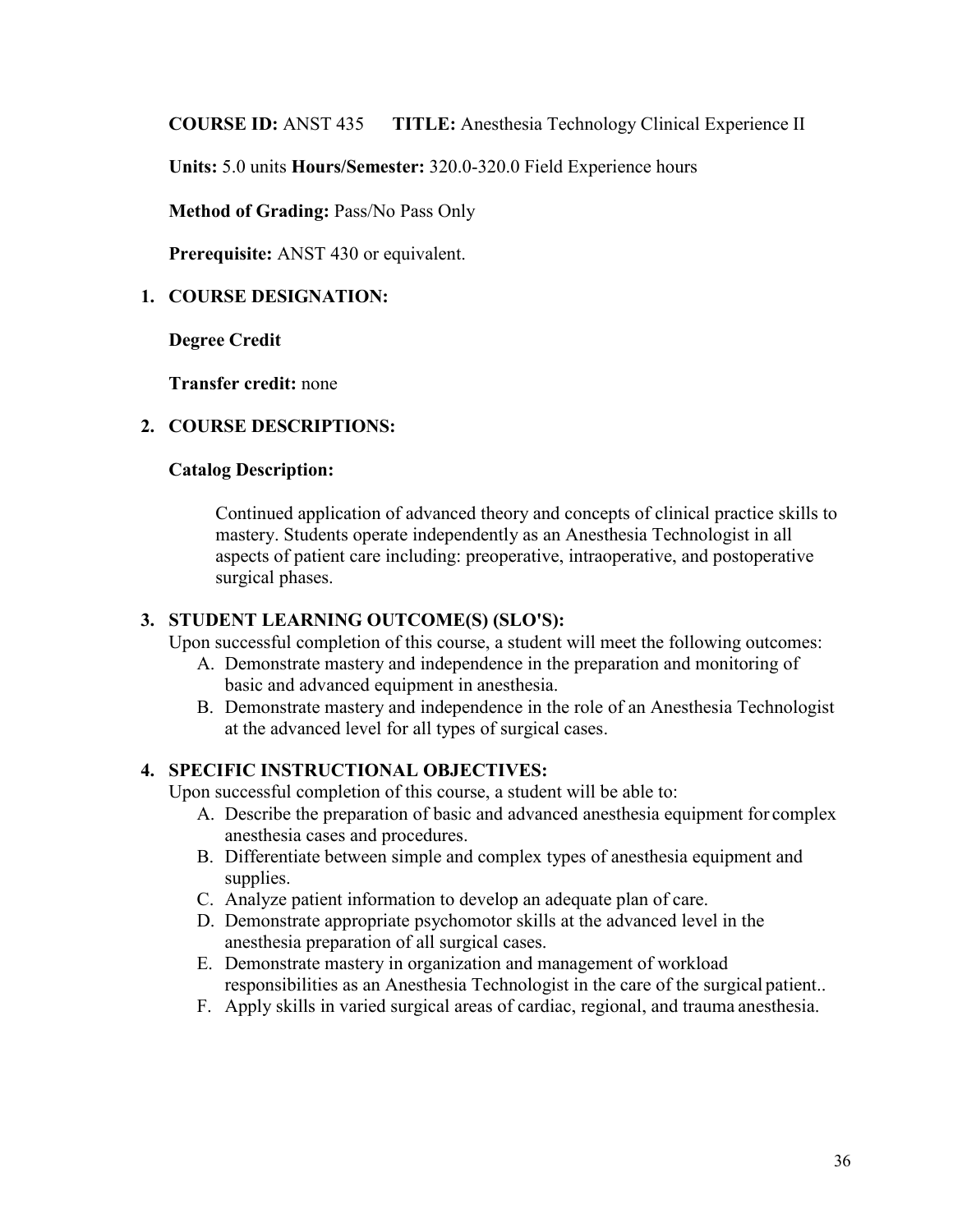# **5. COURSE CONTENT:**

# **Lab Content:**

Students will continue to practice the following skills to mastery for usage, maintenance, and troubleshooting techniques. The following skills will be covered under field experience: I. Airway equipment

- o Face mask
- 
- o Laryngoscope
- o Endotracheal and endobronchial tube
- o Oral and nasal airway
- o Laryngeal mask airway
- o Jet ventilation
- o Stylet
- III. Hemodynamic monitoring
- 1. Electrocardiogram
- o Arterial pressure
- o Non-invasive blood pressure
- o Central venous pressure
- o Temperature

#### Medication delivery systems

- 2. Inhalation
- o Intravenous
- o Syringe pump
	- IV. Patient warming and cooling devices
- 3. Blood warmer
- o Fluid warmer
- o Forced air warming
	- V. Workload responsibilities
- 4. Anesthesia care plan
- o Work assignment
- o Organization and management
- o Ordering of medication and supplies
- o Facilitation of routine maintenance of equipment
- o Problem solving issues within and across departments
- o Discipline regulatory compliance
- o Students will also integrate theory and practice towards competency in the following advanced skills:
	- I. Advanced Anesthesia Equipment Set-up for All Types of Cases
- 5. Autotransfusion device
- o Ultrasound device
- o Transesophageal echocardiography (TEE)
- o Peripheral nerve block monitor
- o Rapid infusion pump
- o Intra-aortic balloon pump (IABP)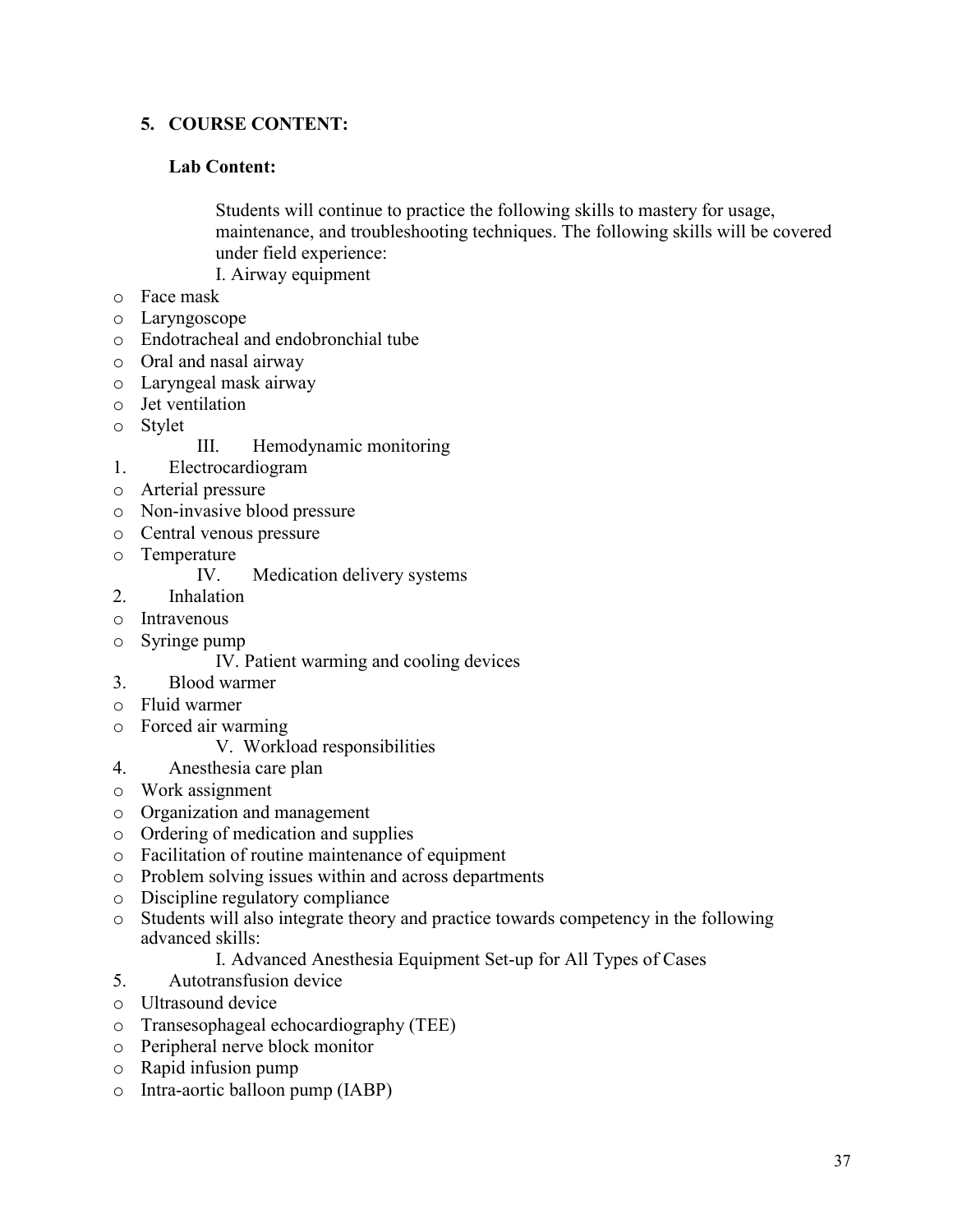6. Code Blue crash cart

# II. Maintenance of Anesthesia Workroom

- 7. Inventory
- o Par level
- o Outdates
- o Regulatory requirements

# III. Collaborate and Assist Anesthesia Personnel in Patient Care

- 8. Planning
- o Induction
- o Extubation
- o Transport

# IV. Troubleshoot Advanced Anesthesia Equipment for All Types of Cases

- 9. Autotransfusion
- o Ultrasound
- o Transesophageal echocardiography (TEE)
- o Peripheral nerve block monitor
- o Rapid infusion pump
- o Intra-aortic balloon pump (IABP)
- o Code Blue crash cart

# V. Function as an Anesthesia Technologist

- 10. Cardiac anesthesia
- o Regional anesthesia
- o Trauma anesthesia

# **REPRESENTATIVE METHODS OF INSTRUCTION:**

Typical methods of instruction may include:

- A. Lecture
- B. Lab
- C. Activity
- D. Discussion
- E. Experiments
- F. Field Experience
- G. Observation and Demonstration

# **REPRESENTATIVE ASSIGNMENTS**

Representative assignments in this course may include, but are not limited to the following:

# **Writing Assignments:**

- o Written summary of internship experiences, integrated goals, and a self-reflection of overall performance.
- o 2-3 page case history presentation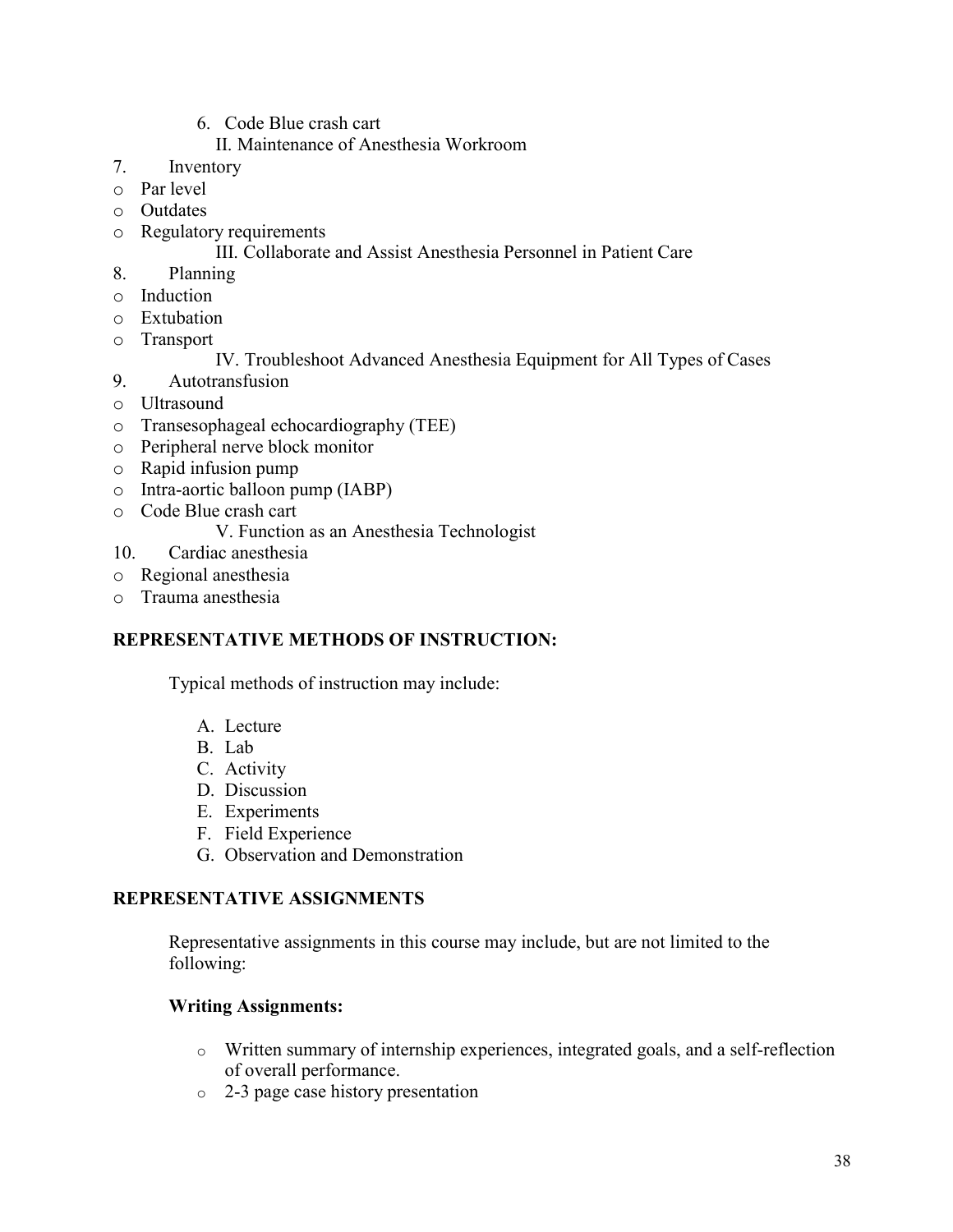o Discussion board participation

# **6. REPRESENTATIVE METHODS OF EVALUATION**

Representative methods of evaluation may include:

- A. Class Participation
- B. Class Performance
- C. Exams/Tests
- D. Final Performance
- E. Group Projects
- F. Homework
- G. Lab Activities
- H. Oral Presentation
- I. Papers
- J. Projects
- K. Simulation
- L. Written examination

# **7. REPRESENTATIVE TEXT(S):**

Possible textbooks include:

A. Jaffe, R, A. *Anesthesiologist's Manual of Surgical Procedures*, 5th ed. Wolters Kluwer, 2014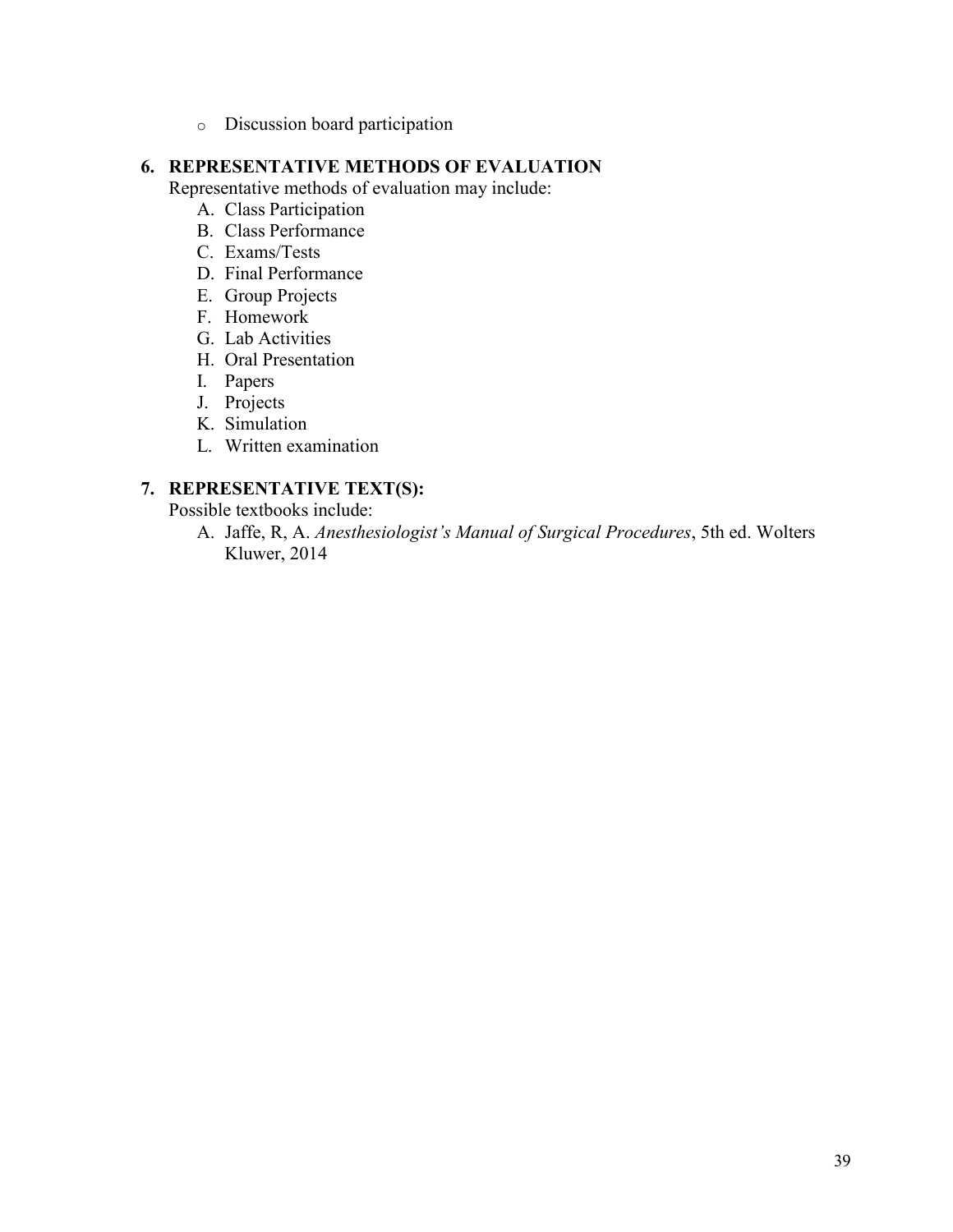**COURSE ID:** ANST 440 **TITLE:** Anesthesia Technology Examination and Review

**Units:** 3.0 units **Hours/Semester:** 48.0-54.0 Lecture hours; and 96.0-108.0 Homework hours

**Method of Grading:** Letter Grade Only

**Prerequisite:** ANST 435 or equivalent.

## **1. COURSE DESIGNATION:**

**Degree Credit**

**Transfer credit:** none

## **2. COURSE DESCRIPTIONS:**

#### **Catalog Description:**

Preparation and review for the Certified Anesthesia Technologist examination required by the American Society for Anesthesia Technologists and Technicians.

## **3. STUDENT LEARNING OUTCOME(S) (SLO'S):**

Upon successful completion of this course, a student will meet the following outcomes:

- A. Apply theoretical knowledge to practice certification exams focused on competencies of a Certified Anesthesia Technologist.
- B. Successfully pass sample ?Certified Anesthesia Technologist? credentialing exam.

## **4. SPECIFIC INSTRUCTIONAL OBJECTIVES:**

Upon successful completion of this course, a student will be able to:

- A. Describe the process in the preparation of the ASATT exam.
- B. Discuss the outcome of the Mock ASATT exam.
- C. Build confidence of student to attempt and successfully complete exams.
- D. Demonstrate acquired knowledge and competent practice through case study and clinical simulation.
- E. Analyze appropriate data and information to develop and implement patient care plans.
- F. Discuss clinical scenarios in the development, implementation, and evaluation of patient care.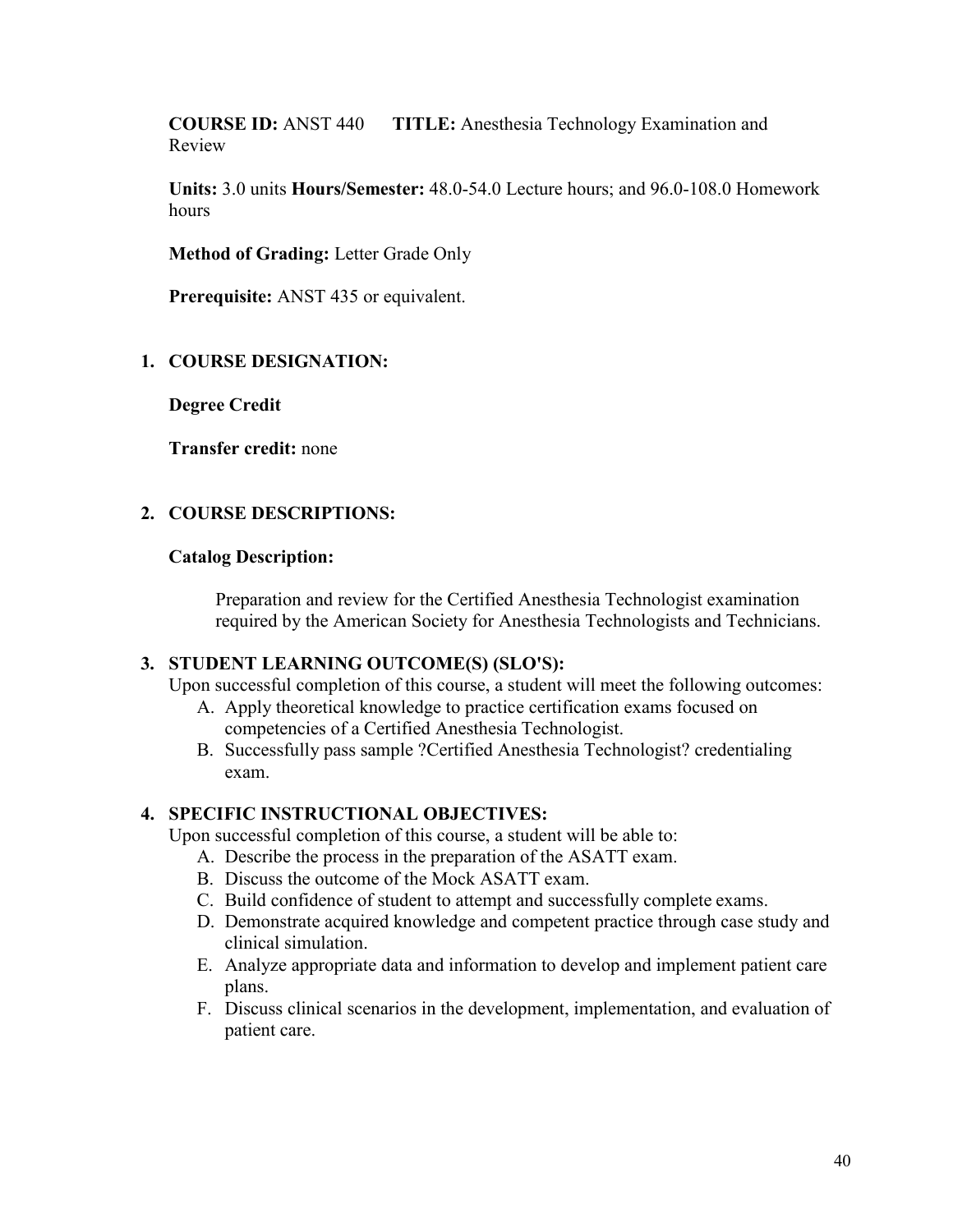# **5. COURSE CONTENT:**

# **Lecture Content:**

- I. Clinical Case Scenarios
	- A. Formulation of anesthesia care plan
	- B. Implementation of anesthesia care plan
	- C. Discussion of anesthesia care plan
- II. Exam Review
	- D. Equipment
	- E. Instrumentation
	- F. Technology
	- G. Body systems
	- H. Pharmacology
	- I. Principles in anesthesia
	- J. Professional aspects in anesthesia
- III. Review Application of ASATT Exam
	- K. Requirements
	- L. Schedule
	- M. Fees
- IV. Mock ASATT Exam

# **6. REPRESENTATIVE METHODS OF INSTRUCTION:**

Typical methods of instruction may include:

- A. Lecture
- B. Activity
- C. Critique
- D. Discussion
- E. Guest Speakers
- F. Observation and Demonstration

# **7. REPRESENTATIVE ASSIGNMENTS**

Representative assignments in this course may include, but are not limited to the following:

# **Writing Assignments:**

Examples of possible writing assignments may include:

- A. Written assignments relevant to a patient specific scenario in surgery (1-2 pages).
- B. Written assignment that addresses patient history, procedure, proper equipment set-up, and anticipation of potential complications (1-2 pages).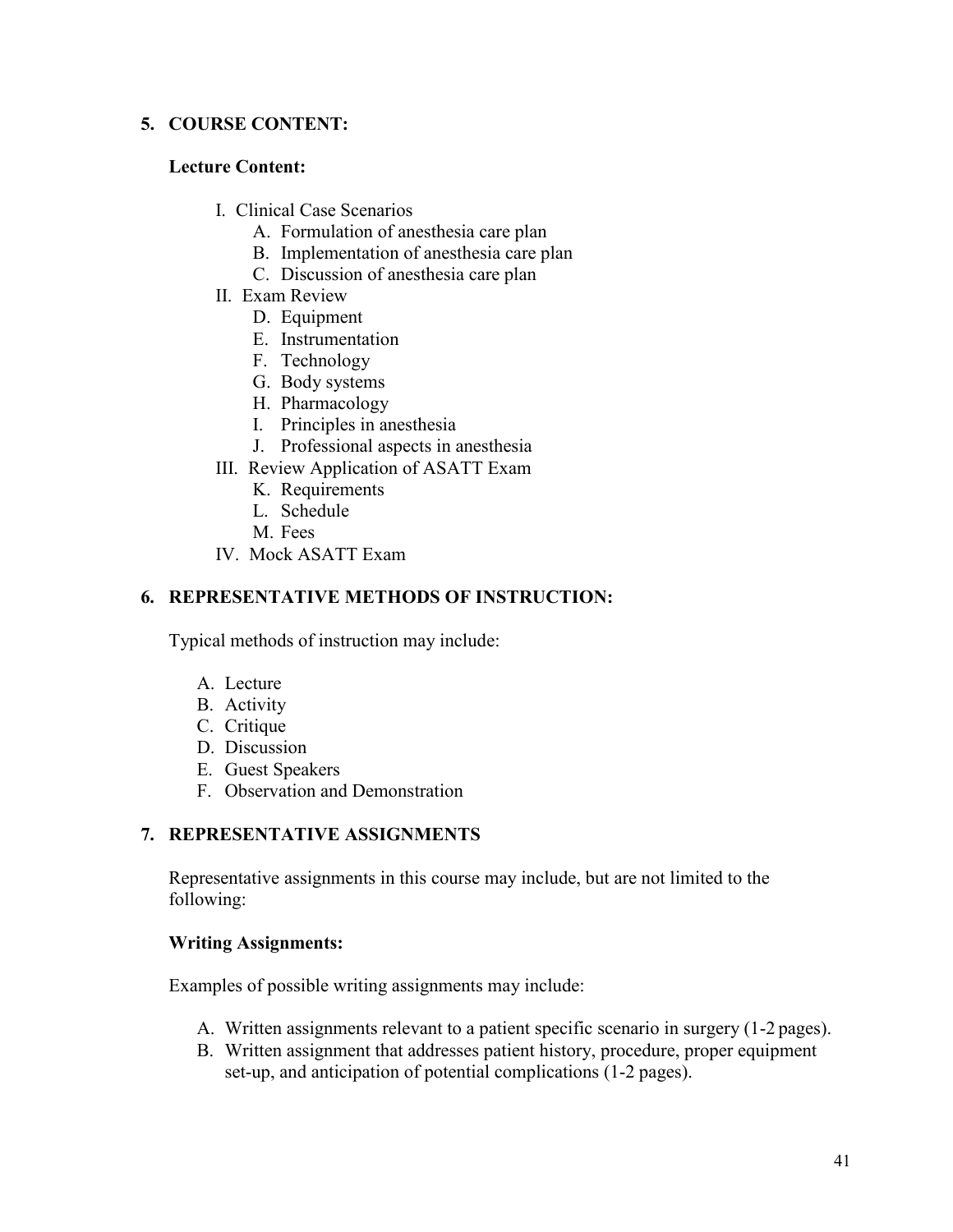## **Reading Assignments:**

Selected readings to review for certification exam from text and relevant articles pertaining to safe and effective Anesthesia Technologist care. Reading assignments can range from 10 - 50 pages per week.

# **Other Outside Assignments:**

Evaluation of a clinical scenario in the development, implementation, and evaluation of patient care.

# **8. REPRESENTATIVE METHODS OF EVALUATION**

Representative methods of evaluation may include:

- A. Class Participation
- B. Class Performance
- C. Exams/Tests
- D. Final Performance
- E. Group Projects
- F. Oral Presentation
- G. Papers
- H. Projects
- I. Written examination

# **9. REPRESENTATIVE TEXT(S):**

Possible textbooks include:

- A. Sandberg, W., R. Urman, J. Ehrenfeld. *The MGH Textbook of Anesthetic Equipment*, 1st ed. Elsevier, 2011
- B. Butterworth, J., D. Mackey, J. Wasnick. *Morgan and Mikhail's Clinical Anesthesiology*, 5th ed. McGraw Hill, 2013
- C. Jaffe, R., A. *Anesthesiologist's Manual of Surgical Procedures*, 5th ed. Wolters Kluwer, 2014
- D. Nagelhout, J., K. Plaus. *Nurse Anesthesia*, 5th ed. Elsevier, 2014
- E. Pino, R., M. *Clinical Anesthesia Procedures of the Massachusetts General Hospital*, 9th ed. Wolters Kluwer, 2016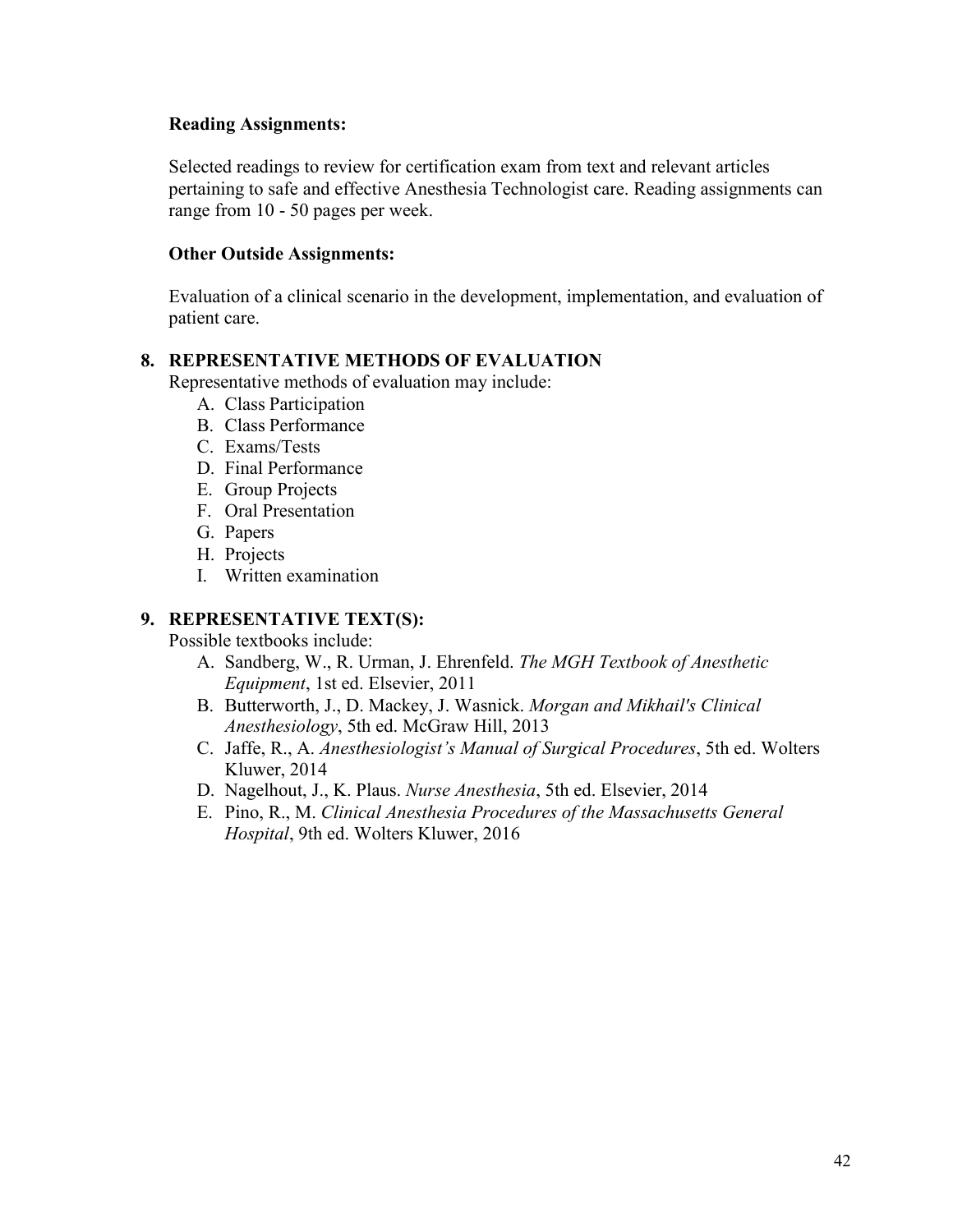# **Required Texts**

\*\* Textbooks must be purchased prior to the first day of class. Failure to purchase these books will place the student's standing in the program in jeopardy. Textbooks and software are available at the Skyline Bookstore one week before the first day of class, or on-line a[t](http://www.amazon.com/) [www.amazon.com o](http://www.amazon.com/)r other sites.

# **Supplies**

Required:

- 1. Skyline Anesthesia Technology scrub uniform (top, pants) for classroom and lab
- 2. Skyline I.D. badge with lanyard
- 3. Closed toe walking shoes with leather uppers (No sandals or clogs)

Recommended:

- 1. Three-ring binder, 3"
- 2. College-ruled paper, several packages
- 3. 3" x 5" Index Cards (For flashcards)
- 4. Pocket dividers for handouts
- 5. Lunch bag or cooler

Clinical:

- 1. Combination lock for locker at clinical sites
- 2. Support hose for men or women (available at Amazon or most drug stores)
- 3. Pocket notebook, 4" x 5", for clinical notes
- 4. Scissors
- 5. Lunch bag or cooler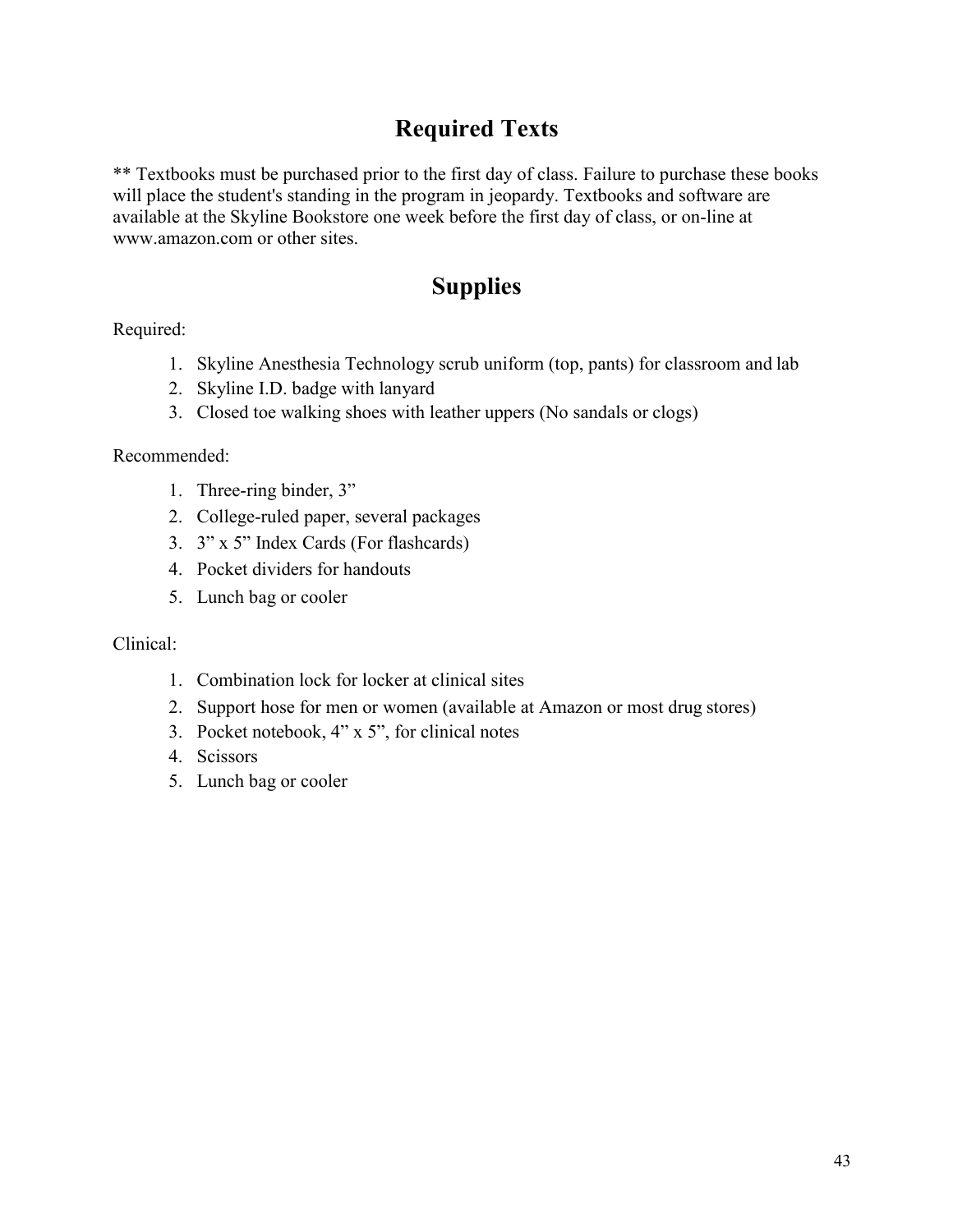# **Resources**

- <span id="page-43-0"></span>• Surgical Careers Center: textbooks, journals, CDs
- Skyline Library and Interlibrary Loan System (Building 5)
- Skyline Learning Center (Building 5): FREE! Tutoring in Math, English, Reading, Writing, Test-taking Skills, Study Skills
- American Society of Anesthesia Technologists (ASATT) professional development, and publications (www.asatt.org)
- Association of periOperative Registered Nurses: (www.aorn.org)

# **Child Care**

The Children's Center offers daycare to low income families from 7:30 am to 5:00 pm. Children must be 18 months or older and the parent must show proof of financial need. The Center is located behind the Loma Chica School, on the north side of the college campus. For more information, call 650-359-8637. Places fill up quickly, we encourage you call as soon as possible.

# **Disabled Students**

In coordination with the Disabled Students Program, reasonable accommodation shall be provided to any student deemed qualified by the DSP office. This includes learning disabilities as well as physical disabilities. If a student has special needs, s/he must see the Instructor on or before the first day of class to submit an accommodation letter and to discuss these needs. To obtain more information, the DSP office number is 650-738-4280.

# **Counseling**

Students may find trying to balance work, school, and family a daunting task. The demands of vocational training can place stress on anyone. People seek counseling for a variety of issues: careers, class work, finances, anxiety, and problems with instructors. **Contact: 650-738-4459**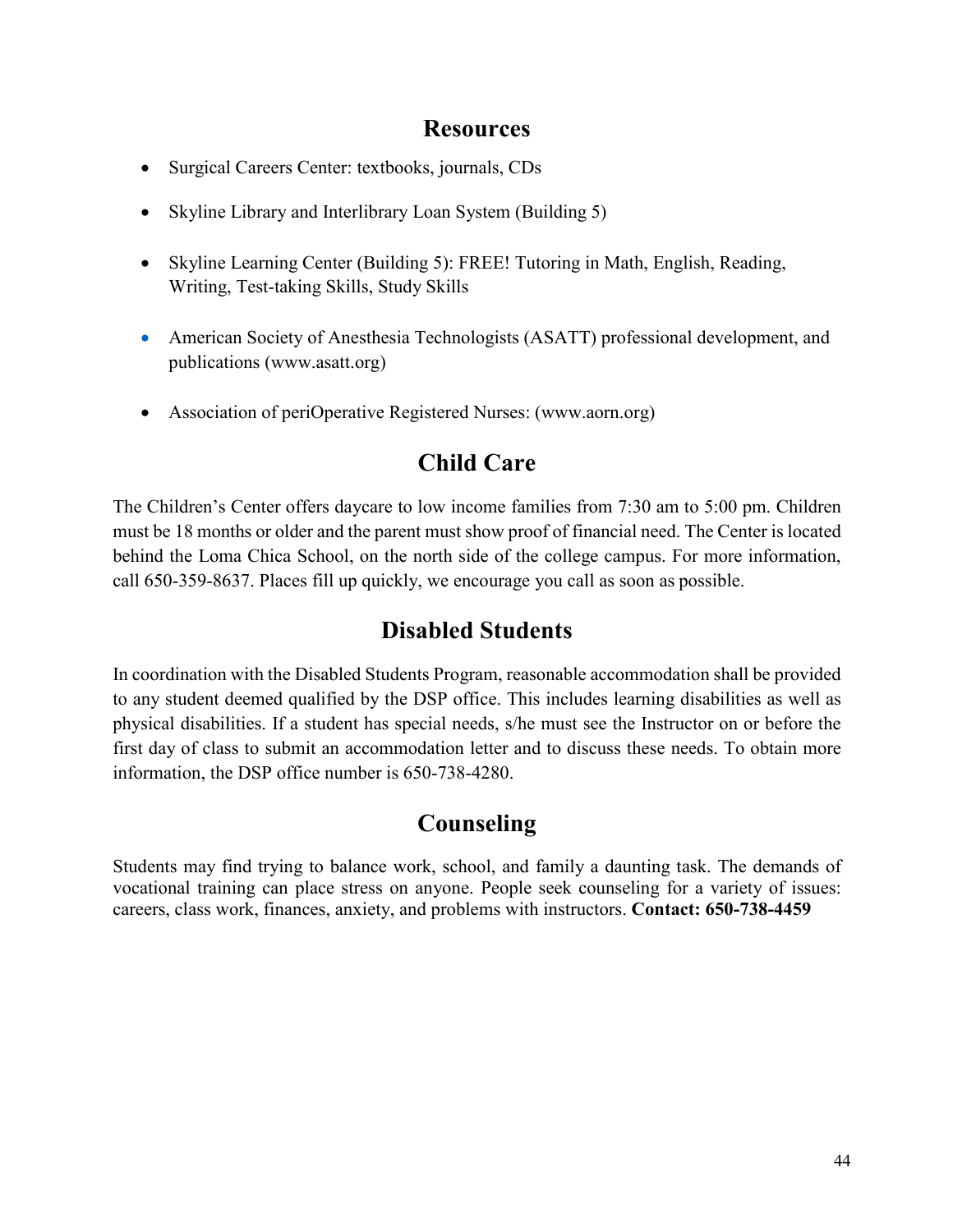# **Policies and Procedures**

## **ACADEMIC INTEGRITY**

<span id="page-44-0"></span>Plagiarism is defined as copying another's work or taking text from another source and passing it off as one's own work. Cheating is defined as copying answers from another student's test or obtaining answers from another resource during a test or changing answers after the grading of a test. The work you submit must be your own. The Skyline College Student Handbook has a complete statement defining cheating and plagiarism. If you are caught cheating, you willreceive a zero on the test and must report to the Supervisor of the Allied Health Programs. If there is a second incident, you will be subject to disciplinary action including possible suspension or dismissal from the Program.

#### **ASSIGNMENT OF CLINICAL SITE**

- The clinical coordinator will assign students according to each student's academic performance- attendance, grades, and professional demeanor.
- **The location of the facility**, **time of shift, and personnel assigned are not guaranteed**.
- Negotiations of assignments are prohibited.
- A clinical assignment may be rescinded or modified at any time.
- The clinical coordinator will try to obtain a placement within a 50-mile radius of the student's home.
- Refusal of an assignment will result in the loss of priority placement.
- A clinical assignment may be rescinded or modified at any time as a result of changes in clinical placement availability.
- A student who refuses an assignment and/or fails to demonstrate competency by the end of the Spring semester, will receive a grade of "No Pass" and will be required to re-register for the course the next time it is offered.
- If a clinical assignment is not completed by the end of the Spring semester due to clinical site placement delay, the student will receive a grade of "Incomplete" and will be offered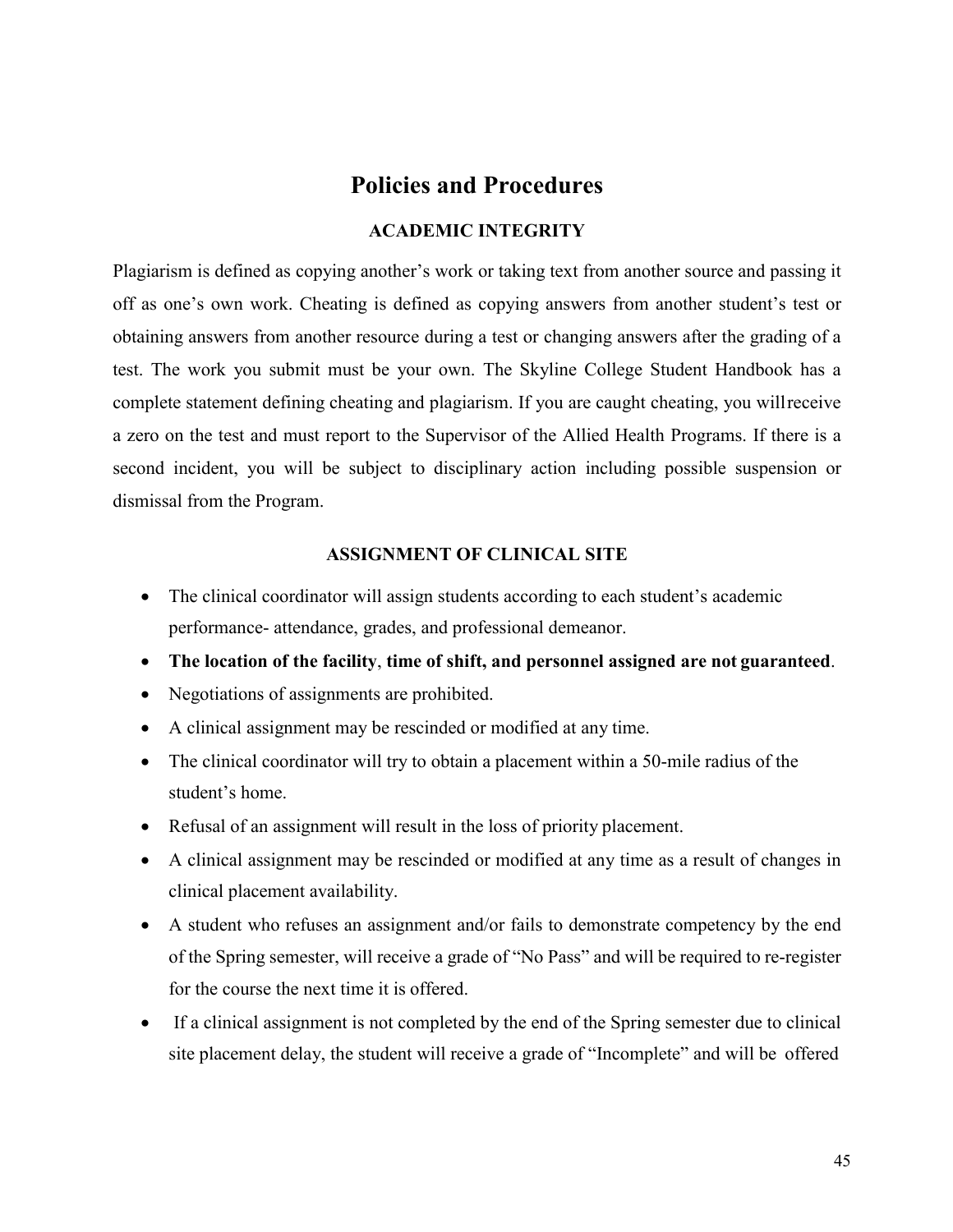an opportunity in the Summer semester provided site placements and personnel are available to supervise as clinical instructors.

• A student who is unable to complete their training by the end of the Summer due to clinical site placement delay, will receive a grade of "Incomplete" and will have to return the following year the course is offered.

Delays in starting the clinical training may occur due to illness/injury, or unforeseen events. If a student is **delayed more than two weeks,** he or she must participate in a supervised lab at least once per week. This is to ensure the student maintains an acceptable skill level and is ready to start training in the operating room (O.R.).

#### **ATTENDANCE**

- Attendance is **mandatory.** This includes arriving to class and the clinical site on the scheduled time, in appropriate attire, and prepared to report for duty.
- Regular attendance in class and clinical is an obligation assumed by every student at the time of registration.

## **ABSENCES**

- Tardiness = arriving late five minutes after the start of class and/or leaving early regardless of time
- Absence= not present for lecture, lab, and/or clinical assignment
- Tardiness  $x = 1$  absence
- Absences  $x \bar{3}$  = verbal warning
- Absences  $x$  5 = verbal warning, written warning, deduction of points from grade
- Absences  $x \overline{7}$  = disciplinary action, including but not limited to being dropped from the course and dismissal from the program.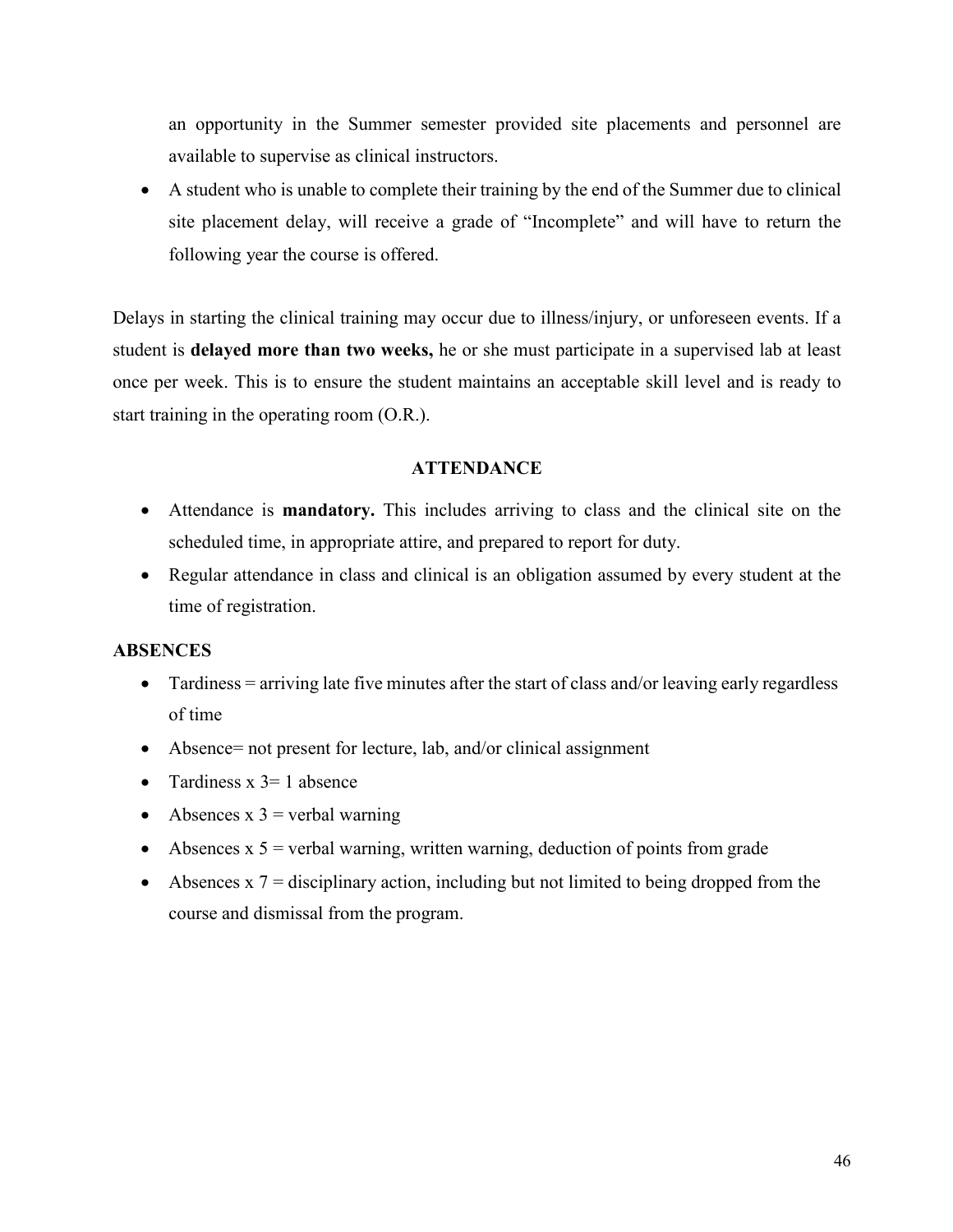**College policy states: "When repeated absences place the probability of the student's success in doubt, the professor may drop such a student from the course." Absence means nonattendance for any reason. This is an intensive vocational training program in which information regarding the care of human lives is offered at every class. Any absence may put the student's chance of success at risk. It is the prerogative of the professor to determine when absences are excessive."**

| Summer                                            | Three (3) absences are allowed.                                                           |  |
|---------------------------------------------------|-------------------------------------------------------------------------------------------|--|
|                                                   |                                                                                           |  |
| Fall                                              | Five (5) absences are allowed.                                                            |  |
|                                                   |                                                                                           |  |
| Spring                                            | Three (3) absences per clinical rotation are allowed.                                     |  |
|                                                   |                                                                                           |  |
|                                                   | *** For every day absent over the limit, the student will have five (5) percentage points |  |
|                                                   |                                                                                           |  |
| subtracted from the final grade for the semester. |                                                                                           |  |
|                                                   |                                                                                           |  |

NOTE: If the hospital management finds the absenteeism of the student to be excessive, they may request that the student be removed from training. There is no assurance that another clinical site can be obtained for the student. Therefore, the student may be subjected to disciplinary action including possible dismissal from the program.

# **TARDINESS**

- Frequent tardiness is seen by O.R. managers as unprofessional and can compromise the job of the Anesthesia Technologist.
- Every **scheduled class day,** the student is expected to sign in on the attendance sheet at the beginning of class.
- **Every clinical day,** the student will be expected to document their hours on a time card that will be signed daily by the Operating Room Manager, Anesthesia Technical Supervisor, Anesthesia Technical Manager or Charge Nurse. Time cards are turned into the instructor on a weekly basis.
- Three (3) occurrences of tardiness is an equivalent of one (1) absence.

**NOTE: For excessive tardiness and/or failure to notify the Program office BEFORE the start time of class or clinical days, the student will have five (5) PERCENTAGE POINTS subtracted from the next class test. As with any unprofessional behavior, the student will be counseled. If the pattern continues, the student may fail the program.**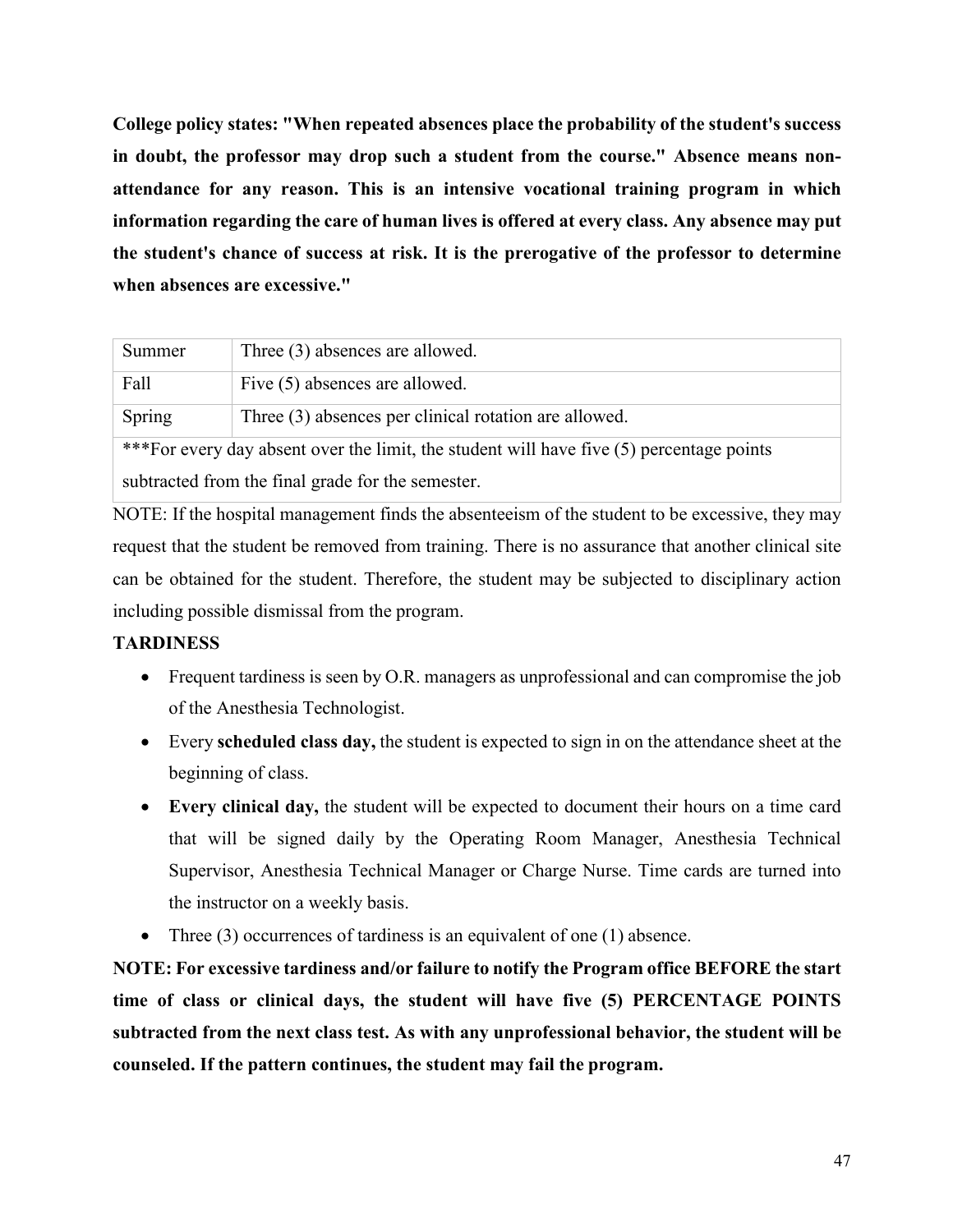# **NOTE: Operating room (O.R.) managers routinely review a student's attendance record before a student is considered for clinical placement.**

## **NOTIFICATION PROCEDURE**

If, for any reason, the student finds that s/he will be late or absent from class or the clinical site, said student is expected to:

1. Keep office/cell numbers of the instructors and clinical sites with him/her at all times.

2. Call the office phone or cell number of the Instructors and the Clinical site BEFORE the start of class or the Clinical day and leave a message.

**3.** Whenever possible, give several days' notice prior to the absence in writing. **Do NOT email the office the day of the absence. O.R. Nurse Managers do not have time to check the email for absent workers. Neither does the Instructor.**

# **LEAVE OF ABSENCE**

For leave of absence (LOA) of greater than a week, the student must request a Leave-of-Absence in writing from the Program Director. Personal Leaves are granted on a case-by-case basis. For Medical Leaves-of-Absence (MLOA), a letter from the student's physician must accompany the request. The letter must describe the malady and the estimated length of time the student is unable to attend school. Prior to his/her return from a Medical Leave-of-Absence, the student must submit a statement from the physician verifying that the student still meets the physical requirements for training in this program. Leaves are granted according to the following and must meet **ALL OF** 

## **THE FOLLOWING REQUIREMENTS:**

1) Student's academic standing and clinical performance are acceptable and the

- 2) Leave will not place the student's standing at risk and the
- 3) Malady does not pose a long-term risk to the student working in the O.R.

## **BACKGROUND CHECKS/DRUG SCREENING**

Due to increased security at hospitals across the nation, the program requires all candidates for this program to submit to a Background Check and Drug Screening. Applications for this service are mailed to the program candidates who must assume the fee of \$98.00. (Note: This service requires the student to submit his/ her Social Security number.) Should there be any criminal history or a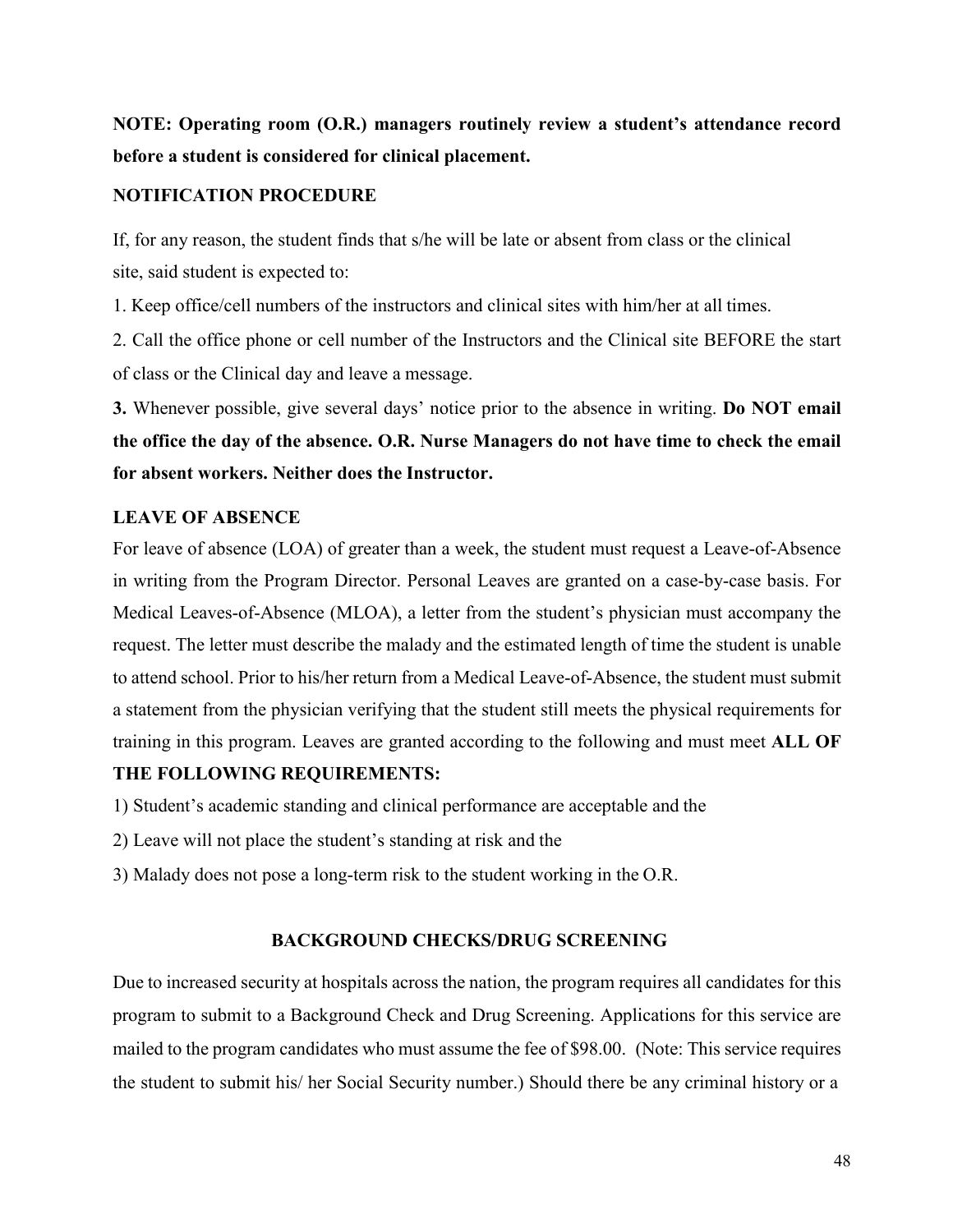positive drug screen, the Program Director, Allied Health Director, the Division Dean and the Vice Chancellor of Human Resources will review the results. The student will be advised as to his or her status in the program. Be advised that the ingestion of controlled substances such as mood regulators, muscle relaxants, and narcotic analgesics place the student and his or her patient at risk of injury. If a student must take any of these medications for health reasons, they will not be allowed to train in the hospital until they can pass a new drug screening. The background check and drug screening must be completed prior to admission to the first day of the program. If this is not completed by the deadline, the first person on the waiting list will be accepted.

## **CHANGE OF ADDRESS**

It is the responsibility of the student to notify Skyline College and the Anesthesia Technology Program Director, in writing, of a change of address, telephone number or email address.

#### **COMMUNICATION DEVICES**

Cell phones are to be **TURNED OFF** in the classroom. The student may answer the cell phone only during a break. Electronic devices are NOT to be used during testing. If a cell phone goes off during a lecture or lab more than one occurrence, the student is subject to disciplinary action, up to and including dismissal of the program. The school is not responsible for the loss of or damage to laptops or other electronic devices.

#### **COURSE SYLLABUS**

The syllabus (or class schedule) provides the student with the following information: the date, content of the day's lecture or clinical lab, tests, papers, or speaker. The class schedule may be subject to change with a 24-hour verbal/written notice. Therefore, it is the student's responsibility to keep the syllabus at hand and refer to it daily. Readings assigned for a class must be read PRIOR to that class.

#### **DISMISSAL POLICY**

Violation of any policies set forth in the Anesthesia Technology Student Handbook and/or Skyline College Catalog will first result in a verbal counseling. If a second counseling is required, the Student and the Instructor will meet with the Director of Allied Health Programs to determine disciplinary action. A written contract of expected behavior or performance may be drawn up and signed by the student. A copy will be placed in the student's records and a copy will be given to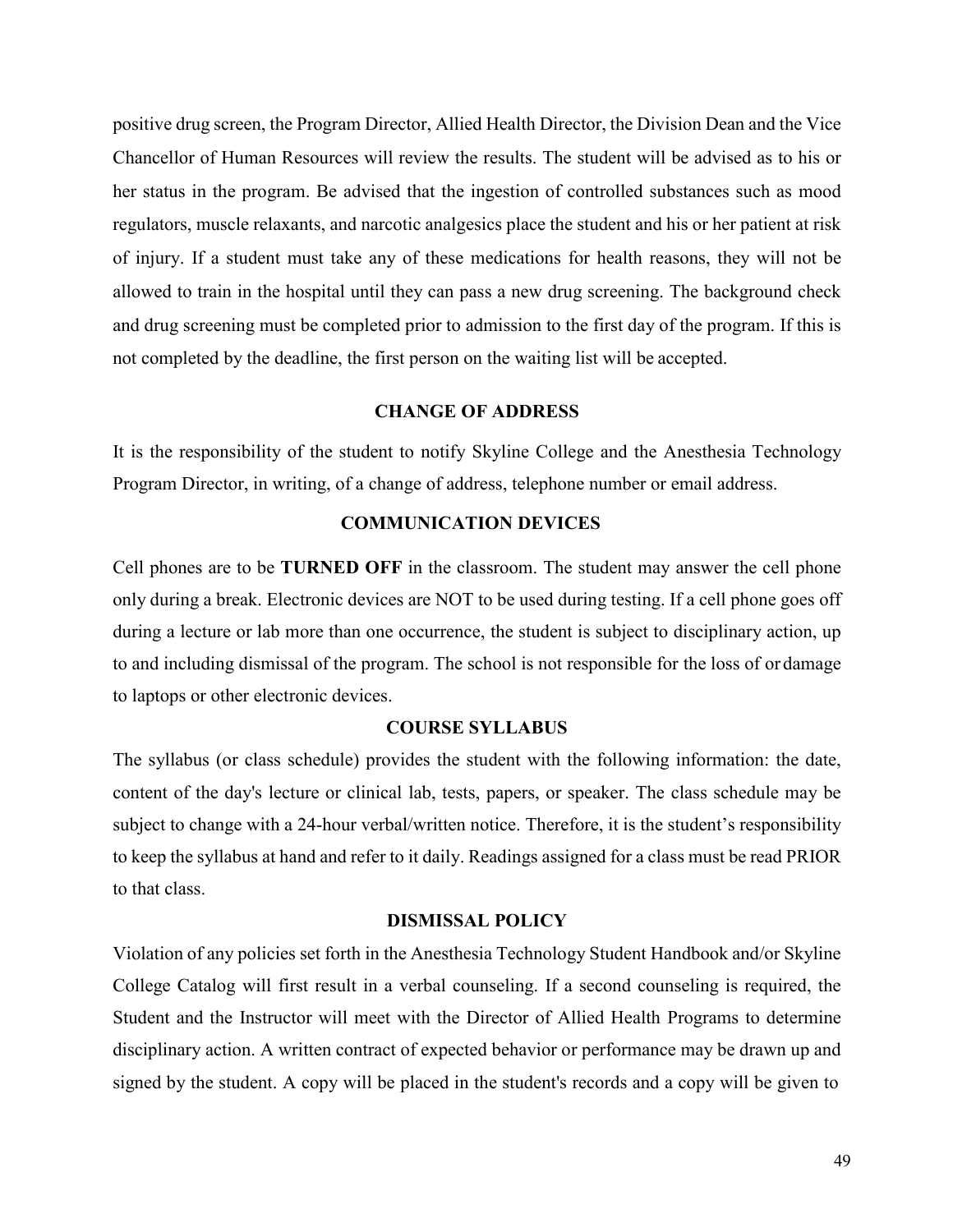the student. The student shall be placed on probation until the performance criteria, as written in the contract, have been met. Failure to meet the written behavior or performance criteria may be cause for dismissal. The student will be informed in person and in writing of the reasons for his/her dismissal.

## **DRESS CODE**

Students are expected to appear neat and professional at all times in class as well as at the clinical sites. Each clinical site could be a future site of employment or a source for a letter of reference. As representatives of the college and Anesthesia Technology program, students are advised to dress accordingly.

- In lab, students are required to wear the Skyline scrub suit uniform (top and pants)
- In the clinical site, the student shall wear a hospital-provided scrub suit according to the policy of the organization.
- The student is to wear the Skyline College ID badge on the scrub suit while on the hospital premises.
- For the safety of the student, jewelry and valuables are to be left at home. No jewelry is to be worn in the operating room.
- Contact lenses may be worn. For surgical procedures where hazardous fumes may affect contact lenses, regular glasses must be worn.
- **Protective eyewear must be worn while the student is scrubbed in addition to eyeglasses.**
- No nail polish or artificial nails shall be worn.
- Walking shoes shall be worn in the operating room. Clogs, sandals, and backless shoes are considered unsafe and should not be worn.
- Students are encouraged to wear some type of support hose under scrubs to decrease discomfort and increase endurance.
- Any scented lotions, scented hair products, and strong perfumes cannot be used due to sensitivity and allergies of other patients and staff.
- At the clinical site, student cell phones and other electronics are not allowed in the operating room.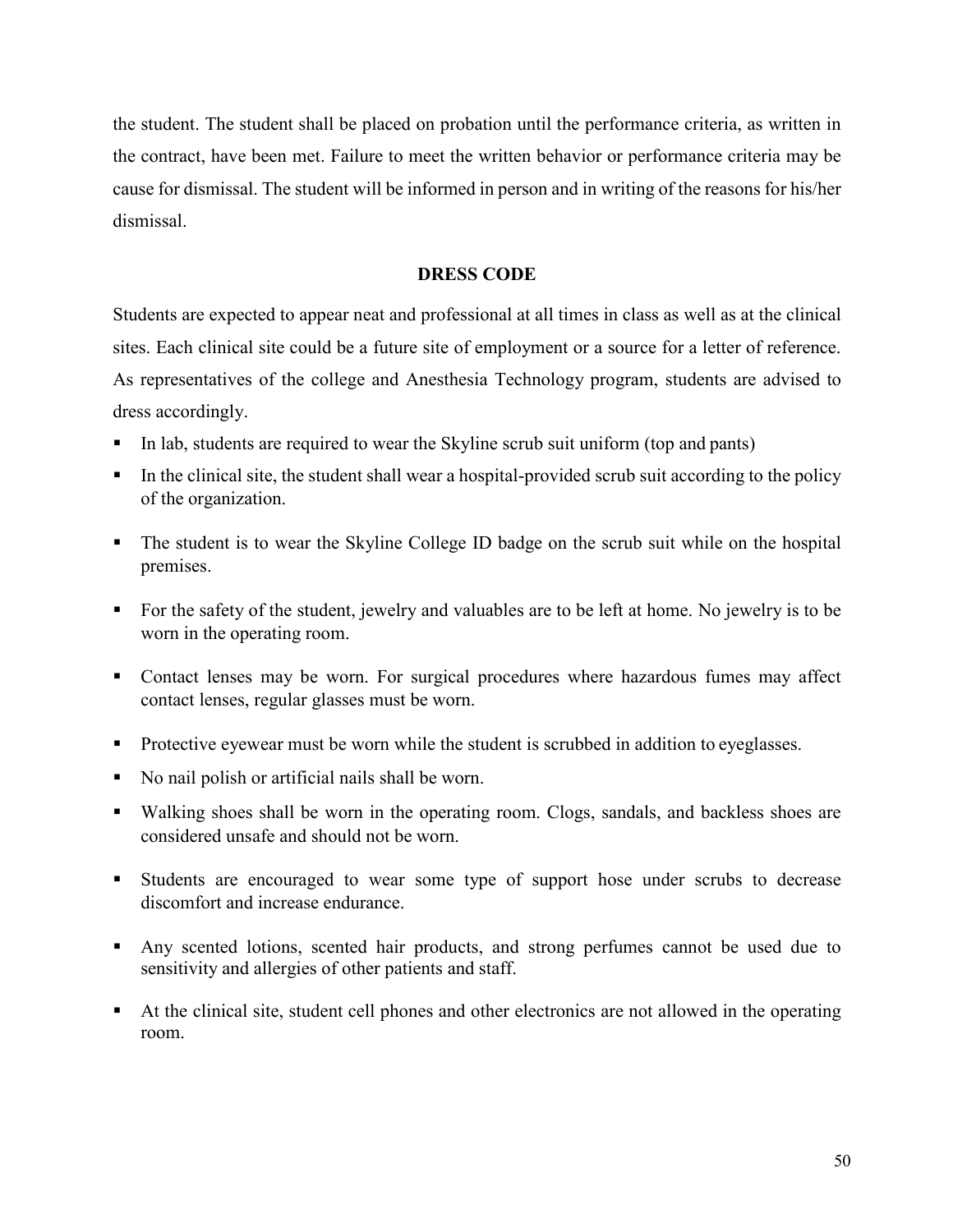# HOURS & LOCATION

# **1st FALL Semester(August-December)**

- ANST 405: Monday 6pm-9pm
- ANST 410 Lecture: Tuesday 8pm-10pm
- ANST 410 Lab: Wednesday 6pm-9pm

# **Class starts on the hour, just like in the O.R.**

# **SPRING (January- March):**

• ANST 415: Monday, Tuesday, Wednesday, Thursday 6pm-9pm

# **SPRING (March-May)**

ANST 425 (Clinical I): Monday, Tuesday, Wednesday, Thursday, Friday

- Hours include two 15-minute breaks and a 30-minute lunch
- Hours are arranged by the clinical coordinator and facility and subject to change.
- Shift hours will vary and depend on clinical site assignment.
- 5 days per week
- 40 hours per week
- 8 weeks

# **SUMMER (JUNE-AUGUST)**

- ANST 430 Lecture: Monday, Tuesday, Wednesday 6pm-7:15pm
- ANST 430 Lab: Monday, Tuesday, Wednesday 6pm-7:15pm

# **2nd FALL Semester (August-December)**

- Hours include two 15-minute breaks and a 30-minute lunch
- Hours are arranged by the clinical coordinator and facility and subject to change.
- Shift hours will vary and depend on clinical site assignment.
- ANST 435 (Clinical II): Monday, Tuesday, Wednesday, Thursday, Friday
	- o 3 days per week
	- o 24 hours per week
	- o 16 weeks

Most lectures are held in the Surgical Careers Center, Building 7, Room 205 on the Skyline College campus, 3300 College Drive in San Bruno unless otherwise noted on the Syllabus. An off-campus field trip assignment may be required and located in one of our Bay Area hospital affiliates. The wise student checks the Syllabus daily for the location of the classes and for readingassignments. Various hospital sites across the San Francisco Bay Area (and beyond) are utilized for Clinical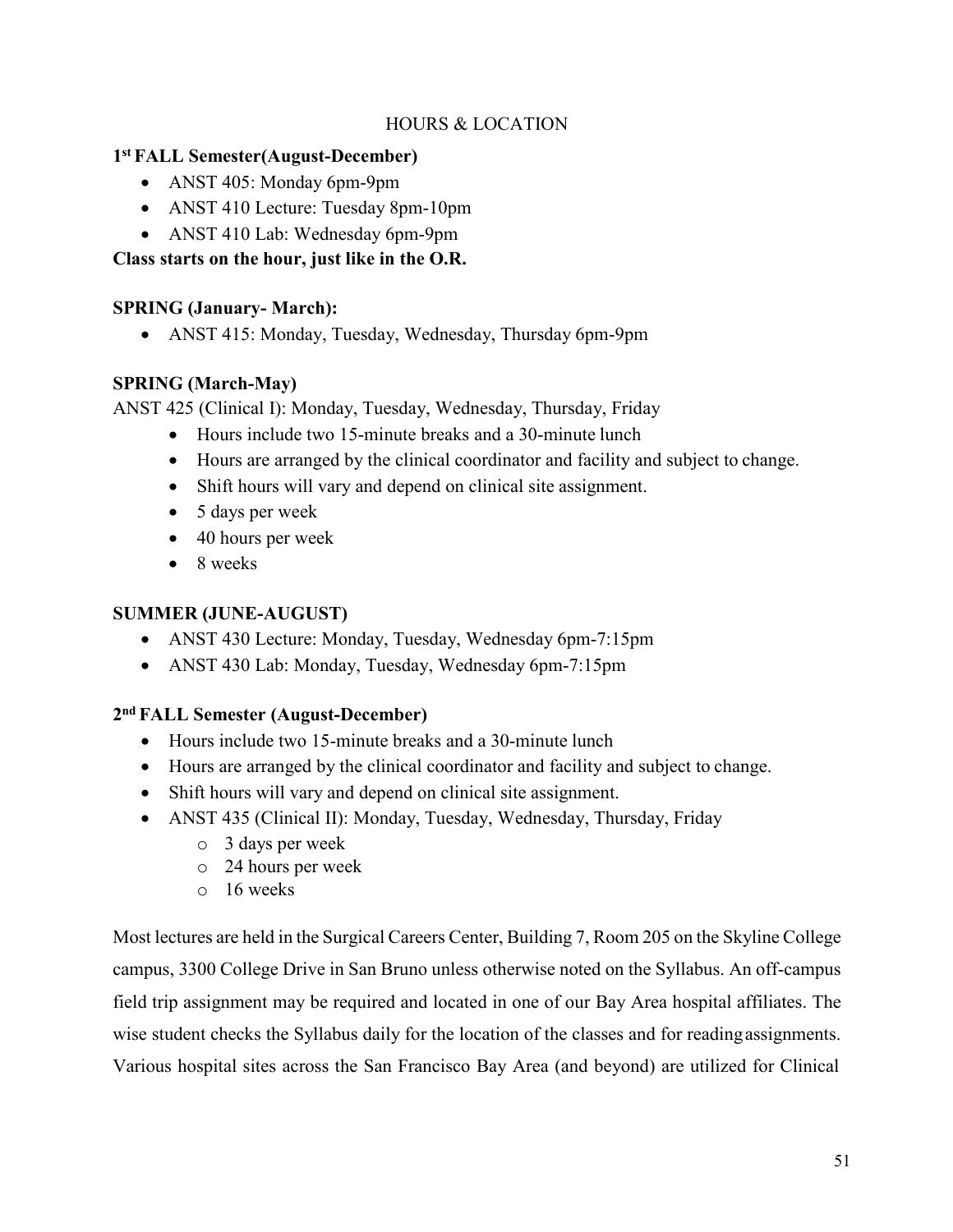Experience such as Seton, Peninsula, Stanford, Kaisers, Santa Clara Valley, SF General and others. Therefore, reliable transportation is **mandatory**.

#### **Grading Policy**

Grading Scale

| Percentage     | Letter Grade**              | Pass or No Pass* |
|----------------|-----------------------------|------------------|
| $90 - 100\%$   | A                           | p                |
| $80 - 89\%$    | B                           | D                |
| $70 - 79\%$    | $\mathcal{C}_{\mathcal{C}}$ | P                |
| $60 - 69\%$    |                             | NP               |
| $60\%$ or less | $\mathbf{E}$                | NP               |

\* Only ANST 425 and ANST 435 can be taken for a grade of P/NP.

\*\*The guiding principle is that every patient deserves an Anesthesia Technologist who is at least average or above. Therefore, a student with a "D" GPA will not graduate from this program.

*Please note:* Anesthesia Technology students are expected to behave in a professional manner. This means using effective communication, meeting deadlines and due dates, treating others with respect, and maintaining an excellent attendance record. To reinforce this behavior, points are subtracted from the student's grades if unprofessional behavior is exhibited. **For each violation of any of the policies regarding behavior or attendance published in this handbook, the student shall have five (5) points deducted from the total grade for the semester**

#### **INCOMPLETES**

A grade of Incomplete is given only if the student has not completed his or her ANST 425 and ANST 435 clinical Hours. It is granted on a case-by-case basis according to the rules stated inthe Leave of Absence policy. Completion of Extended Training is not to exceed one semester past the graduation date of the class. The Instructor must receive in writing an agreement from the Clinical site verifying their permission to allow the student to extend his/her training. Upon completion of the Extended Training, the Instructor will submit a Change-of-Grade request with Admissions and Records to remove the Incomplete. The graduate will then receive his/ her Certificate of Completion.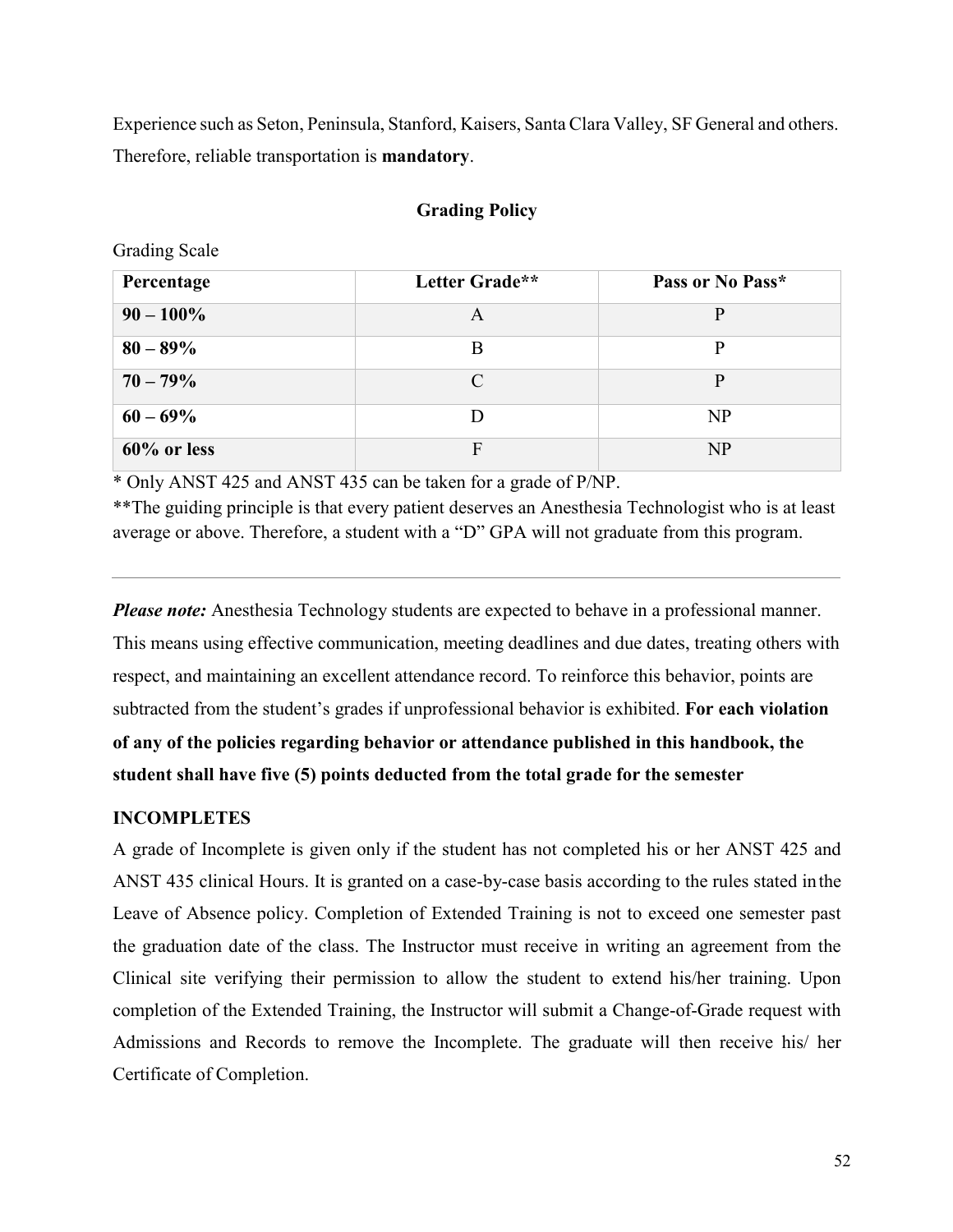#### QUIZZES AND FINAL EXAMS

Quizzes, exams, and final exams are worth 100 points each. The final exams are comprehensive covering all subject areas for the semester. The final exam will be timed.

#### WRITING ASSIGNMENTS

Assignments are worth 100 points each. Papers must be typed, APA format, 6<sup>th</sup> edition, with correct spelling and in the student's own words. Assignments submitted after their due date will be marked down 2 points each day they are overdue.

1. Pharmacology: Student is to prepare a report on an assigned Medication. The written report is submitted to the Instructor and presented to class.

## **GRADUATION**

A student who completes the General Education Requirements to obtain an Associate degree or a Certificate of Completion in Anesthesia Technology is invited to the College Graduation ceremonies. Students who wish to obtain an Associate degree should see a school counselor.

# ANESTHESIA TECHNOLOGY PROGRAM COMPLETION CEREMONY

The graduating surgical technologists may choose to celebrate COMPLETION on the college campus in a manner in keeping with the college rules and in respect for the profession of surgical technologists. This may include a semi-formal ceremony with a presentation of certificates. Another option is an informal luncheon off campus. Arrangements for the graduation will be discussed at meetings of the Surgical Technology Club.

## CERTIFICATES OF COMPLETION

Upon graduation, the student will receive a Certificate of Completion from the Admissions and Records Department, and a Letter of Recommendation from the Program Director. It is suggested the graduate bring these documents, along with the Final Clinical Evaluation, the Skills Checklist and the Case Tracking Log to any job interview. Job Placement services may be offered through the Counseling Department.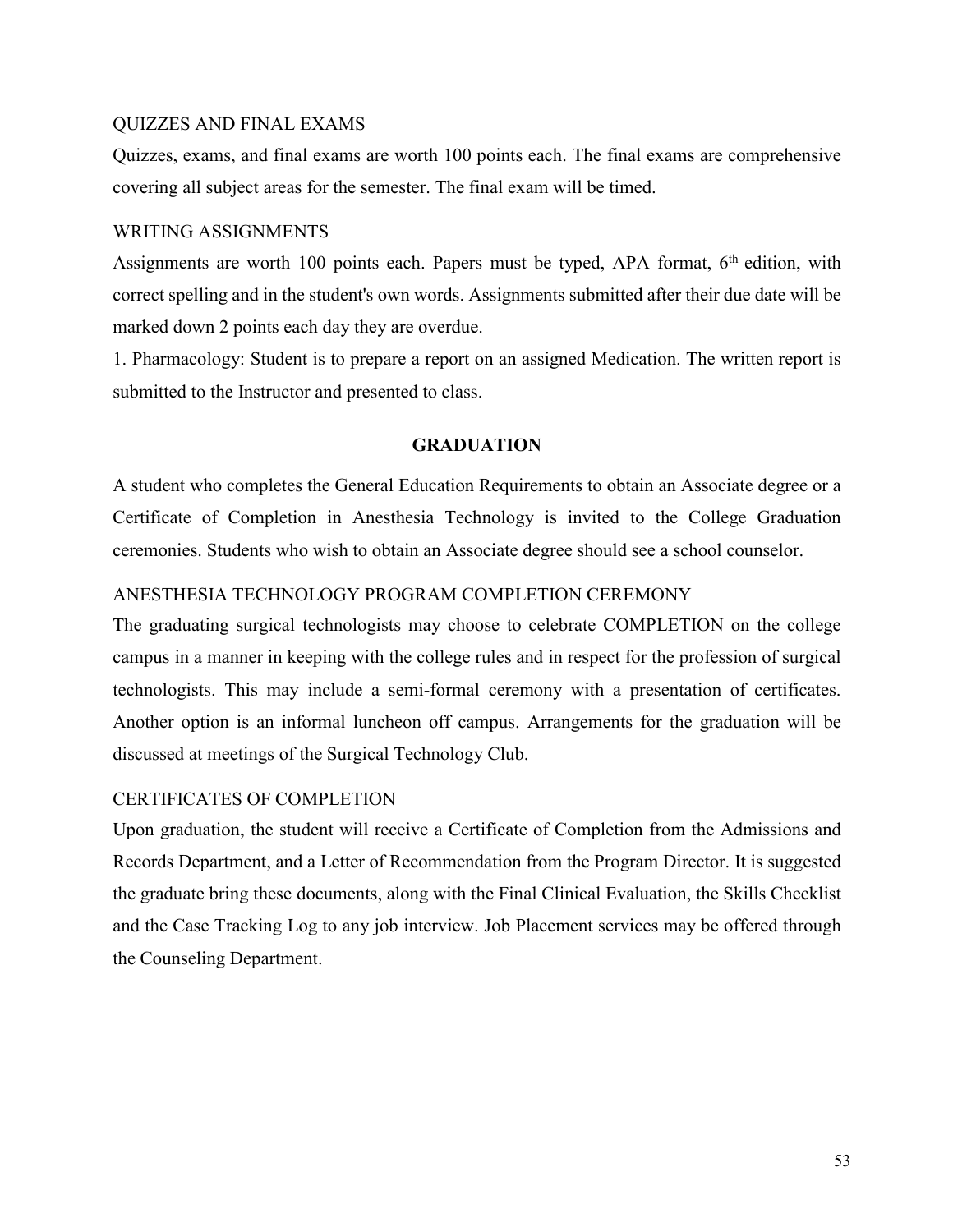#### **GRIEVANCE PROCEDURE**

Should a student disagree with any policy or decision regarding his/her status in the program, s/he may initiate the following procedure for filing a grievance:

**Step 1:** The grievance shall be presented in writing to the Instructor and the Director of Allied Health Programs within thirty (30) calendar days after the date on which it arises. The Instructor shall reply in writing within seven (7) calendar days after receipt of the grievance.

**Step 2:** If the grievance is not resolved at Step 1, the student must then submit the written grievance to the Dean of Math/ Science and Technology within seven (7) calendar days after the presentation of the Instructor's reply. The dispute is then handled by the college's grievance procedure. (See the Skyline College Student Handbook).

#### **HEALTH POLICY**

#### APPOINTMENTS

Doctor, dental or other appointments should be made after class or clinical hours. If, under extenuating circumstances, the student must attend an appointment during class hours, the student is expected to notify the Instructor, in writing, prior to making the appointment. NOTE: The student will be training in a Healthcare facility. Therefore, if the student presents with contagious symptoms, s/he is strongly advised to stay home and rest. Examples of contagious symptoms include:

- Fever greater than  $100^{\circ}$  F
- Excessive cold symptoms (drippy nose and eyes, sneezing)
- Skin eruptions, or recent and/or draining wounds on hands or arms.

If the student is experiencing pain for which over-the-counter medications are ineffective, the student must see a physician and report to the Instructor. The student may NOT train at the Clinical site if he or she must take a controlled substance for pain relief.

Conditions that prevent the student from training at the Clinical Site:

- 1. An injury that leaves an open or draining wound
- 2. Pain that must be treated by a Controlled substance (ex: Vicodin, Demerol, etc.) The student may return to training when the wound has formed a scab or the pain medication is no longer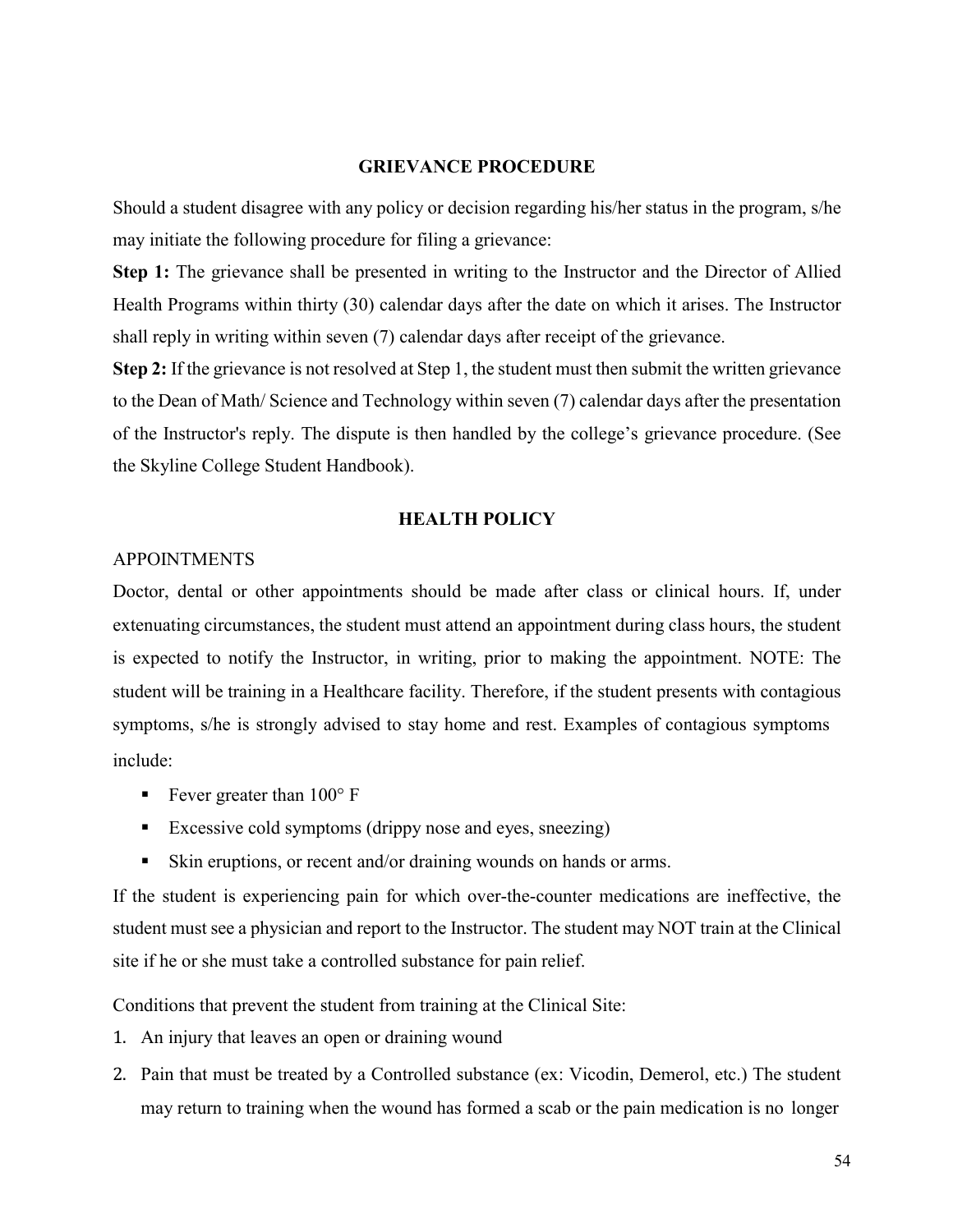needed. A Dr.'s clearance will be required before the student is allowed to return to training. (See Attendance Policy

# HEALTH SCREENINGS

Prior to entry into SURG 443, every student must pass a Physical Exam and Immunization Screening. Required screenings include proof of immunity to **all of the following**:

1 Hepatitis B

- 1 Varicella
- 1 Measles, Mumps, Rubella (MMR)

1 Tetanus, Diphtheria, Pertussis (TDAP)

NOTE: "Proof" means a blood test (titer) showing immunity.

2. Tuberculosis (TB) clearance by either Two PPD Tests results or QuantiFERON, or chest X-ray.

AND 3. Documented Seasonal Influenza vaccination

# HEPATITIS B VACCINATION

The Hep. B immunization series consists of one shot followed in one month by the second shot, followed by the third shot six months later. The student must then obtain a titer (or test) to determine if s/he is "seropositive" (immune). If, after receiving the vaccine series, the student fails to seroconvert from negative to positive, s/he must receive a "booster" and have another titer drawn. If, after the booster, s/he is still not considered immune, the student shall receive counseling by the Instructor about his/her risks working in an O.R. If the student accepts these risks, s/he will be asked to complete a waiver form. A copy shall be placed in the student's record and a copy is given to the student.

# SEASONAL INFLUENZA VACCINE

Every year a different version of the Influenza ("Flu") Virus is identified for which Healthcare providers must be immunized. The Student may use the services of his or her own personal physician or use the services offered at the Skyline College Health Center. (See below) Skyline College Health Center Services Building 2, Room 2209, 650-738-4270.

> **Skyline College Health Center Services Building 2, Room 2209, 650-738-4270**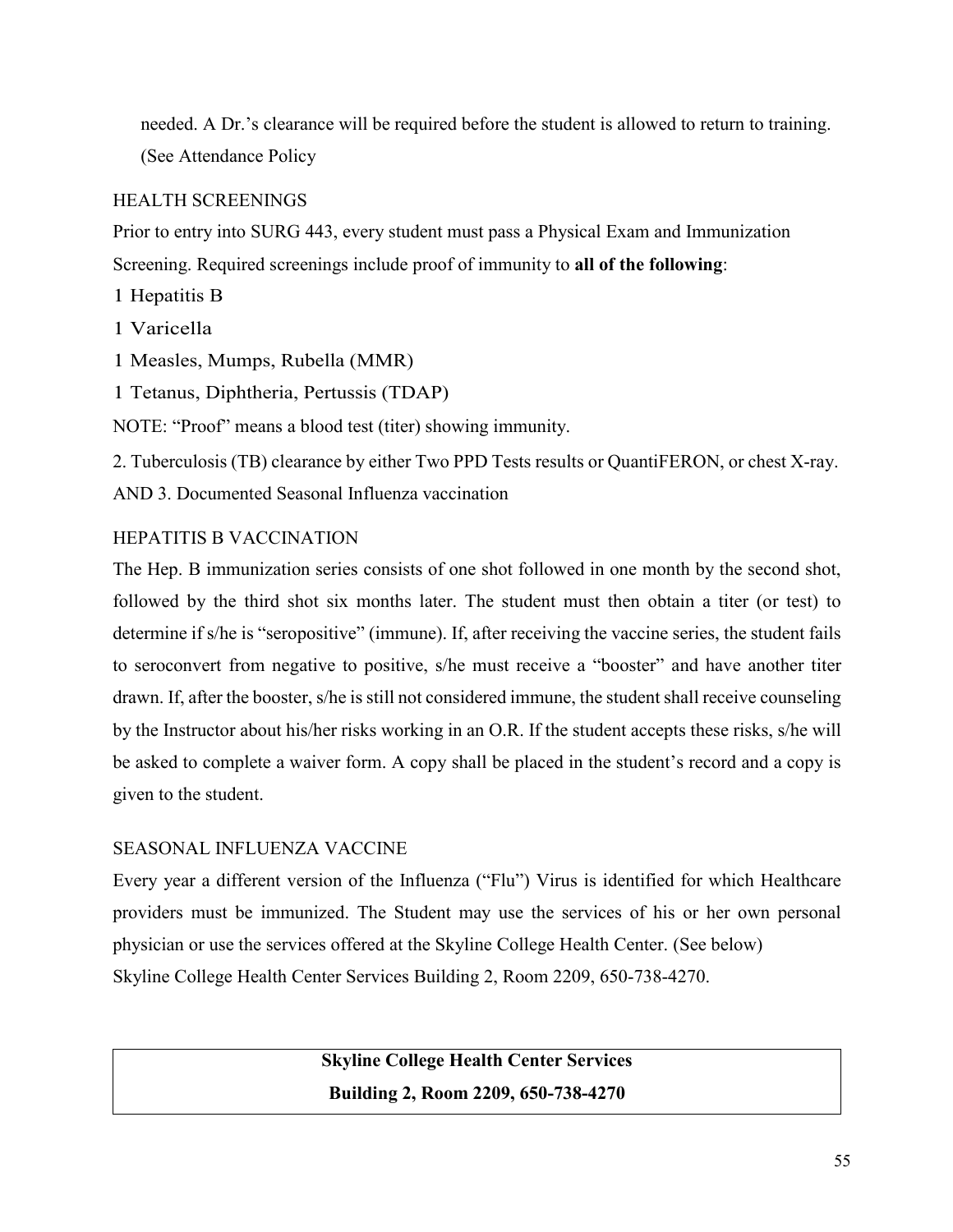| Nurse Practitioner/ Physician Assistant Health Screenings | \$30             |
|-----------------------------------------------------------|------------------|
| Blood Work (Test for Immunity)                            | At Cost per Test |
| TB Test x2                                                | \$10/each        |
| Measles, Mumps, Rubella (MMR) Shots                       | \$10             |
| Varicella                                                 | \$10             |
| Tetanus, Diphtheria, and Pertussis (TDAP)                 | \$10             |
| Hepatitis B (Series)                                      | \$30             |
| Seasonal Flu Shot                                         | <b>FREE</b>      |

## **INSURANCE**

The San Mateo Community College District maintains professional liability coverage for students participating in the Allied Health occupation programs. In case of injury due to on the job training, the student is also considered an "Employee" of the College District and is, therefore, entitled to Workers' Compensation benefits.

## **JURY DUTY**

If a student receives a summons for Jury Duty from a Municipal or Superior Court, that student may be excused due to the fact s/he is in a Vocational Training Program. Please see the Instructor for a letter asking for a delay in the assignment until after graduation.

## **LATEX ALLERGY**

Be advised that a large number of products used in the Operating Room contain latex and that working in this environment places the person sensitive to latex at great risk. If it is found that a student is sensitive to latex products, the student must be evaluated by an allergist familiar with the protocols of the Centers for Disease Control and Prevention. The student shall be counseled by the Instructors and provided with a list of products containing latex and their alternatives. A Clinical Site must be found that can make accommodations such that the student's health would not be at risk while training. If a site cannot be found that can accommodate the latex-allergic student, she or he will not be able to complete the program.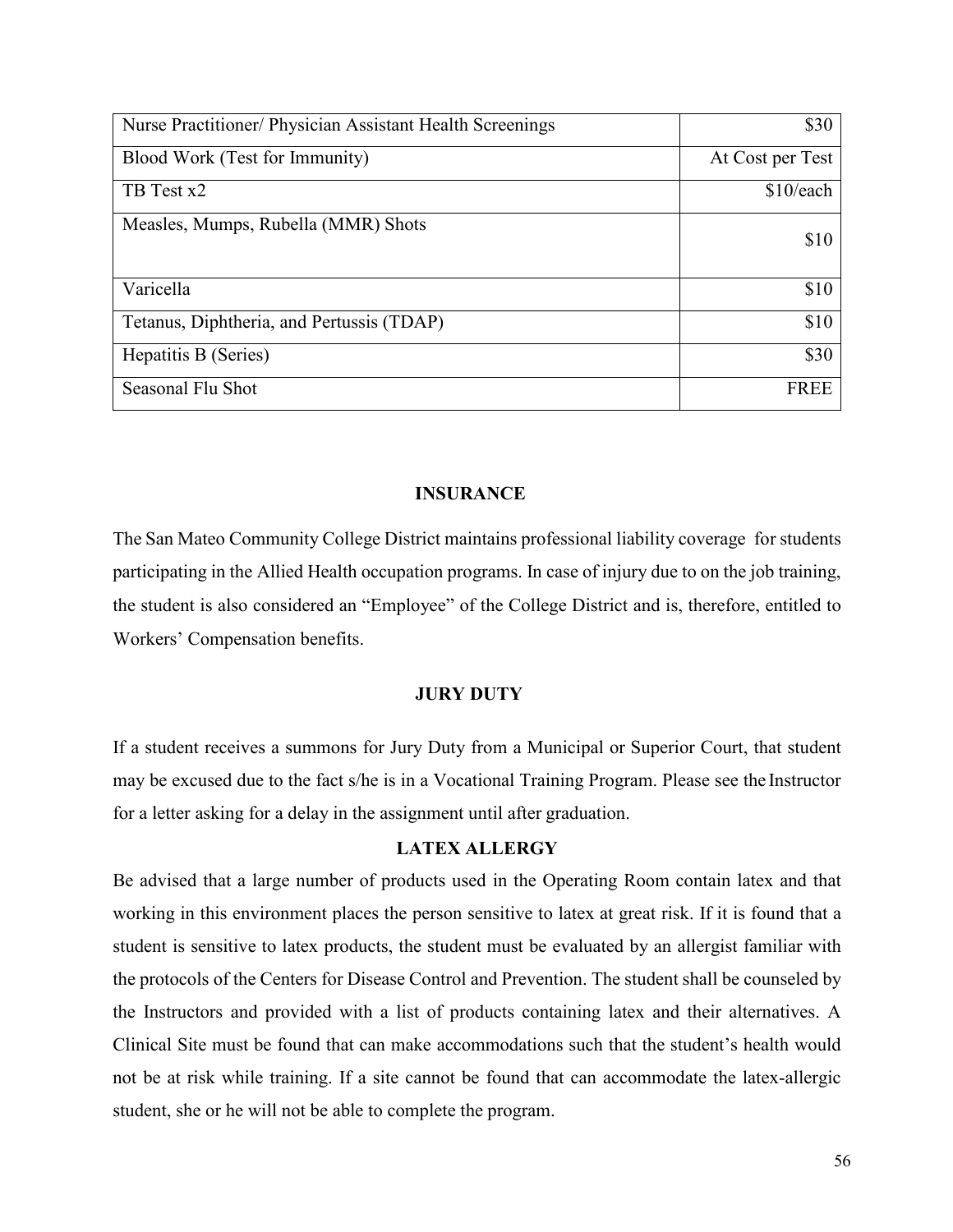#### **PREPARATION FOR CERTIFICATION EXAM**

**ANST 440** is an intensive review and prep course offered online towards the end of the program to prepare the class for the National Certification Exam. The class includes a discussion of the cost, application to and eligibility for the exam. The class will also cover test-taking techniques, and assessments. Several noted preparation texts will be reviewed.

#### **OFFICE FACILITIES**

The office tools and kitchen appliances are available for student use. The CD Player and LCD projector may be used by permission only. There are computers specifically for the use of students located in the classroom. There are also computers available in Building 6 and in the College Library in building 5.

#### **PROFESSIONALISM**

A student in this program is under constant observation by healthcare professionals, patients, and visitors both at the College and at the Clinical Site. Failure to comply with the following rules of behavior may be grounds for dismissal from the program. The student is expected to

- 1. Abide by the policies of the program as defined in this handbook.
- 2. Attend all classes and clinical days.
- 3. Be prompt and prepared to all learning sites, class and clinical.
- 4. Keep the Instructors and the Clinical Site managers informed as to absence/ tardiness
- 5. Arrive at each learning site prepared to learn, assigned reading is completed, the student has materials for taking notes, and the student is dressed appropriately.
- 6. Submit assigned course work or required documentation on its due date.
- 7. Treat all persons and property with respect.
- 8. Observe the privacy and confidentiality of all persons.
- 9. Participate in class discussions and in team projects.
- 10. Accept constructive criticism to improve skills

The following is a list of behaviors that are considered unprofessional and disruptive. Be Advised: Hospitals may fire an employee who exhibits any of the behaviors listed below. A student shall be subject to disciplinary action including possible dismissal for any of these behaviors including but not limited to: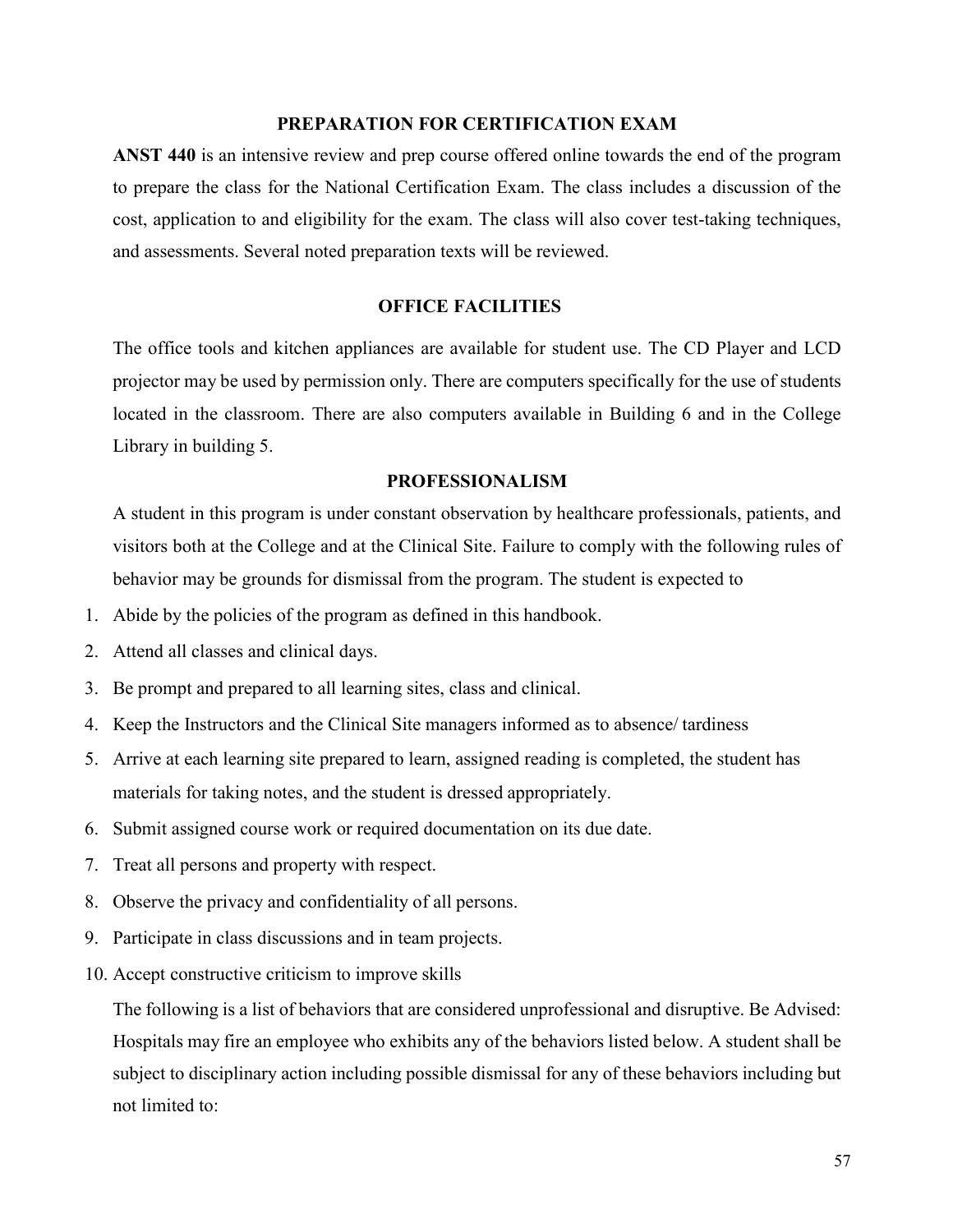- 1. Frequent absences and/or tardiness.
- 2. Failure to submit documentation on time, or falsifying documentation.
- 3. Abusive, lewd, foul, or threatening behavior to patients, other students, faculty, or clinical staff members
- 4. Student was observed to be under the influence of drugs or alcohol.
- 5. Student was observed committing plagiarism, or cheating, or stealing.
- 6. Student was observed deliberately damaging College or Hospital property.

## **PROFESSIONAL AFFILIATION**

Students are expected to join the professional organization:

# **American Society of Anesthesia Technologists and Technicians (ASATT)**

- Discounted registration fees for the regional and national conferences
- Website access to the online Anesthesia Technology Sensor
- Usting rights on changes affecting professional standards
- **Provide feedback and recommendations surrounding the local and national policies affecting** the Anesthesia Technology profession.

# **RETURNING STUDENTS**

A student who is unsuccessful due to academic or nonacademic reasons and wishes to return to the program will be considered for re-entry on the basis of following merits:

- 1. The student's academic standing, attendance, clinical skills, attitude and behaviors during his or her involvement with the program.
- 2. Clear reasoning for the student leaving the program including academic, finances, job schedule, home, and family issues.
- 3. Resolution or the potential for resolution of the reason(s) for leaving the program.
- 4. Development of a Student Success Plan in order for the student to be considered for re- admission. Resources to help develop this plan may include but are not limited to, academic support, financial aid, academic or personal Counseling, or consultation with the Disability Resource Center as it is applied case by case basis.
- 5. The faculty and clinical instructor's judgment on the student's potential to successfully complete the classroom and clinical phase of the training.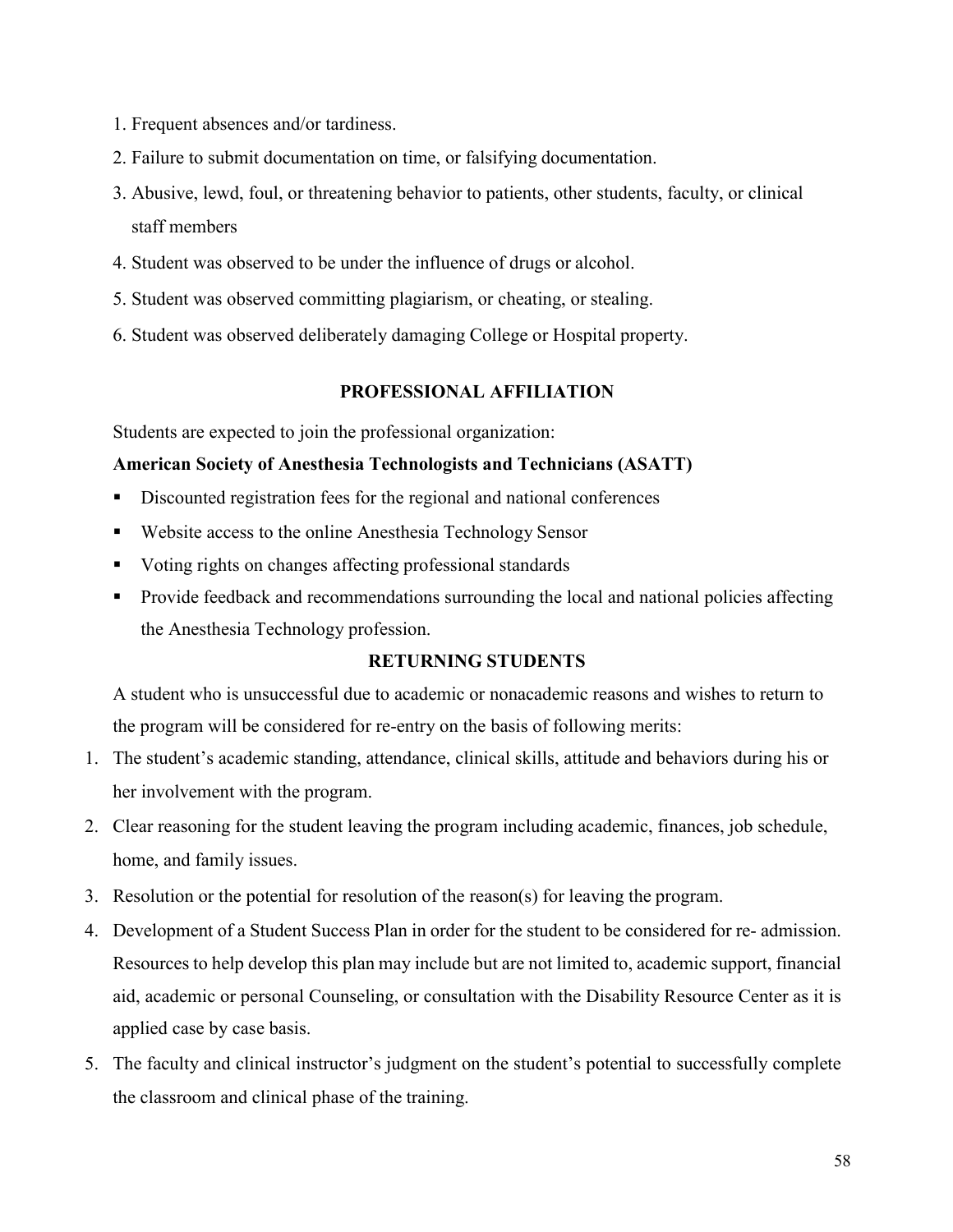6. The availability of space and resources in the program.

The decision to allow the student to re-enter the Program shall be at the discretion of theProgram Director after consultation with the Director of the Allied Health Programs and the Dean of Math, Science and Technology Division.

The Student Success Plan will be developed in collaboration with program faculty and academic counselor. The student will be notified once the decision has been made and the process for reentry will be discussed. This will include:

- Review of deficiencies in student performance to stop out within program
- Student success plan strategies including resources to support successfully completion
- Point of re-entry and specific preparation and/or academic/skills demonstrations
- Student responsibilities in carrying out plan

Student will notify Program Director of intention to re-enter program during open application period for subsequent cohort (January 15-April 1). Student will be notified of official re-entry following normal admissions procedures. Student will be expected to attend new cohort orientation and resubmit/update any requested admissions requirements (background check, drug test, physical, and immunization documentation).

The student is responsible for meeting expectations of the plan and will make regular contact with the academic counselor. The Program Director is responsible for monitoring the plan and to assist the student with resources to promote success. If at any given time the Student is non- compliant with the plan, an early alert will be sent activating further student support systems available at Skyline College.

#### **SMOKING**

Skyline College is a NON-SMOKING campus. Smoking is prohibited inside healthcare buildings (hospitals and clinics).

## **STRESS AND THE SURGICAL TECHNOLOGY STUDENT**

This course is extremely stressful mentally, physically, and emotionally. Stress has been known to lead to illness and injury. To reduce or prevent the effects of stress, the student is strongly encouraged to adopt the following recommendations:

REST - 6 to 8 hours a night. Stress places an increased demand on the energy reserve.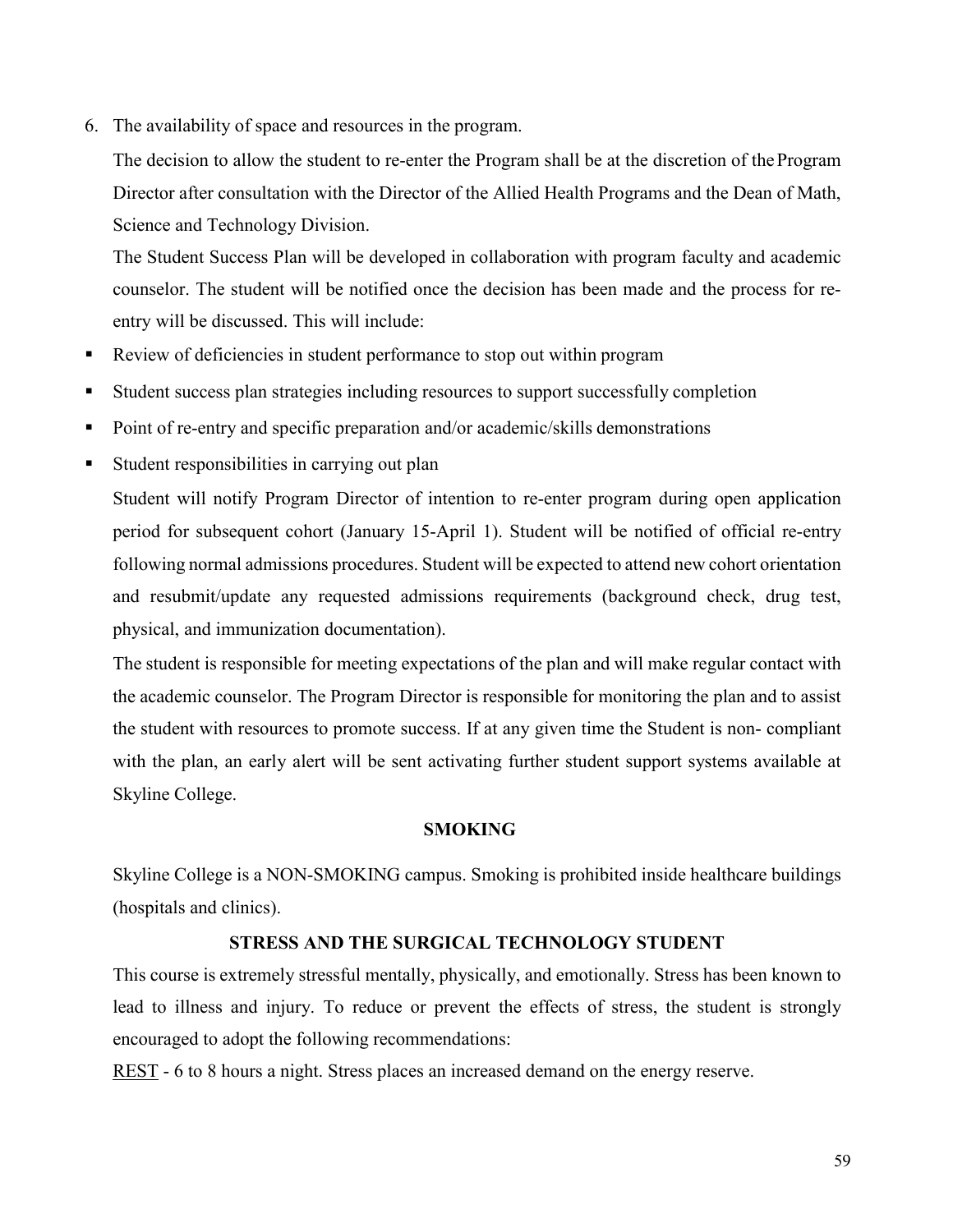EXERCISE - 20 minutes of aerobic activity 3 times a week. This helps in three ways:1) relieves nervous tension; 2) increases strength and endurance needed in the O.R.; and 3) promotes a restful sleep pattern. Simple walking is an aerobic activity.

NUTRITION – 3 healthful meals a day, especially breakfast, to replenish the energy stores tapped by stress. Actuarial research shows that 75% of all industrial accidents happen to people who do not eat breakfast!

DRUGS - Alcohol, caffeine, nicotine and others stress the body and interfere with a restful sleeping pattern. Avoid them.

The student will be practicing in a HIGH RISK ENVIRONMENT, caring for HUMAN LIVES. The Surgical Technology student is, therefore, obligated to obtain adequate rest and nutrition to meet the demands of their practice.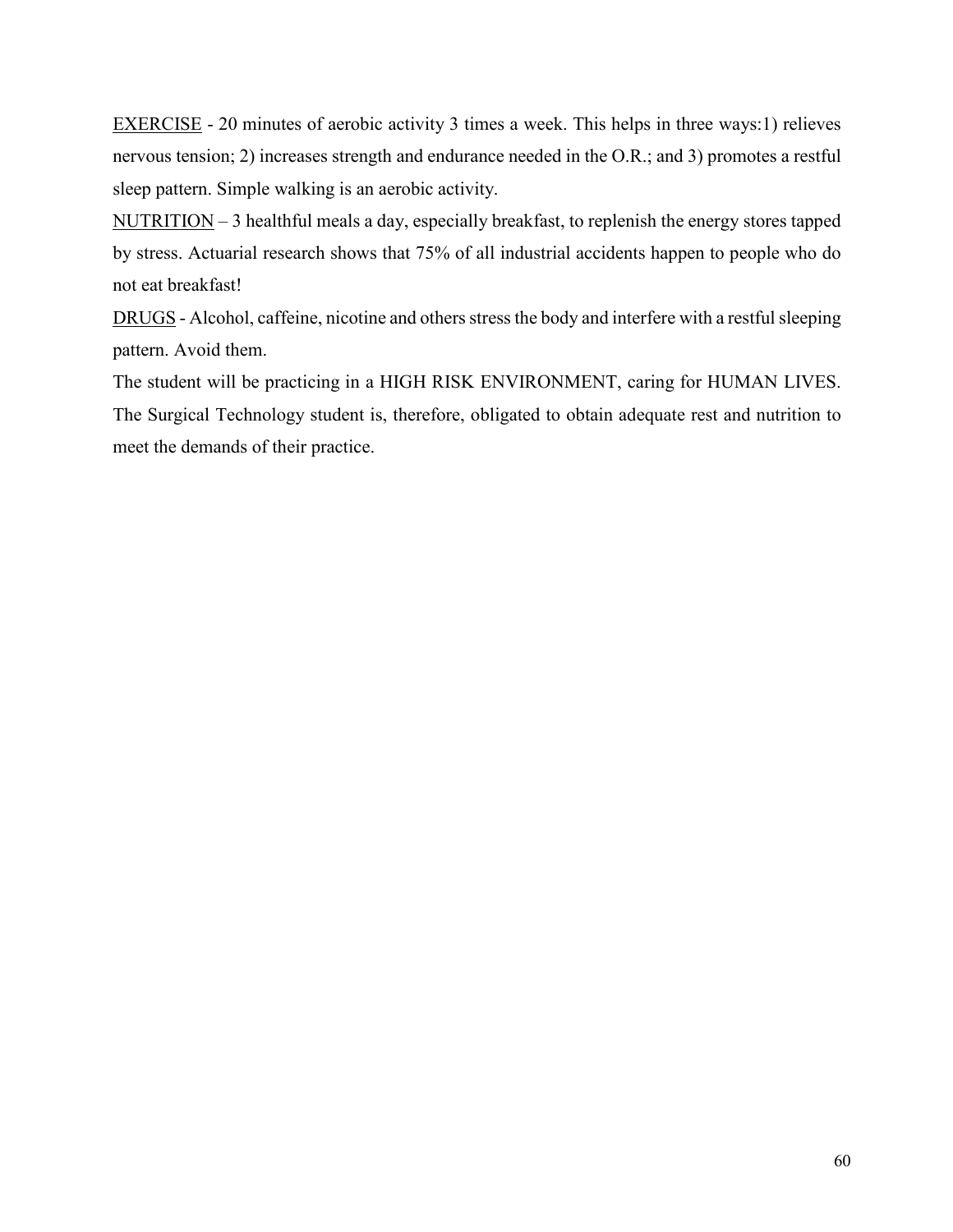#### **WAVER RELEASE**



#### **Photo and Video Release Form**

I, the undersigned, give my permission to Skyline College to use my likeness (in still photography and/or video) in college promotional materials and commercials. I do not expect to be paid or compensated in any way for my role in the photography and I release all future rights to the images.

| Parent Signature (if model is under 18): |  |
|------------------------------------------|--|
|                                          |  |
|                                          |  |
|                                          |  |

Please return this form to the office of Development, Marketing and Public Relations located in Building 4, Room 4329. For more information, please call: 650-738-4346.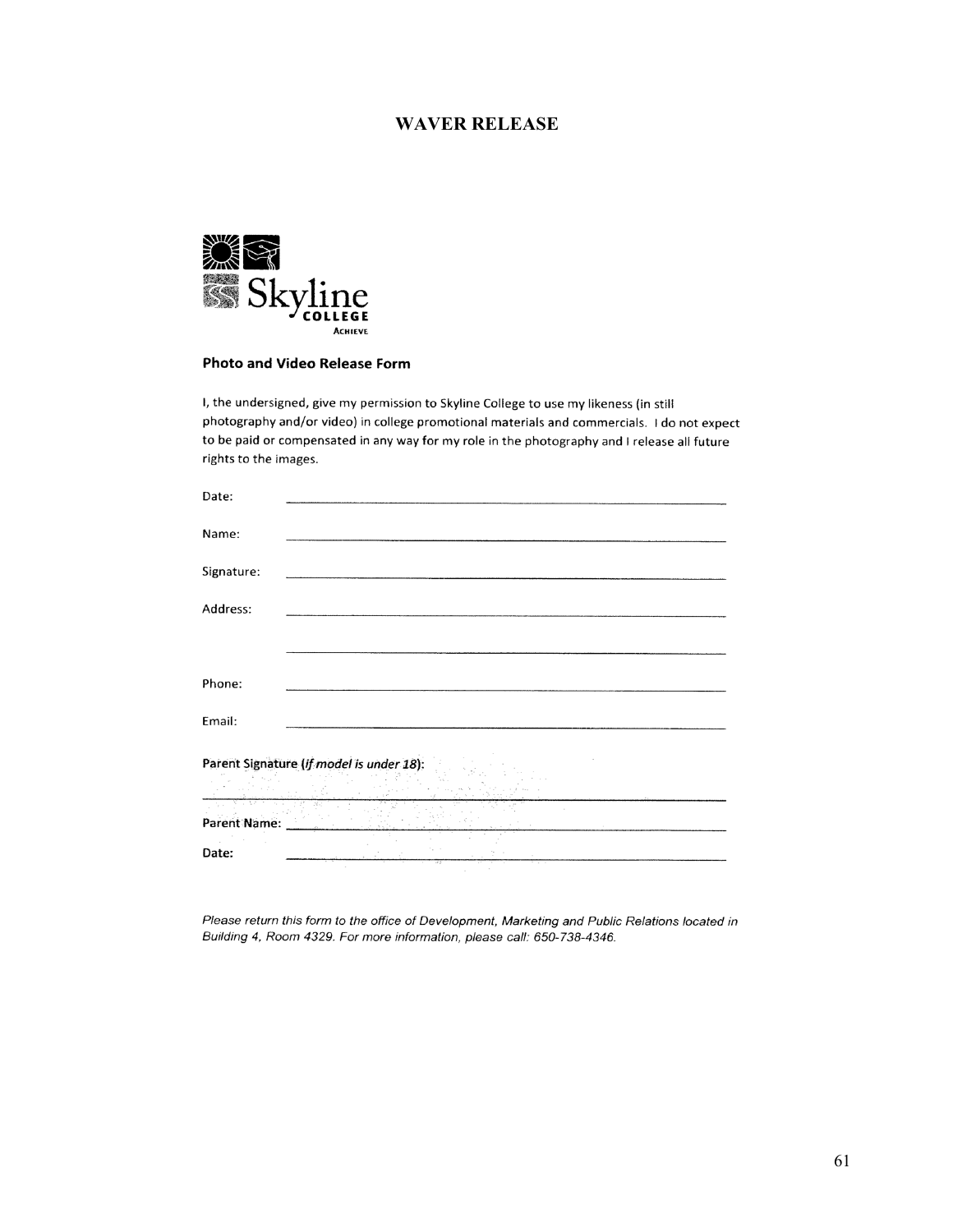## **WORKER'S COMPENSATION**

#### POLICY AND PROCEDURE FOR STUDENTS INJURED AT THE COLLEGE

If a student becomes ill or is injured while in class s/he should:

- 1. Report the incident to the Instructor of the Anesthesia Technology Program.
- 2. Obtain treatment at the Health Center.
- 3. File an Incident Report with the Instructor within 24 hours of the incident.

POLICY FOR INJURIES OR EXPOSED TO BODY SUBSTANCES AT CLINICAL ROTATION SITE

Definitions: "Body Substances" include tissue and/or body fluids, especially blood and fluids contaminated with blood. "Exposure" means the substance contacted bare or broken skin and/or mucous membranes. The student should:

- 1. Immediately report accident, injury, needle stick, splash, or other exposure to body substances. Report to the Instructor of the Anesthesia Technology program and the O.R. Manager or Charge Nurse.
- 2. Follow the hospital's protocol for employees regarding accidents or body substance exposures.
	- a. Obtain treatment
	- b. Complete all mandatory hospital forms (except Worker's Comp)
	- c. Keep copies for your records
	- d. Complete the Anesthesia Technology Program's Incident Report
	- e. Complete Skyline's Workers' Compensation Form
	- f. Submit all forms to the Program Instructor ASAP

If the Chancellor's Office of the San Mateo Community College District accepts the Workers' Compensation claim forms, a copy will be sent to the student. If not, the student is obligated to pay the fees for treatment rendered. The student is advised to keep these forms and any correspondence in a safe place for up to four (4) years. If the healthcare facility where treatment was obtained bills the student, he or she should submit a copy of the Workers' Compensation forms to the hospital billing office. See Appendix E for a sample of the Incident Report.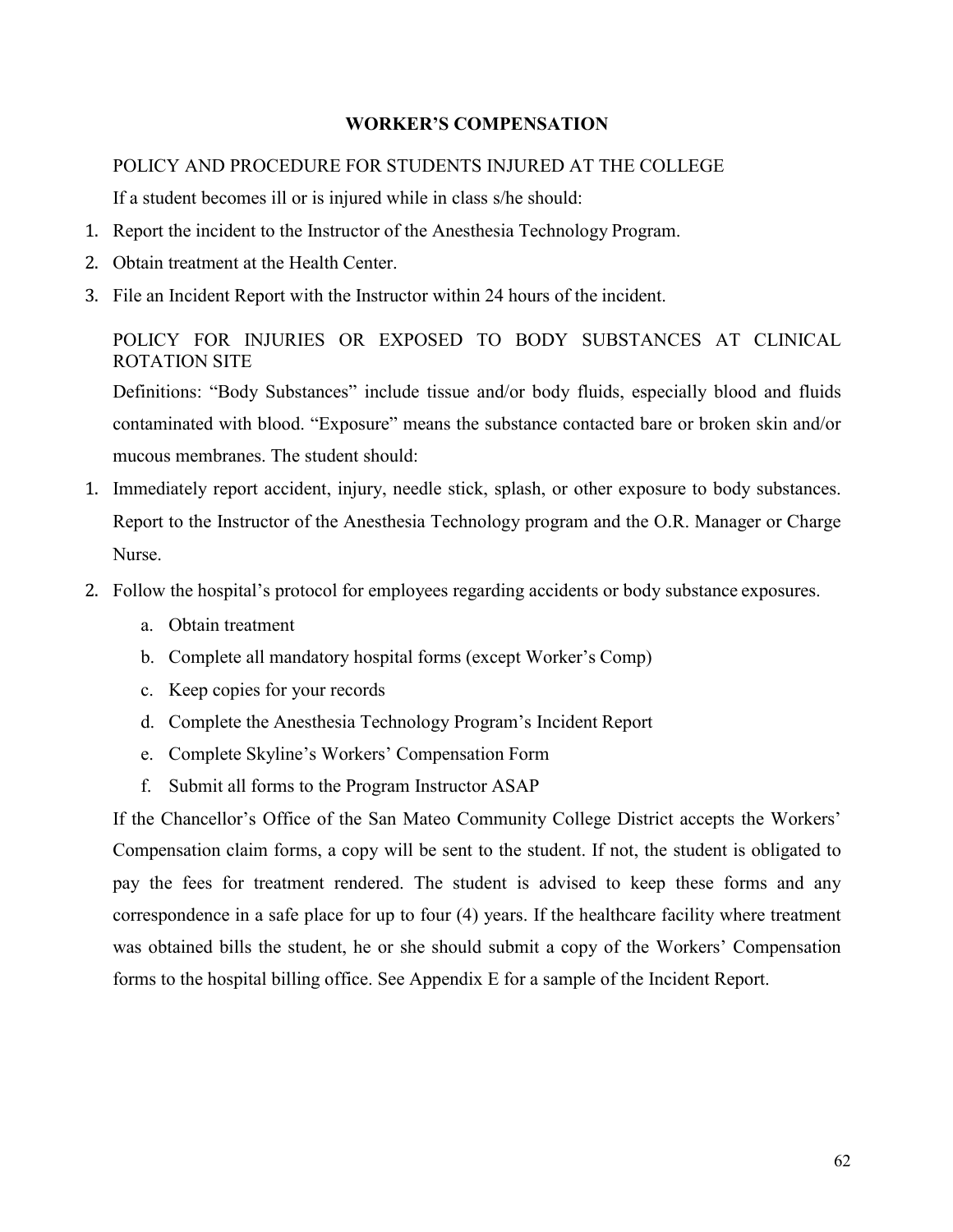# **DIRECTORY**

<span id="page-62-0"></span>

| Department of Science, Math, and Technology (SMT) | Office $(650)$ 738 – 4221  |
|---------------------------------------------------|----------------------------|
|                                                   | Fax $(650)$ 738 - 4299     |
| Raymond Hernandez                                 | Office $(650)$ 738 - 4354  |
| Dean of Science, Math, and Technology             |                            |
| Alyssa Wong-Conway                                | Office (650) 738 - 4310    |
| Program Services Coordinator                      |                            |
| Diane Alejandro-Harper                            | Office 650-738-4221        |
| Director of Anesthesia Technology                 | Cell (650) 283-2558        |
|                                                   | Email                      |
|                                                   | AlejandroHarperD@smccd.edu |
| Jack Chen                                         | Cell (650) 683-5693        |
| Assistant Professor, Anesthesia Technology        | Email                      |
|                                                   | ChenJ@smccd.edu            |
| Alice Erskine                                     | Office $(650)$ 738 - 4470  |
| Director of Surgical Technology                   | Cell $(510)$ 427 – 9148    |
|                                                   | Email Erskine@smccd.edu    |
| Mary McKay                                        | Office $(650)$ 738 – 4416  |
| Instructor, Surgical Technology                   | Email MckayM@smccd.edu     |
|                                                   |                            |
| Marsha Hurst                                      | Cell (650) 388-0371        |
| Assistant Professor, Anesthesia Technology        | Email HurstM@smccd.edu     |
| David Foster                                      | Cell (619) 289-1275        |
| <b>Adjunct Faculty, Anesthesia Technology</b>     | Email FosterD@smccd.edu    |

Note: Please, make every effort to discuss your concerns during regular office hours (0800-1700). KEEP the phone numbers of the instructors handy in case of an emergency.